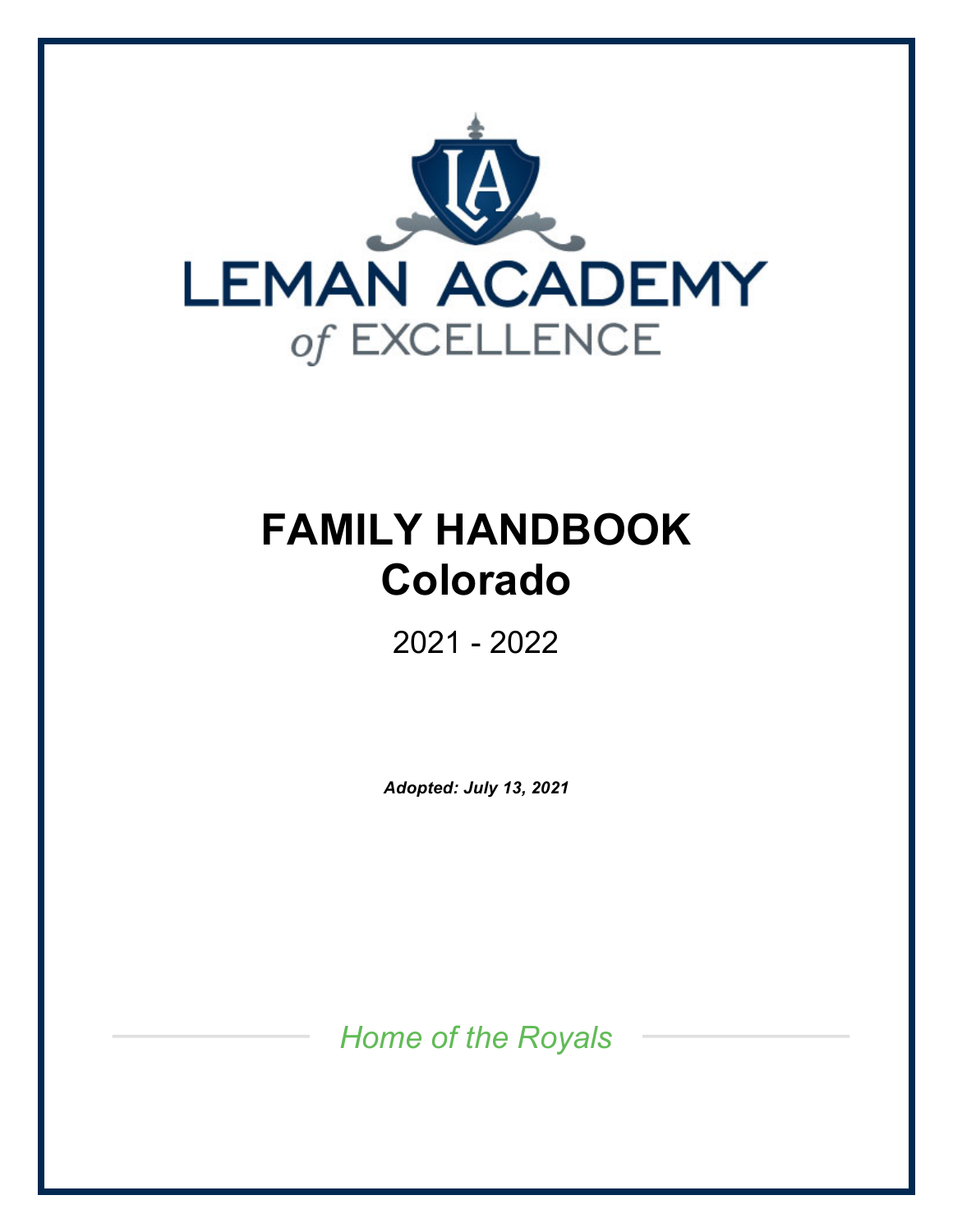

#### **Table of Contents**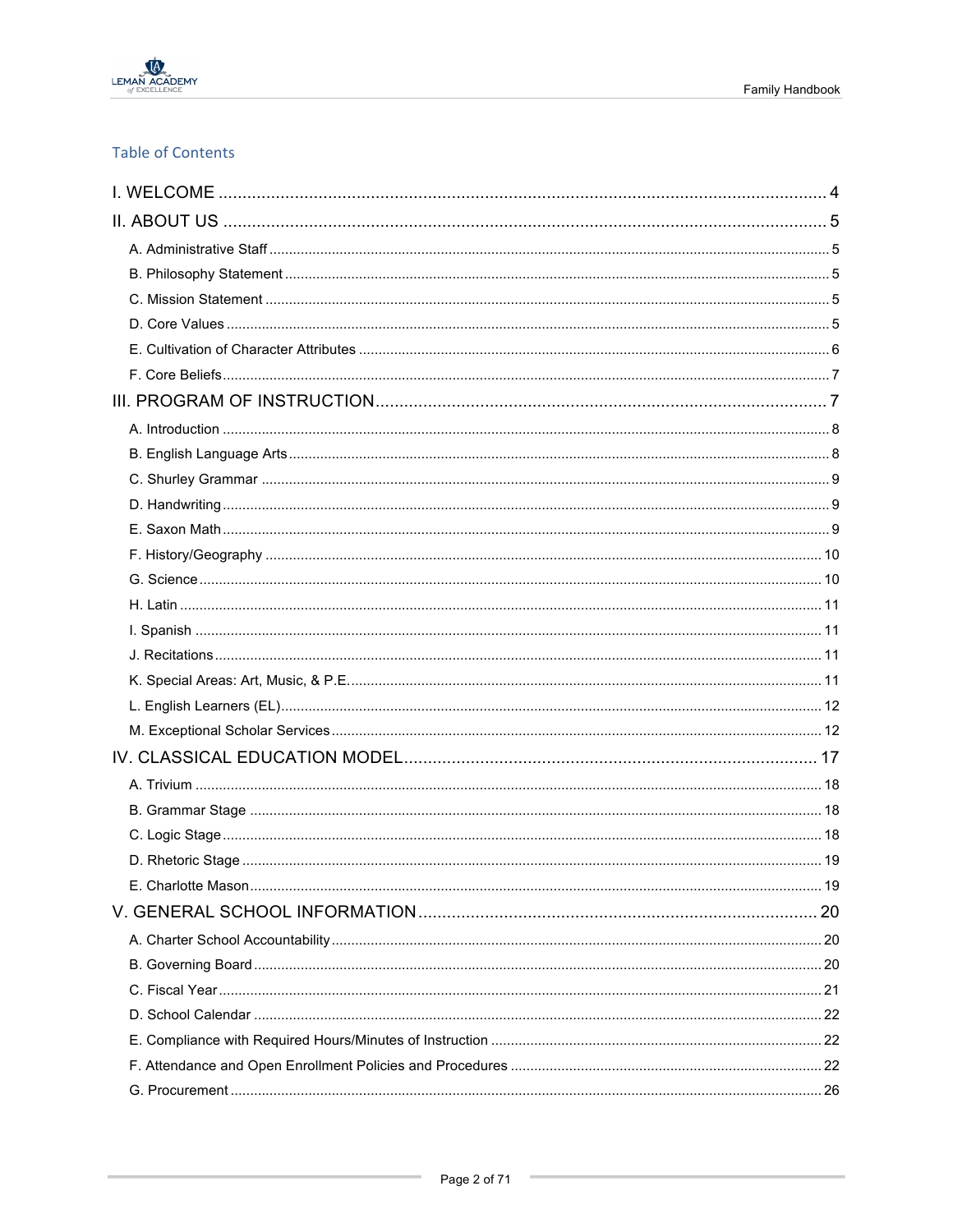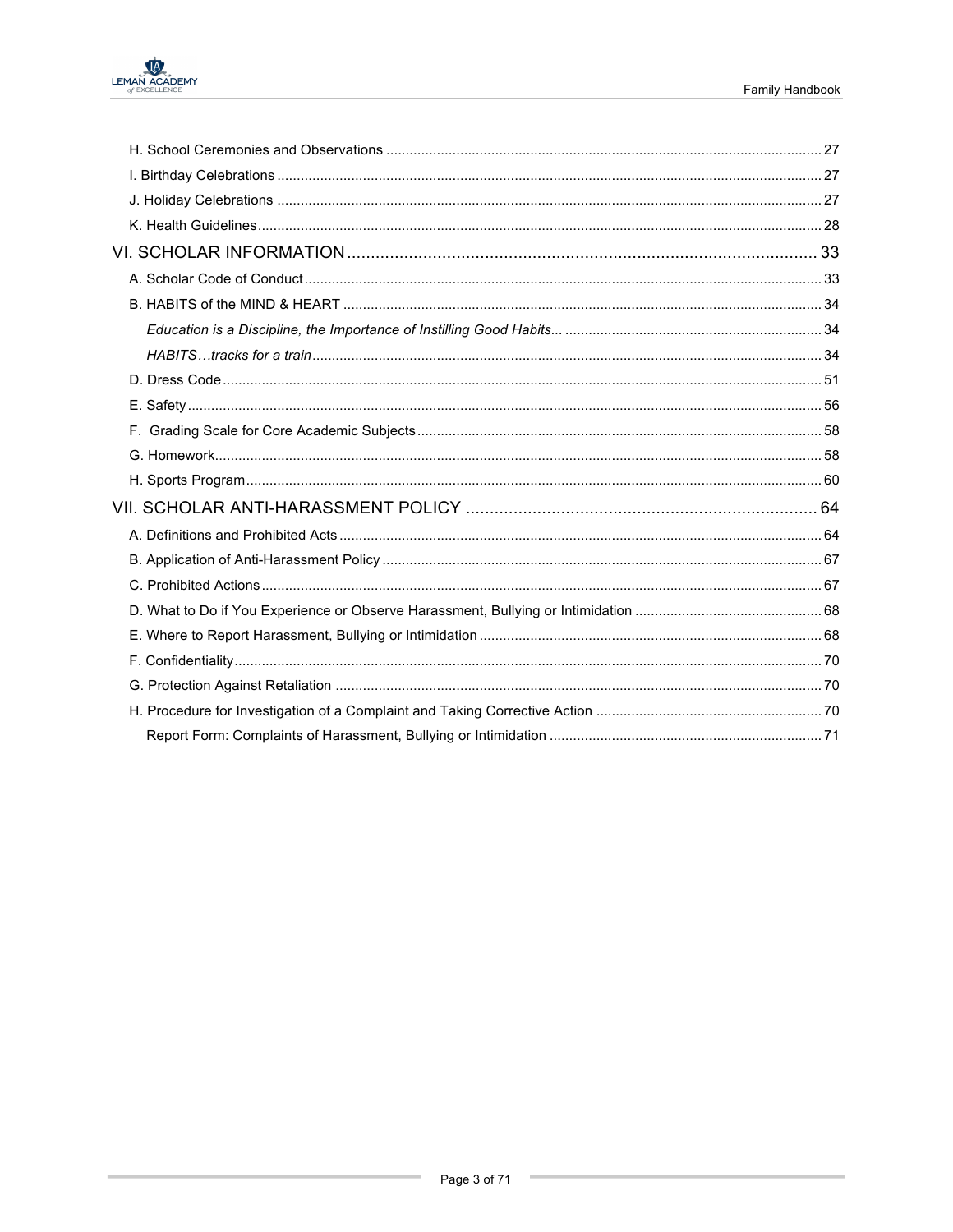#### **I. WELCOME**

Dear Royals,

Aren't you proud of our scholars? Every day we see them growing as scientists, artists, senators, poets, thinkers, athletes, friends, and classically trained, civil, young leaders.

Let's press on, moving upward together in this worthy mission. We are raising up a generation that is rooted in history, guided by wisdom, and governed by virtue. The partnership we enjoy in carrying out this worthy mission together is wind in our sails.

Our desire is that through this classical education, our scholars will learn to love what is lovely. May such love be a source of strength to these precious "adults-becoming" for the rest of their lives. That's what it means to live the classical dream.

Hail, Hail, Royals!

Alongside,

Dr. Edwards Principal jason.edwards@lemanacademy.org 720.767.1600

*Leman Academy of Excellence does not discriminate on the basis of race, color, national origin, sex, disability, or age in its programs and activities, including in admission and enrollment. Leman Academy of Excellence abides by the procedures mandated by Section 504 of the Rehabilitation Act of 1973 and the Individuals with Disabilities Education Act (IDEA) and will provide eligible scholars with disabilities a free appropriate public education (FAPE), including following Section 504 accommodation plans and Individualized Education Programs (IEPs).*

*The following person has been designated to handle inquiries regarding non-discrimination policies, including inquiries from parents who suspect disability discrimination in admissions and enrollment.*

*Name: Brenda Moseley, Director of Scholar Services Email: bmoseley@lemanacademy.org*

*Additional information about, or complaints concerning compliance with, service of scholars with disabilities may also be obtained by contacting:*

*Colorado Department of Education, Exceptional Student Services Unit 1560 Broadway, Suite 1100, Denver, CO 80202, Telephone: (303) 866-6694*

*United States Department of Education, Office for Civil Rights (https://www2.ed.gov/about/offices/list/ocr/index.html) Cesar E. Chavez Memorial Building, 1244 Speer Boulevard, Suite 310, Denver, CO 80204-3582 Telephone: (303) 844-5695; Facsimile: (303) 844-4303; Email: OCR.Denver@ed.gov*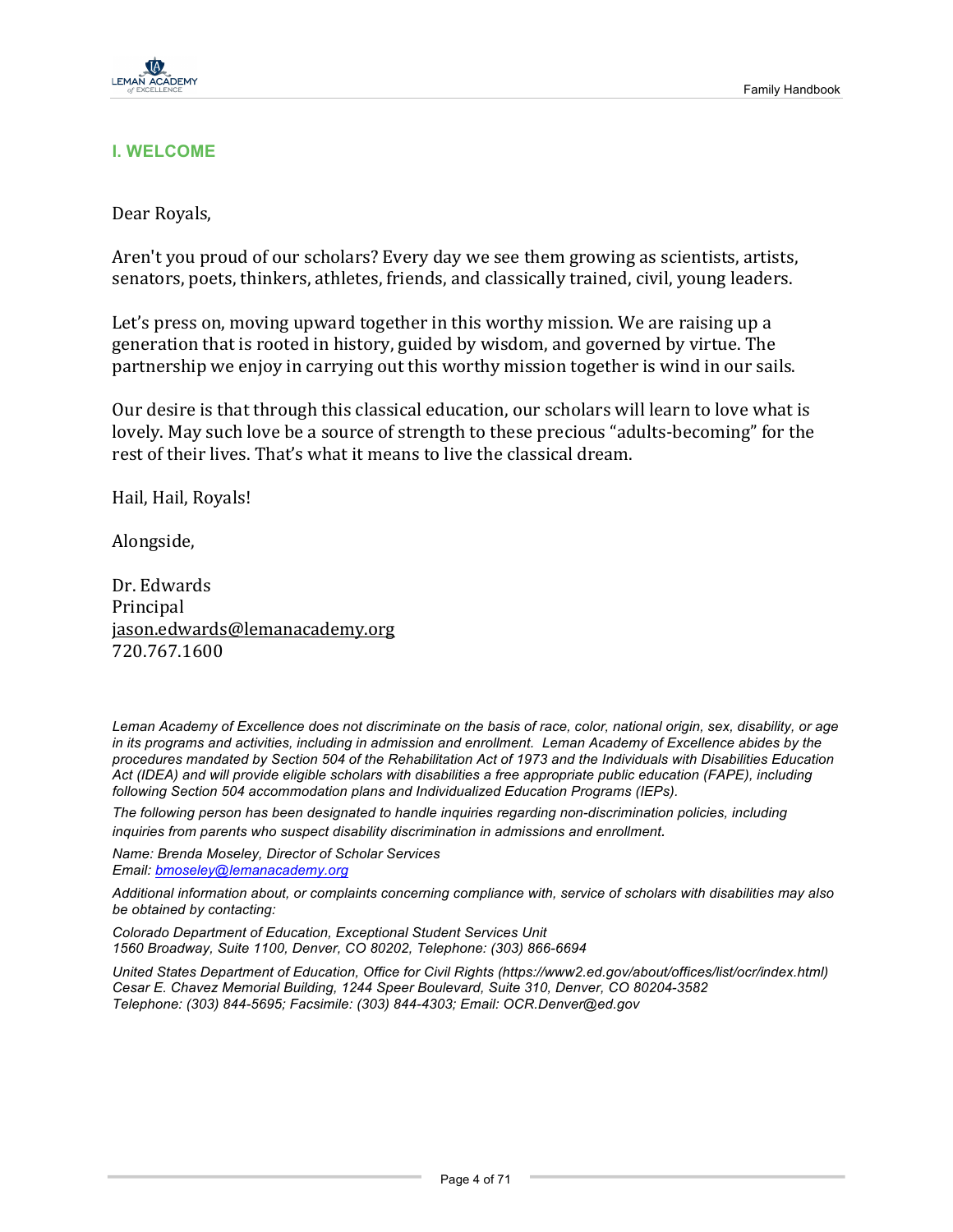#### **II. ABOUT US**

# **A. Administrative Staff**

#### **ADMINISTRATION**

| Principal           | Jason Edwards         |
|---------------------|-----------------------|
| Vice Principal      | Jennifer Dinsmoor     |
| Vice Principal      | <b>Bridget D'Arcy</b> |
| Office Manager      | Starla Cordova        |
| <b>School Nurse</b> | Jacenta Wirth         |

### **B. Philosophy Statement**

A classical education puts young minds to work, and will lead young people to understand themselves and the world around them. LAE is a classical school that equips scholars with the proven tools of learning that is structured around the Trivium. "For the sole end of education is simply this, to teach men and women how to learn for themselves; and whatever instruction fails to do this is effort spent in vain." - *Lost Tools of Learning*, Dorothy Sayers.

### **C. Mission Statement**

LAE offers a rigorous, classical education based on the traditions of Western culture where all disciplines are interrelated allowing scholars the ability to think independently and critically. We purpose to partner with supportive parents, pursue excellence, provide a safe and challenging environment, and instill morals and values in order to produce tomorrow's leaders today.

### **D. Core Values**

- **1) Academic Excellence:** We have adopted a rigorous, classical approach to education. We believe that the holistic approach personified by the classical model is exceptionally outstanding in preparing the scholar to retain knowledge, think logically and analytically, communicate effectively and succeed in life by being a responsible, caring, contributing member to society. Within that context, every teacher is passionate about their subject and has exceptional qualifications to perform their role with excellence. High academic standards are maintained for each scholar, with the expectation that each can succeed. Every young person is encouraged to maximize his/her learning potential and develop a lifelong love for learning.
- **2) Partnership with Families:** We believe that parents have the ultimate responsibility for the education of their children. We serve as an extension of the home, partnering with parents and serving families in the intellectual, social, emotional and ethical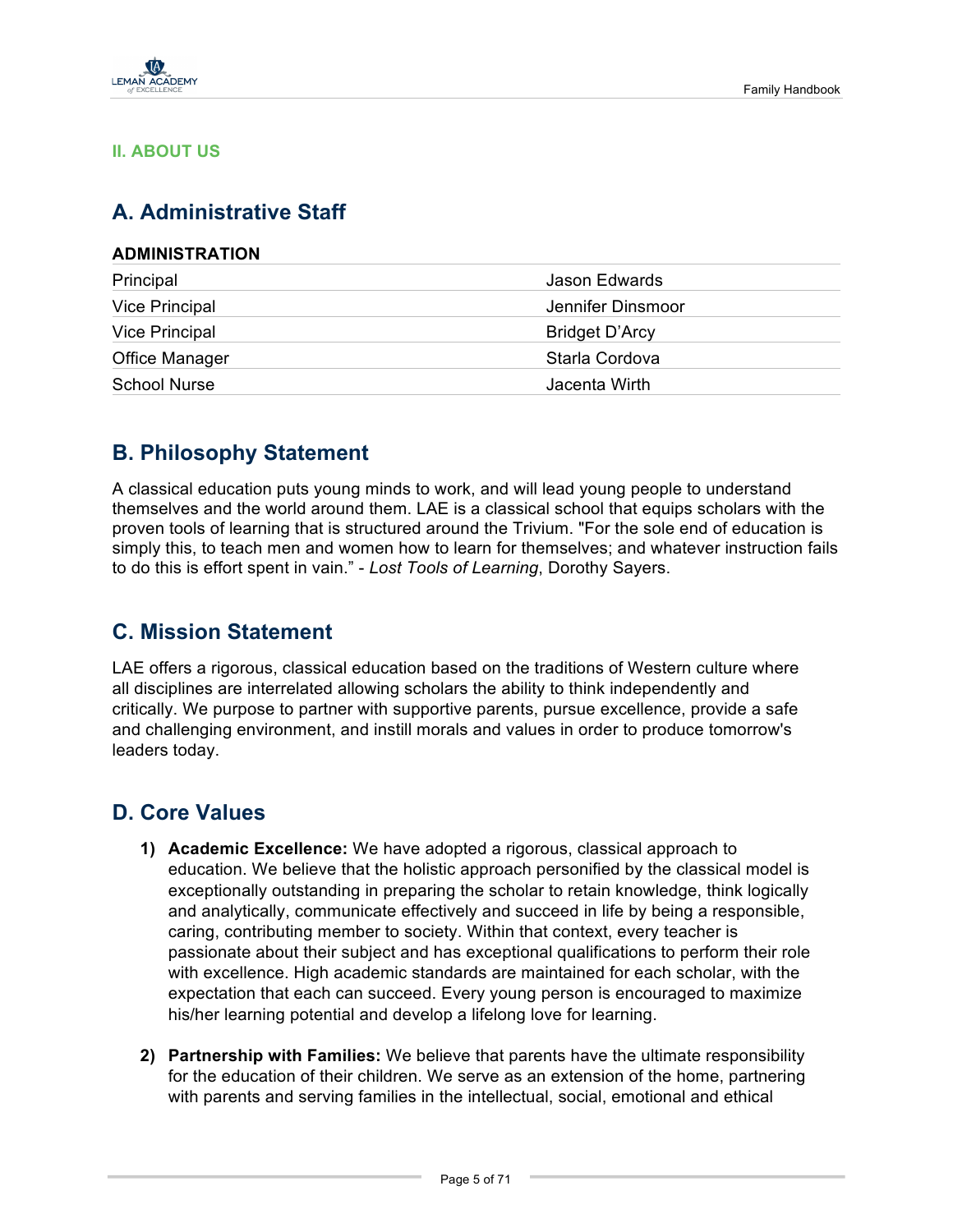

development of their children. Parental support is essential to the success of educating young people with a classical approach to education. Teachers, administration and parents must work together to make sure that scholars' learning takes place in both the school and the home.

**3) Children & Learning:** We believe that children are born persons and are unique and worthy of our utmost attention, love and respect. The child's mind is not a blank slate, or a bucket to be filled. It is a living thing and needs knowledge to grow. We believe that the typical child has powers of mind which fit him to deal with all knowledge proper to him, and therefore, we should give him a full, rich and generous curriculum, taking care only that all knowledge offered him is vital, that is, that facts are not presented without their informing ideas, allowing scholars to think in an independent and critical fashion.

### **E. Cultivation of Character Attributes**

We believe that education is not just about training the mind with knowledge, but also training the heart. A child is not born either good or bad; children from all walks of life and backgrounds make choices for good or bad. A scholar's relationship with fellow scholars, parents and teachers should be one of thoughtfulness, respect and accountability. Key virtues that are fostered include caring, good citizenship, perseverance, respect for authority and others, responsible stewardship, and trustworthiness:

- a. **Caring**  Caring is being interested, concerned or empathetic about someone or something. Caring people express gratitude, kindness, compassion and forgiveness. Caring people will help others in need.
- b. **Citizenship**  Citizenship is accepting the responsibility to contribute to the greater good of the community. Good citizens cooperate, respect authority, and obey rules and laws. Good citizens stay informed, vote and are responsible, caring participants in school and local, state and global communities.
- c. **Perseverance**  Perseverance is working hard to set and achieve personal goals, learning from failure, and following through with any undertaking to the end. People who persevere demonstrate commitment, pride and a positive attitude in completing tasks.
- d. **Respect**  Respect is recognizing other people's feelings, opinions or possessions. It is an attitude that you display every day. When you treat others with respect, you accept differences, use good manners, and deal peacefully with anger, insults and disagreements. Respectful people show high regard for authority, other people, self and country.
- e. **Responsibility -** Responsibility is taking control of your actions and your obligations. It also means taking ownership for something that is your fault, and holding yourself accountable for decisions and actions rather than pointing the finger at someone else. It means having a sense of duty to fulfill tasks with reliability, dependability and commitment. It includes self-discipline and work ethic; when you are responsible, you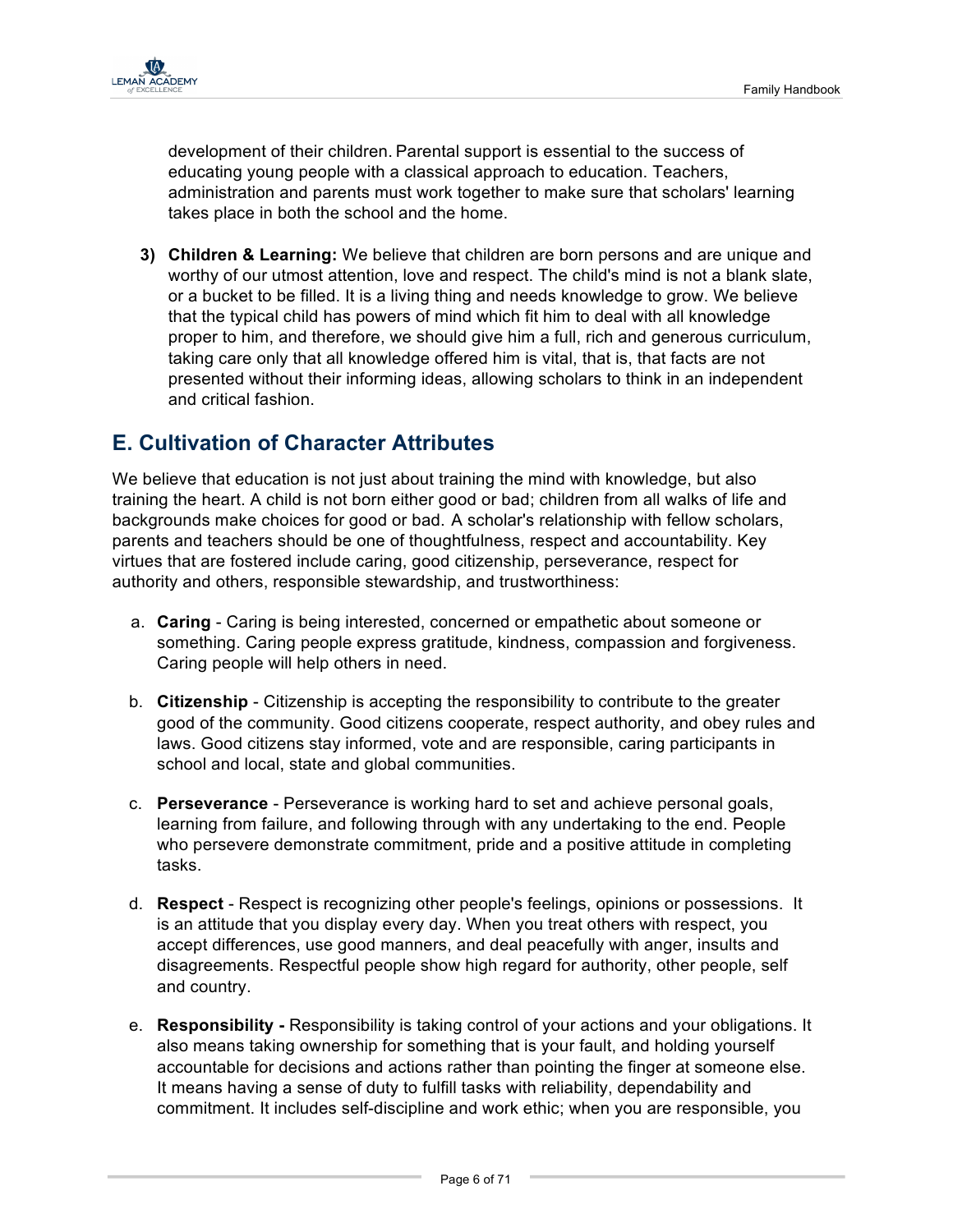

always do your best. Responsible people will think before they act, and consider the consequences.

f. **Trustworthiness** - Trustworthiness is being reliable, keeping promises and following through on your word. Trustworthy people are honest and have the courage to do the right thing.

# **F. Core Beliefs**

#### **We Believe That:**

- Each child is born a unique person and has value with specific gifts.
- High standards and expectations inspire a higher level of scholar's performance.
- Education is about knowledge, skill and understanding.
- Like Plato, the highest goal of education is to become good both intellectually and morally.
- Teachers and scholars developing meaningful relationships will only increase the scholar's sense of belonging to the school.
- A quality, Classical education expands the opportunities for each young person and is vital to the success of the entire community.
- Educating young people is a shared responsibility of the entire community.
- Understanding all forms of diversity is essential in a global society.
- Parents are necessary if their child is to reach their full potential in life.
- Everyone has the responsibility to contribute to the greater good of the school community.
- Developing positive relationships is based on the Golden Rule "Treat others as you would want to be treated yourself."
- Bullying or put-downs of any kind are not tolerated.
- Life lessons, accountability, responsibility and discipline are taught through natural consequences, rather than "punishment."
- Learning is fun in a safe, interactive, vibrant and challenging environment.
- Scholars enjoy learning, making progress and being able to achieve.

#### **III. PROGRAM OF INSTRUCTION**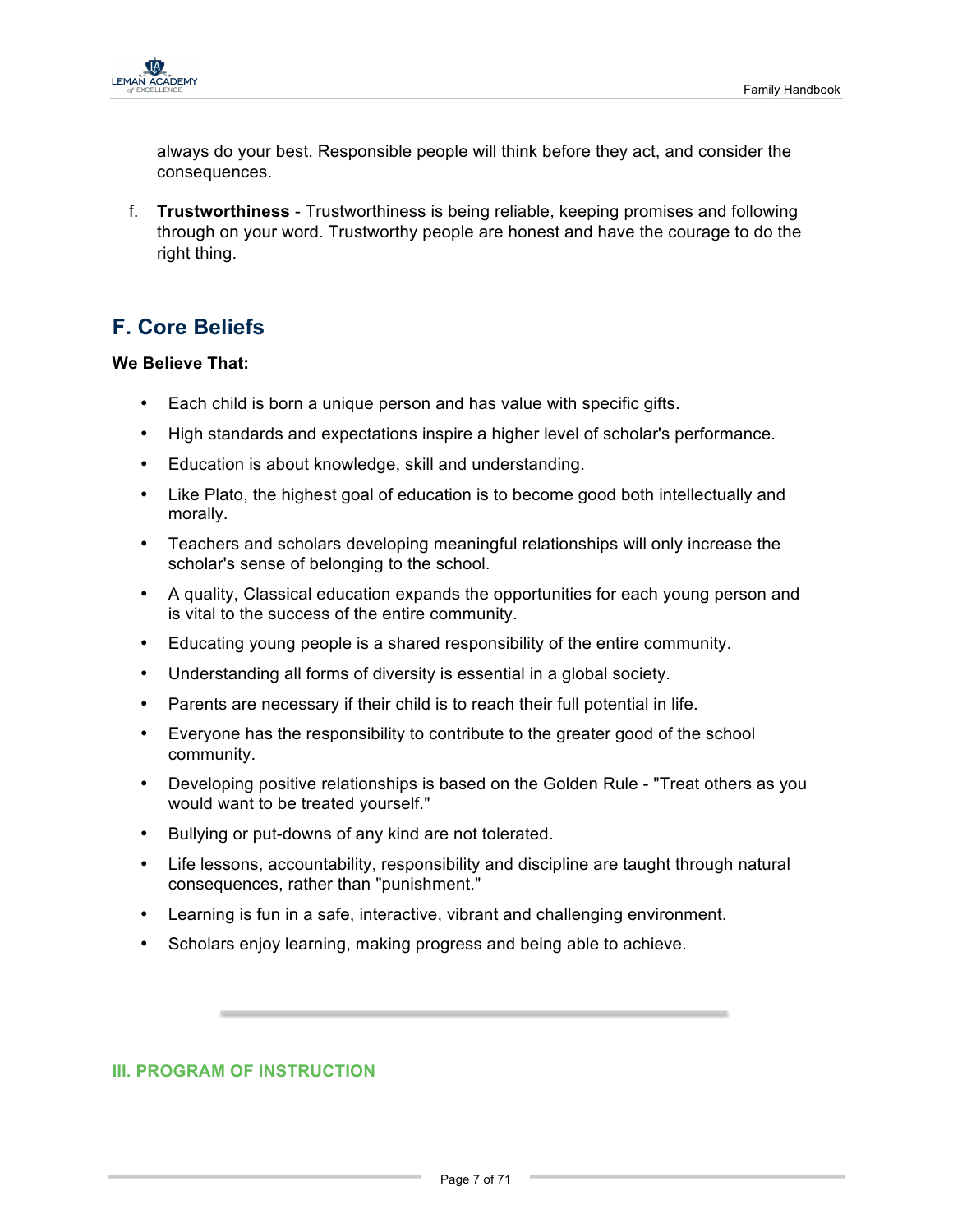

# **A. Introduction**

The world is full of knowledge, and to the classical mind, all knowledge is interrelated. Trying to find the links between fields of study can be a mind-twisting task. A classical education meets this challenge by using history as its organizing outline – beginning with the Ancients (6000 BC to AD 500), up to the Middle Ages (500-1600), continuing onto the Early Modern period (1600- 1850), and progressing forward to Modern Times (1850-Present Day) in history, geography, science, literature, art, and music. Accordingly, subject areas of our classical educational program are linked to history studies and taught around the time period under study in history bringing a more meaningful and connected curriculum to the minds of our scholars.

A classical educational program with a Charlotte Mason influence has a strong curricular focus on the academic foundation of grammar, history, and mathematics. Our curriculum maps will be centered upon a limited number of essential learning outcomes for each content area, approximately 20 per area of content for the year, in order to create a guaranteed and viable curriculum.

The teacher is instrumental bringing forth the curriculum maps, which are foundational to support scholar learning, by use of scope and sequence documents that connect to the essential learning outcomes through instructional planning that guides instruction and assessment. As scholars delve into the concepts and ideas being covered, the teacher will use pacing guides for the classroom to make instructional decisions that take into consideration differentiated instruction for the essential learning outcomes that may include enrichment and/or intervention activities dependent upon scholars' ability levels, prior knowledge, previous learning experiences and learning style.

# **B. English Language Arts**

- Kindergarten scholars build a firm foundation in phonemic awareness, and will use Journeys, Houghton Mifflin Harcourt. First through Third graders continue with the use of Journeys to increase their proficiency of early and emerging literacy skills.
- Explicit instruction of foundational skills ensures mastery of basic reading and decoding skills.
- We will use living books, or whole books, appropriate to the grade level that are rich selections of literature. These selections are used for reading skill development, comprehension, vocabulary development, and to instill the love of learning in scholars as they are exposed to the best of literature. We believe in order for our scholars to become the best writers and fluent readers, they need to be exposed to the best from our Western heritage and timeless classics.
- Each of the teachers will strive to do a Read Aloud throughout the year from rich literature selections that are connected to the history unit of study.
- A wide range of texts provided throughout each level offer rich, high-quality literature and give scholars the opportunity for close reading and analysis using full-length trade books.
- Scholars actively learn spelling skills and concepts for long-term learning and application to many more words. As Classical learners, scholars will experience spelling through the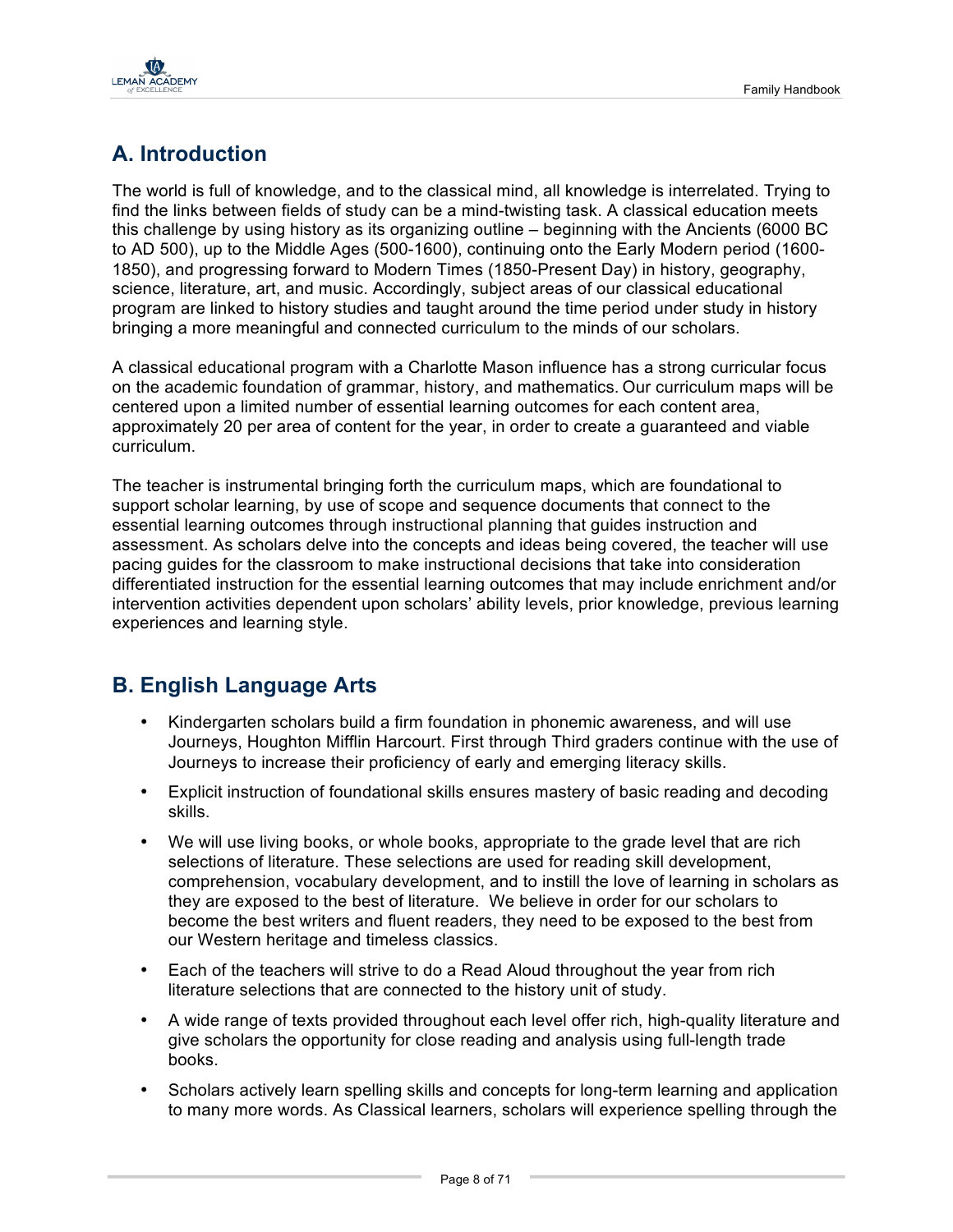

Latin and Greek roots, high frequency words and vocabulary gleaned from their literature studies, classroom read-a-louds and content specific words. I.e. Science and History

• The spelling program embedded in the Journeys curriculum will be utilized to instruct scholars in spelling, Kindergarten through Thrid grade.

# **C. Shurley Grammar**

A main reason Shurley Grammar was chosen was its use of chants and jingles in aiding scholars in memorizing the rules of English grammar. This is in line with our philosophy on the ability of young children to memorize basic facts and fundamental rules, and to absorb information and knowledge more readily at a younger age. This is a structured program focusing on the memorization of chants and jingles to reinforce the rules and syntax of English grammar in conjunction with application. Our scholars become proficient in their knowledge of grammar demonstrating it through the classification of sentences, even as young as First grade.

- Utilizes all learning styles: visual, auditory, kinesthetic.
- Never teaches isolated concepts.
- Incorporates scholar/teacher interaction.
- Uses repetition to attain mastery.
- Challenges accelerated scholars.
- Promotes higher-order thinking.
- Provides the connection between grammar skills, writing and effective speaking.

# **D. Handwriting**

D'Nealian handwriting is introduced in Kindergarten and developed throughout grades 1-6. Cursive writing is introduced towards the end of grade 2. Attentiveness to detail, correct formation and overall neatness is emphasized at each grade level.

### **E. Saxon Math**

*Taught at an accelerated level. Kindergarten, for example, will begin with Saxon Math 1.*

No matter how well scholars initially learn a concept, if they are not able to retain their learning, connect it to other concepts and apply it in problem solving situations, they have not reached mastery. Saxon Math is designed to support the long-term mastery and applications that will make a difference during testing, future education and careers.

• Concepts are taught in small, approachable increments.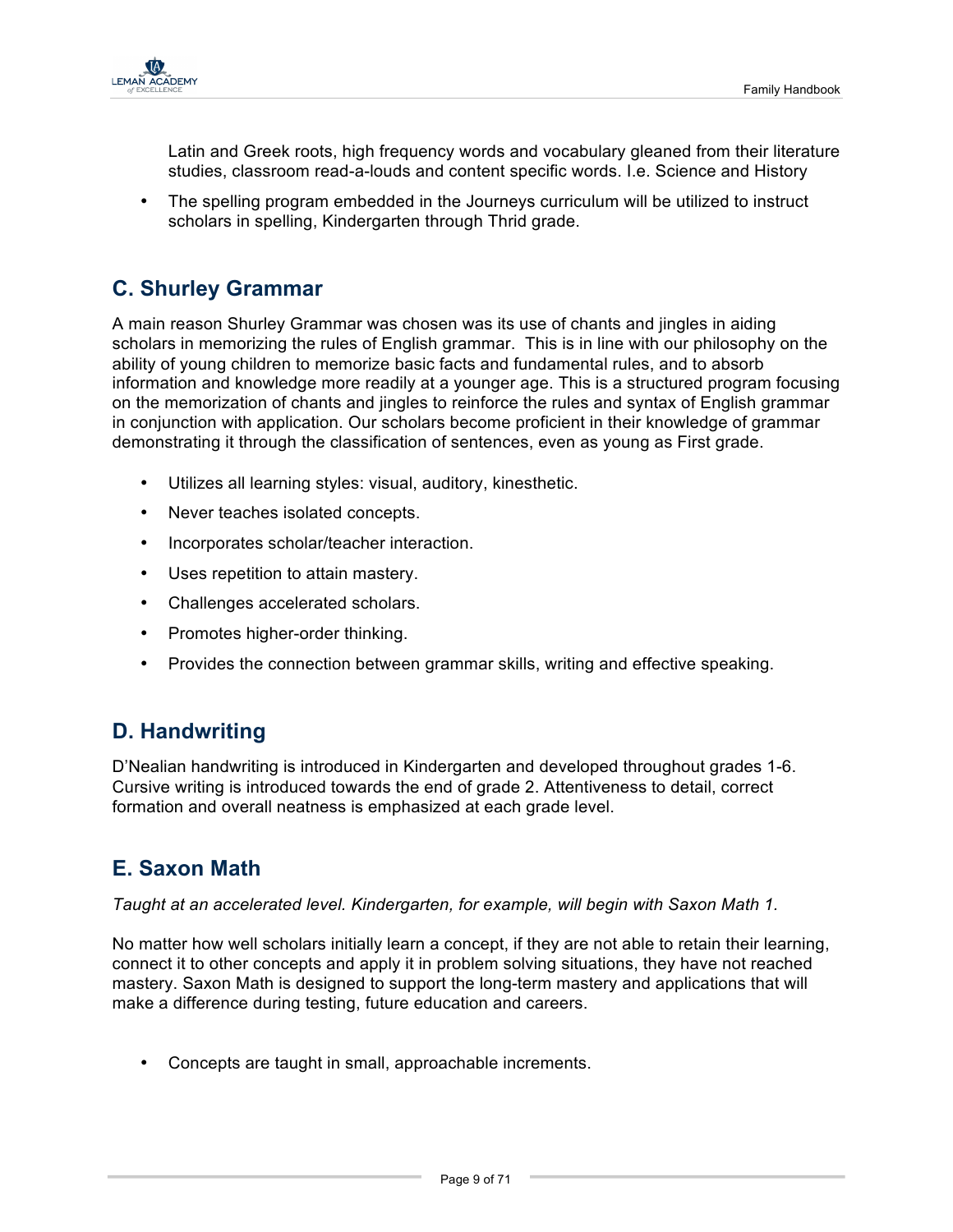

- Increments are spread throughout the year, building in complexity, so that by the end of the year scholars have reached deep understanding and fluency.
- Practice and assessments include concepts from the most recent lessons as well as from earlier in the school year ensuring scholars retain all concepts and can make connections between them.
- Saxon Math's incremental, distributed pedagogy builds upon concepts of the Colorado College and Career Readiness Standards throughout the year, articulating them over time. This allows scholars to gain deep understanding and long-term mastery of the Colorado College and Career Readiness Standards.

# **F. History/Geography**

It is our contention that history should be the core of the curriculum and therefore becomes the unifying "discipline of choice" due to our belief that all aspects of life fit under its broad sweep.

Scholars read a "living" biography or two about a key person in the time period being studied. Whenever possible, primary sources such as diaries, journals, letters or speeches that the person wrote are used. Scholars research in reference books, but try to use living biographies as the main books. Scholars enter key people's names and events into a Book of Centuries (a copybook for older scholars), which is like a timeline in a book. History is taught in sequence in a historical timeline so learning is not fragmented for scholars and therefore makes sense.

- Mapping skills are utilized.
- Scholars memorize geographical and historical data.
- Scholars create Copybooks/Books of Centuries to reflect their unit of study, thus becoming masters of the subject area.
- Scholars recognize how events from the past have shaped the present and continue to shape our future.
- The classroom is full of rich resources, biographies, maps, books and artifacts that reflect the unit of study, and are available for use by our scholars as they create their Copybooks/Books of Centuries.

# **G. Science**

Effective instruction in science will be offered through hands-on experience and observation. Scholars are encouraged to ask questions about how their world works and seek answers, make observations and discuss findings, to be actively engaged in learning about science, technology, engineering and math as they learn to view the world through a scientific lens.

• The teaching of science will be heavily focused on the Socratic method of giving the scholars foundational information and then asking questions that encourage critical thinking and assessment skills.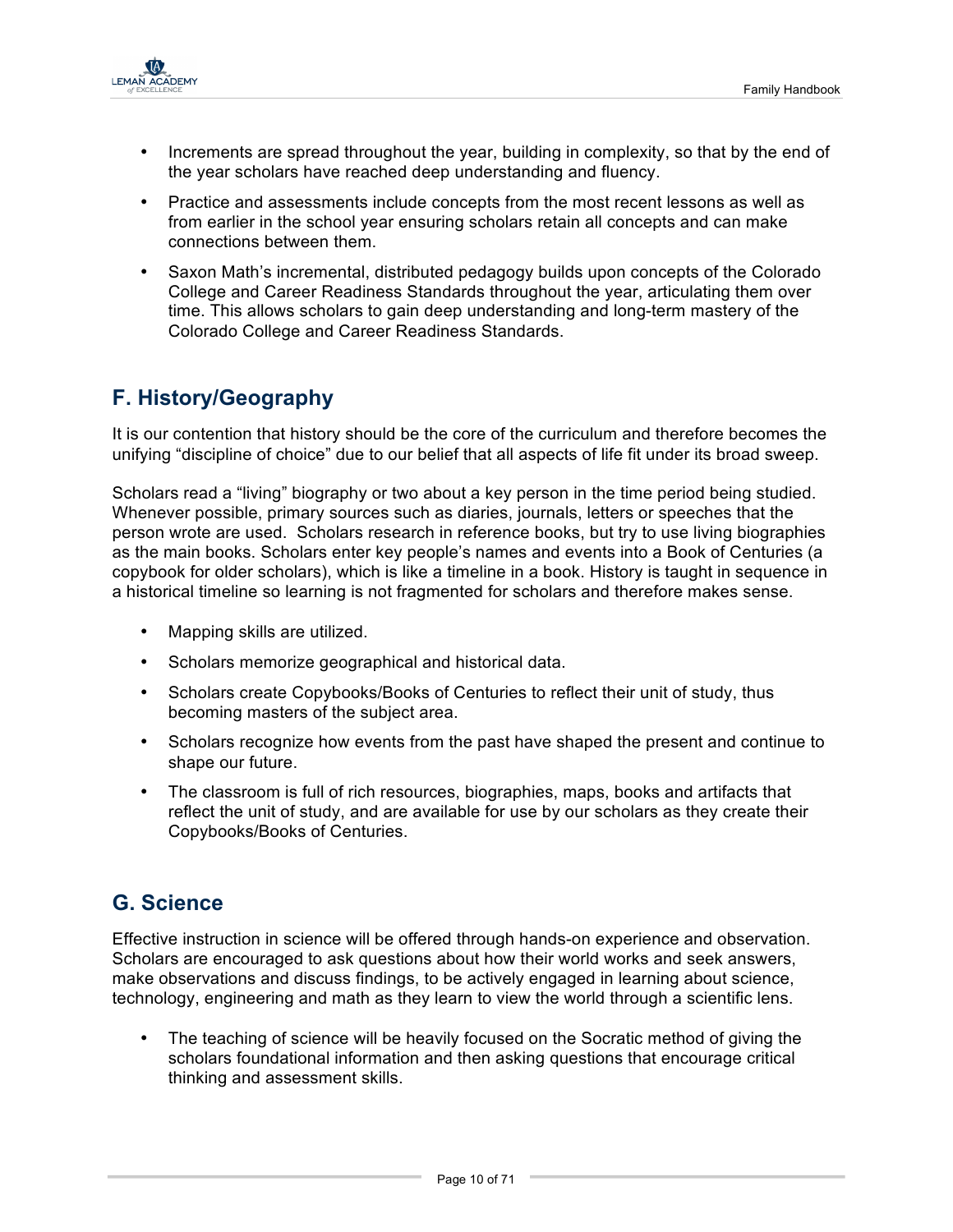

- The classroom also reflects the unit of study and the bookshelves are rich resources for the scholars to gather their research and collect their data to write their observations in their Copybooks.
- Younger scholars will have the opportunity to solve problems through inquiry, exploration and observation.
- Science experiments are hands-on for scholar discovery and observation through the active process of investigation.
- A systematic approach to the exploration of science is established through hands-on learning experiences offered by the teacher.

# **H. Latin**

Scholars will learn Latin beginning in Grade 3 and continuing through Grade 5 as part of the "Grammar Stage" of learning crossing into the "Logic Stage" in 5th Grade. *Latin for Children* trains scholars in grammar, vocabulary and English derivatives in a lively, interactive way that is perfectly suited to scholars in the "Grammar Stage." The study of Latin continues through grades 6 and 7 in what is the "Logic Stage" of the Trivium, as scholars delve deeper into the structure and meaning of language. Grades 6 and 7 will use the textbook *Latin Alive* with other resources for Latin to support this text. Moving from *Latin for Children* to *Latin Alive* will be a natural progression for our scholars, and research supports the study of Latin greatly enhances vocabulary, reading, comprehension and study skills as well as advances math problem solving abilities.

# **I. Spanish**

Scholars in Kindergarten through 2<sup>nd</sup> Grade will participate through in-class instruction of Spanish. Kindergarten is the perfect time to introduce learning of Spanish, for at this age scholars are able to listen and understand, building a foundation enabling scholars to start speaking a second language. Scholars will learn common phrases, colors, numbers and greetings.

# **J. Recitations**

Each month, beginning in Kindergarten, scholars will have a piece of prose or poetry, a patriotic piece, or other piece that is connected to the curriculum to memorize and recite in front of the class. Proper poise, posture, speech, volume and overall public speaking skills are emphasized.

# **K. Special Areas: Art, Music, & P.E.**

Scholars at LAE will participate in structured art, music and physical education classes. Art will have an emphasis on art appreciation. The principles and fundamentals of art will also be taught. Music will have an emphasis on music appreciation, and elements of music will be taught.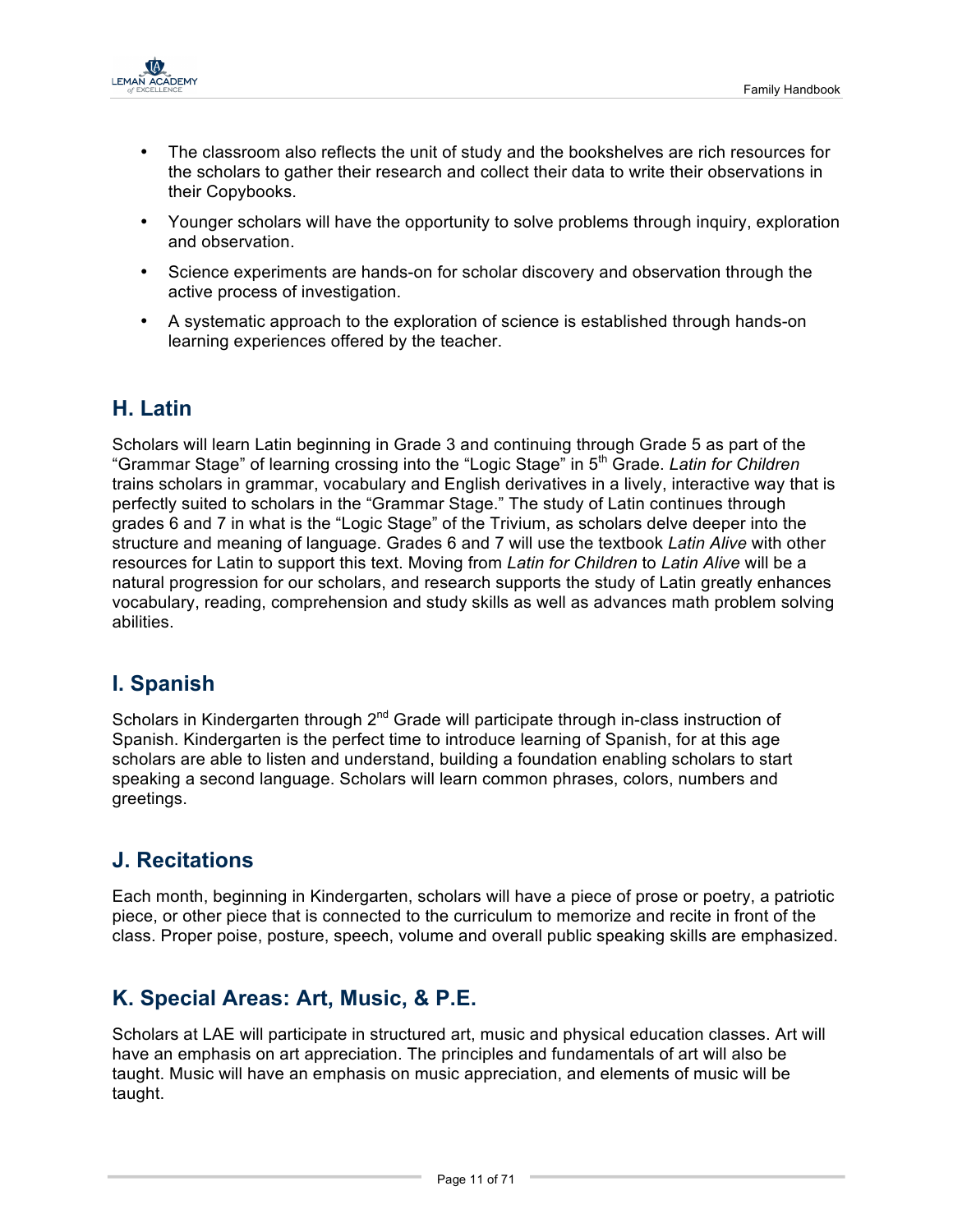

# **L. English Learners (EL)**

In accordance with the Colorado Department of Education, scholars who have been identified as second language learners on the Primary Home Language Other Than English Survey (PHLOTE) will take the WIDA ACCESS Placement Test (W-APT), which meets both state and federal requirements to measure a scholar's English language proficiency.

LAE will integrate the EL scholars into the general classroom at the appropriate grade level. Scholars who have been placed into an English Learner (EL) education program will also take the ACCESS for ELLs reassessment once per year until they achieve proficiency.

Best classroom practices and teaching strategies will be used with our EL scholars at developmentally appropriate levels along with consideration given to the scholars' language proficiencies and cognitive levels.

#### **KEY FEATURES**:

- 1) All instruction in the classroom will be in English.
- 2) English will be taught through reading, language arts, math, science and history and there will be a strong English Language Development (ELD) component in every lesson.
- 3) Acquisition of English is taking place in a structured, non-threatening environment in which scholars feel comfortable to take risks.
- 4) Lessons include controlled vocabulary while scholars gradually acquire the necessary language skills to succeed academically.

**KEY PRINCIPLE**: English is fundamental to content mastery and that time on task increases academic progression.

#### **BEST PRACTICES**:

- 1) Scaffolding to guide a scholar in understanding and learning; use questioning techniques to elicit experiences that relate to his/her native culture.
- 2) Shelter introduce new content by using visual aids, music, etc…
- 3) Critical Thinking Questions the teacher encourages the scholar to ask and answer questions that start with the words "why" and "how.
- 4) Hands-On Experiences
- 5) Simplify Instruction and connect the instruction to the EL's native culture allow for flash cards, vocabulary word banks, discussion.

### **M. Exceptional Scholar Services**

The learning community of LAE will consist of scholars with a wide range of learning abilities and needs. Scholars with exceptional needs will receive the services as outlined in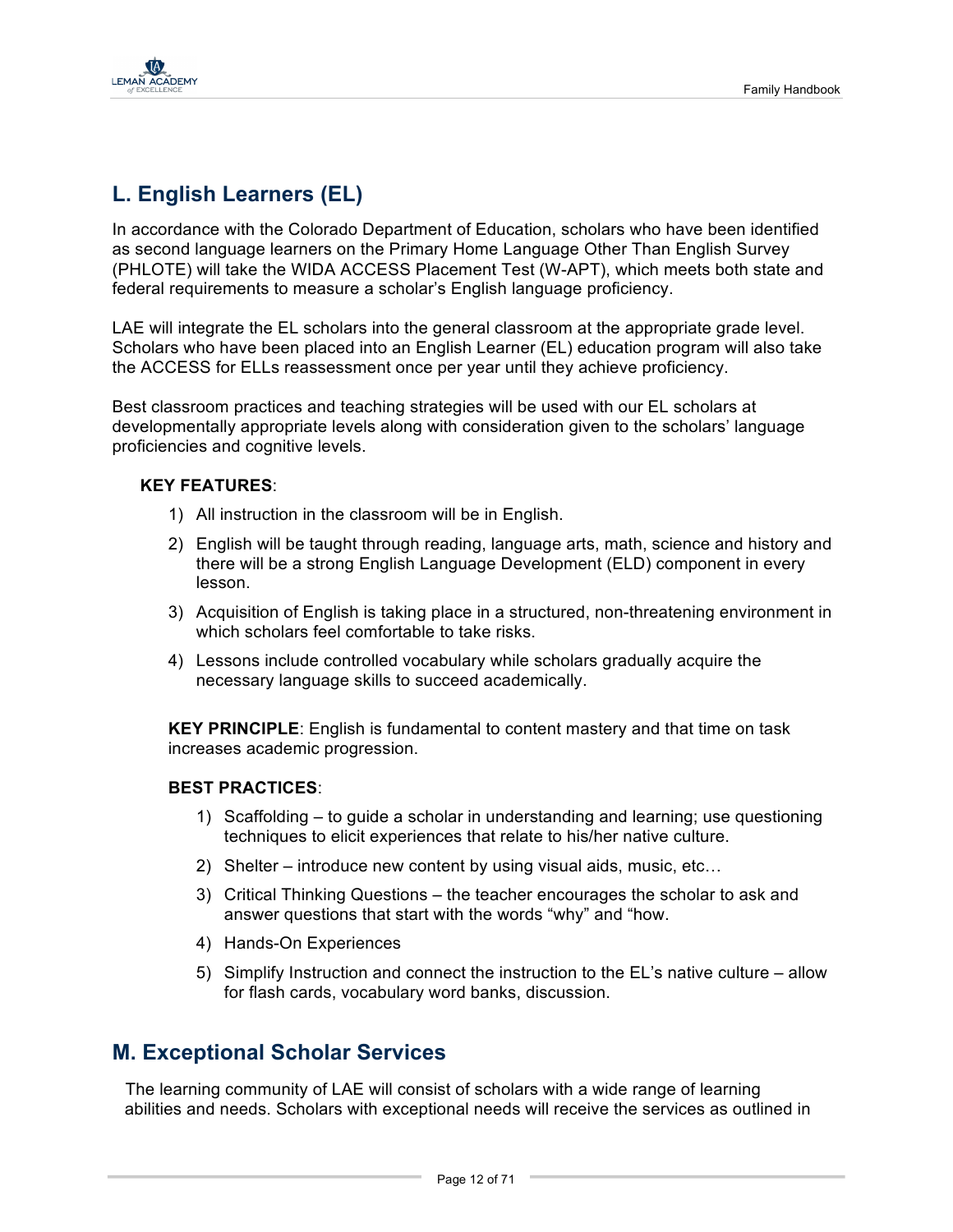

their Section 504 accommodation plan or Individualized Education Program (IEP) in compliance with Section 504 of the Rehabilitation Act of 1973 and the Individuals with Disabilities Education Act (IDEA). Our teachers will work closely with administration, contracted service providers, parents and other IEP team member(s) to provide eligible scholars with disabilities a free appropriate public education (FAPE) and ensure that the implementation of an IEP is effective and meets the requirements as stated in the document. Specific training by the Director of Scholar Services will be made available to the faculty and staff in order to both meet the needs of the exceptional scholar and to meet all state and federal laws regarding Exceptional Scholar Services (ESS).

All scholars at LAE receiving a rigorous, classical education are surrounded with daily opportunities to learn, and scholars with exceptional needs are no different. The administration, faculty and staff of LAE will make the proper accommodations for individual scholars with exceptional needs who may require a specific accommodation through an IEP or a 504 plan. Accommodations may offer alternative ways for scholars to either acquire information or share what they have learned in the classroom, but accommodations made by our teachers will not lower the difficulty level nor the expectations for scholarly learning and achievement, although changes could be made in teaching materials used, testing materials, or even in the instructional environment. Accommodations will be offered with the sole purpose of increasing a scholar's access to the general education curriculum while still holding true to the Classical Model.

Accordingly, if modifications are included in a scholar's IEP, our teachers will then modify a scholar's instruction to accommodate the young person's unique learning needs. Modifications may include changes to the quantity of material to be learned, how the material/content is presented or the form of testing. Although modifications make fundamental changes in what a scholar at LAE is expected to learn, any modifications made by our teachers should not take away opportunities for learning in the classroom, which will allow a scholar with exceptional needs to continually be engaged in the learning process with the other scholars in class.

Leman Academy of Excellence does not discriminate on the basis of race, color, national origin, sex, disability, or age in its programs and activities, including in admission and enrollment. Leman Academy of Excellence abides by the procedures mandated by Section 504 of the Rehabilitation Act of 1973 and the Individuals with Disabilities Education Act (IDEA) and will provide eligible scholars with disabilities a free appropriate public education (FAPE), including following Section 504 accommodation plans and Individualized Education Programs (IEPs).

The following person has been designated to handle inquiries regarding non-discrimination policies, including inquiries from parents who suspect disability discrimination in admissions and enrollment.

Name: Brenda Moseley, Director of Scholar Services Email: bmoseley@lemanacademy.org

Additional information about, or complaints concerning compliance with, service of scholars with disabilities may also be obtained by contacting: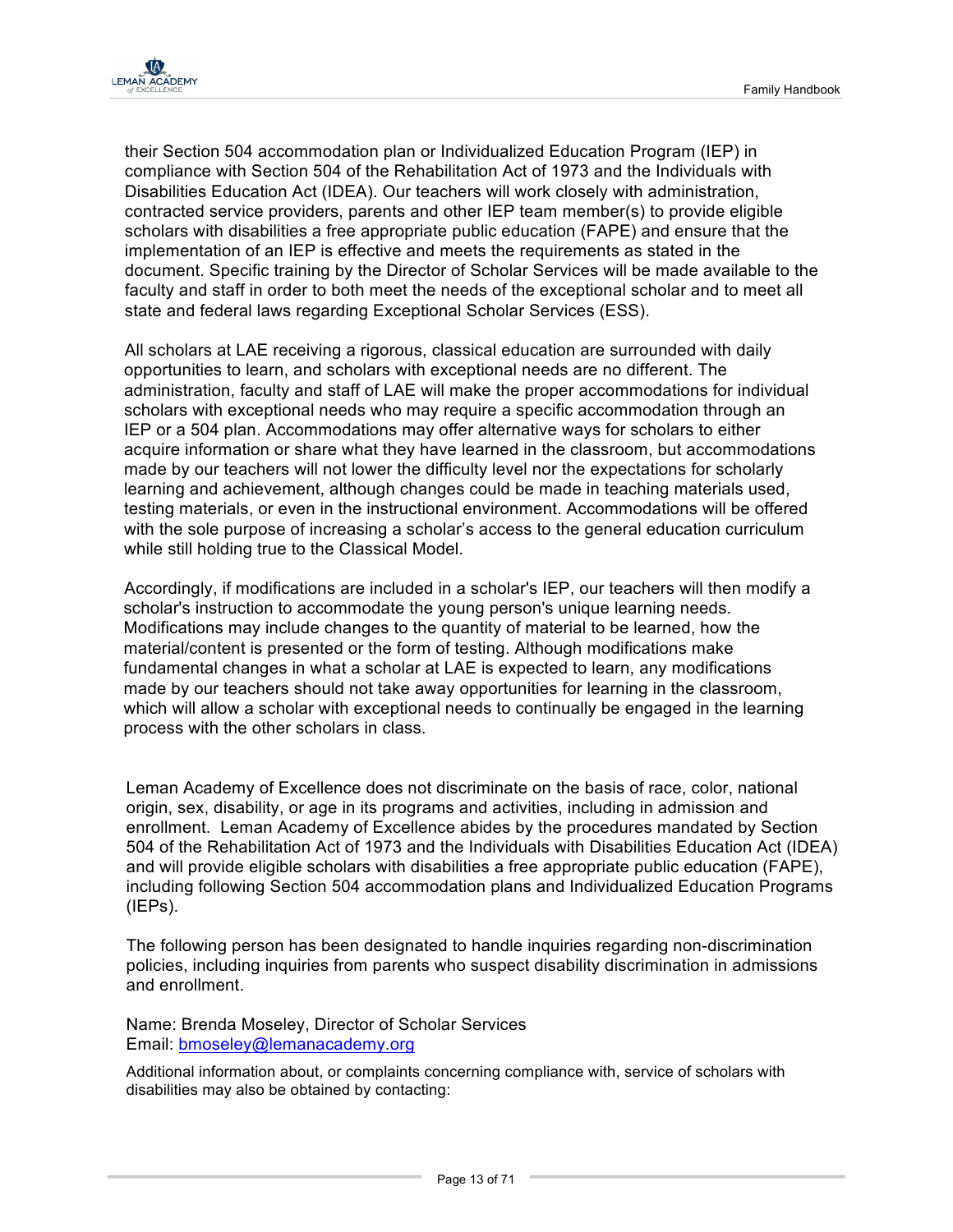

 Colorado Department of Education, Exceptional Student Services Unit 1560 Broadway, Suite 1100, Denver, CO 80202, Telephone: (303) 866-6694

 United States Department of Education, Office for Civil Right (https://www2.ed.gov/about/offices/list/ocr/index.html)

 Cesar E. Chavez Memorial Building, 1244 Speer Boulevard, Suite 310, Denver, CO 80204-3582 Telephone: (303) 844-5695; Facsimile: (303) 844-4303; Email: OCR.Denver@ed.gov

# **N. INTERVENTION POLICY**

LAE has rigorous and engaging curricula in place that is taught through the Classical approach of educating young minds. We ensure that the content is appropriate to the child and following the developmental stages of the Trivium. We understand that all scholars learn in unique ways, having unique strengths and weaknesses that impact their acquisition, rate and retention of learning. Understanding this we have implemented interventions that support the learning of all scholars. We also recognize that learning does not take place in isolation: meaning that the school and home must partner together in the learning of their scholars.

As one of our core values states, "We believe children are unique and worthy of our utmost attention, love and respect. The child's mind is not a blank slate or a bucket to be filled. It is a living thing and needs knowledge to grow. We believe that the typical child has powers of mind which fit him to deal with all knowledge proper to him, and therefore, we should give him a full, rich and generous curriculum, taking care only that all knowledge offered him is vital, that is, that facts are not presented without their informing ideas, allowing scholars to think in an independent and critical fashion."

# **Types of Intervention**

#### *Differentiation of Instruction/Data Driven Instruction*

Analyzing of data from classroom and curriculum assessments, NWEA MAP, DIBELS and mandatory state testing will guide teachers in planning specific, differentiated instruction for individuals or groups based on need.

#### **S***cholar Hours*

Each classroom teacher has scheduled Scholar Hours into their before or after school work day to support scholars that are struggling with a specific skill or content area. Support in Scholar Hours could include any of the following: executive functioning skills, homework organization, study strategies, note taking skills, completing long term projects, specific skill instruction, etc. This intervention is available on a short or long term basis.

#### *Parent Partnering Hours and Parent/Teacher Conferences*

Each classroom teacher has scheduled Parent Partnering hours into their before or after school work day to partner with, support and inform parents on the growth or lack thereof of their scholars regarding specific skills or content areas.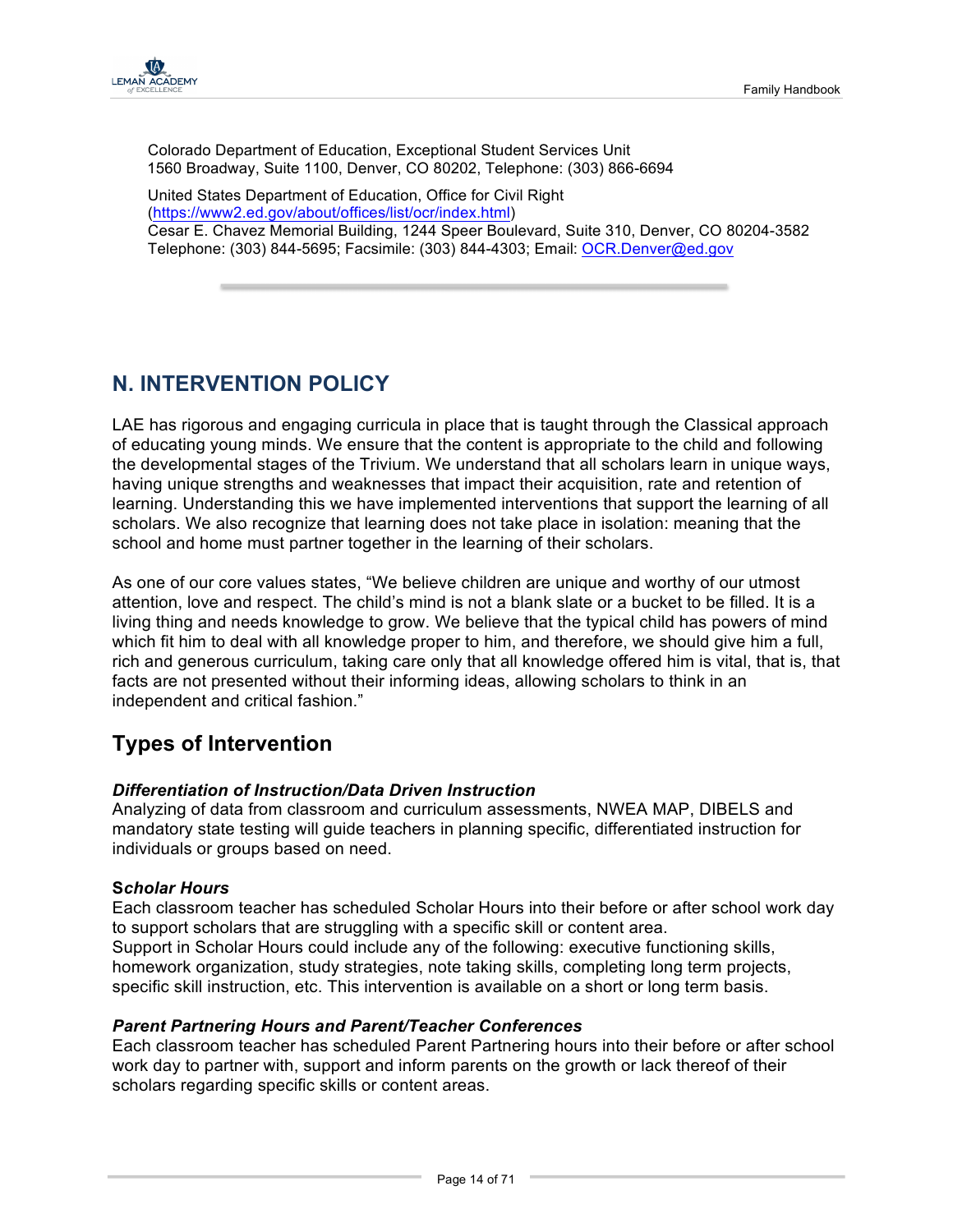

Another of our core values states, "We believe that parents have the ultimate responsibility for the education of their children. We serve as an extension of the home, partnering with parents and serving families in the intellectual, social, emotional and ethical development of their children. Parental support is essential to the success of educating young people with a classical approach to education. Teachers, administration and parents must work together to make sure that scholars' learning takes place in both the school and the home." In alignment to our core values, each teacher will offer Parent Partnering hours every week that parents may sign up for or be recommended by the teacher to participate in. In these sessions parents and teachers will discuss their scholars' progress and develop a plan on how to intervene, as necessary.

#### *Scholar Study Team Referral*

When scholar hours, differentiated instruction and Parent Partnering are rendering inadequate results of growth, a scholar may be referred to a Scholar Study Team. This team will review and analyze data and determine the next best step of intervention: increased scholar hours, provide more targeted instruction through differentiated instruction in the classroom, provide targeted instruction through the reading interventionist or complete an evaluation for the purposes of consideration of qualifying for Exceptional Scholar Services (Individualized Educational Program), a 504 Accommodation Plan or an English Language Learner Plan.

When scholars are not adequately making growth, we need to determine their potential as best as is possible and put support in place (through an IEP, 504 or ELLP) to facilitate the attainment of their potential. This responds to our last core value, "We have adopted a rigorous, classical approach to education. We believe that the holistic approach personified by the classical model is exceptionally outstanding in preparing the scholar to retain knowledge, think logically and analytically, communicate effectively and succeed in life by being a responsible, caring, contributing member to society. Within that context, every teacher is passionate about their subject and has exceptional qualifications to perform their role with excellence. High academic standards are maintained for each scholar, with the expectation that each can succeed. Every young person is encouraged to maximize his/her learning potential and develop a lifelong love for learning."

#### *Professional Development*

All teachers were provided professional development on the various curricula used for instruction: Journeys, Saxon Math, Shurley Grammar, Habits of the Heart and Mind and the Classical Model.

The preceding Core Value states, "…every teacher is passionate about their subject and has exceptional qualifications to perform their role with excellence." It is the responsibility of LAE administration to provide appropriate and exceptional professional development regarding their rigorous and classical education.

### **Tiers of Intervention**

*Tier 1*

- ELA and Math Curriculum aligned to Colorado College and Career Readiness Standards
- Data Driven Instruction using formative data
- Data Review System NWEA MAP meetings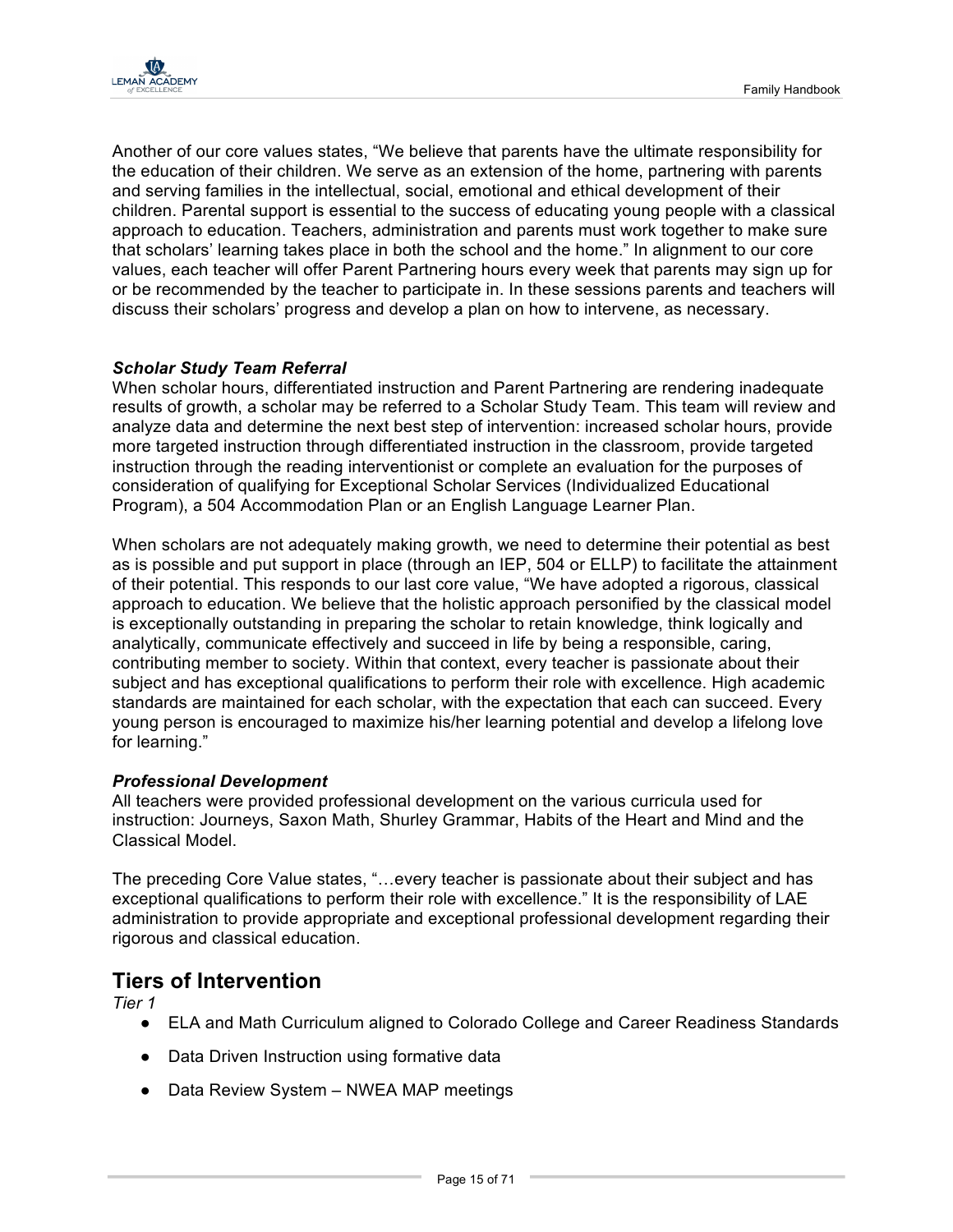

- Professional Development Journeys, Shurley Grammar, Saxon Math, Classical Model
- Parent Partnering Hours offered to all scholars' parents, optional
- Scholar Hours (tutoring) offered to all scholars, optional
- Differentiated Instruction
- Meet with Grade Level Team to determine standard classroom interventions such as, but not limited to: preferential seating, repeating directions, rephrasing vocabulary, organizational support

*Tier 2*

- All interventions from previous tier should be in place for 3 4 weeks and continue to be available with documentation
- Scheduling Parent Partnering Hours
- Scheduling Scholar Hours (mandatory) Targeted differentiated instruction
- Progress monitoring of interventions. Data recorded on Intervention Documentation Form.
- Targeted Instruction provided by the Reading Interventionist
- Meet with Grade Level Team to discuss intervention results

*Transition from Tier 2 to Tier 3*

- Inadequate growth while receiving Parent Partnering and Scholar Hours and classroom interventions
- Scholar Study Team Referral consideration of further intervention and/or evaluating for IEP, 504 Plan and/or ELLP
- Targeted Instruction provided by the Reading Interventionist

*Tier 3*

- Scholar Study Team consisting of general education teacher, parent, school psychologist, interventionist, Exceptional Scholar Services staff, and/or administrator will meet to discuss current interventions, time frame, and progress monitoring results
- Interventions from previous tiers continue to be available
- Continue Progress Monitoring for a minimum for 6 weeks

*Tier 4*

● Scholar Study Team (2nd meeting) consisting of general education teacher, parent, school psychologist, interventionist, Exceptional Scholar Services staff, and/or administrator will meet to discuss current interventions, time frame, and progress monitoring results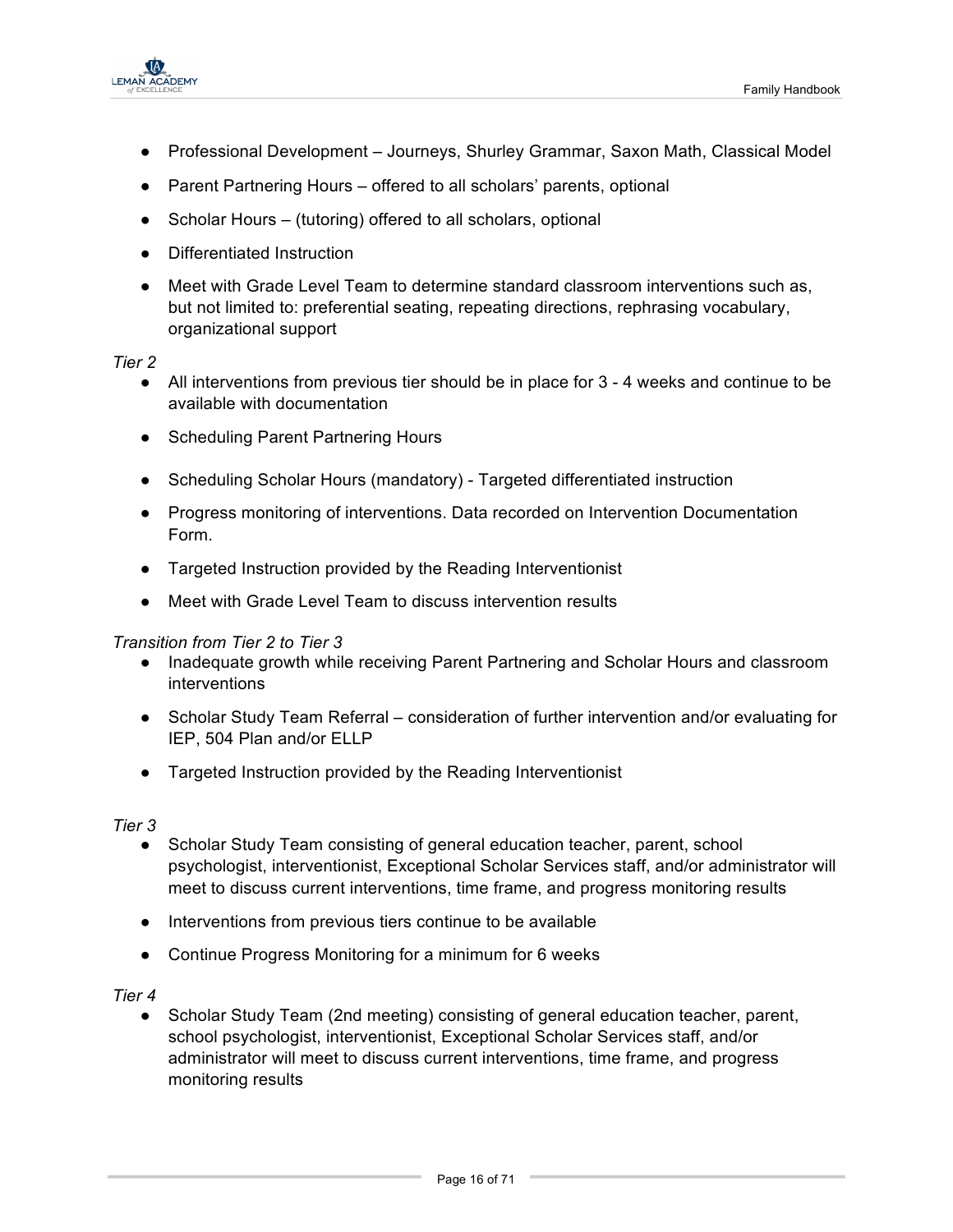

- If scholar demonstrates adequate growth, teacher will continue to progress monitor scholar and provide interventions
- If scholar demonstrates inadequate growth or results from intervention, Multidisciplinary Education Team (MET1), along with parents and any related service providers, will meet and determine whether an evaluation is necessary.
- If obtaining parental consent for evaluation, MET team will meet to determine eligibility for Exceptional Scholar Services as dictated by IDEA which could lead to the development of an Individualized Education Plan (IEP), a 504 Plan and/or an English Language Learner Plan (ELLP).
- Scholars that qualify for Exceptional Scholar Services will receive specialized instruction utilizing an inclusion model, except when pull out services are determined to be the least restrictive environment and meets the individual needs of a scholar. IEPs are reviewed on an as needed basis, minimally on an annual basis.
- Specialized Instruction provided in small group setting, as needed
- Individualized educational goals are frequently monitored to guide instruction
- Progress monitoring conducted on a regular basis and results communicated with parents
- Accommodations are closely monitored for effectiveness and appropriateness
- Scholars that qualify for 504 Accommodation Plans will receive accommodations provided in the general education classroom by the general education teacher. 504 Accommodation Plans are reviewed on an annual basis.
- Scholars that do not qualify for Exceptional Scholar Services, a 504 Accommodation Plan, or English Language Learner Plan will continue with current Tier 2 and 3 interventions.

Parents of new scholars should advise the school registrar of any previous IEPs or exceptional scholar services their child received in the past. All parental requests for evaluations must be made in writing. If a teacher or parent believes a scholar should be evaluated for exceptional scholar services, written parental permission must be obtained before any formal evaluation is undertaken. Any requests for evaluation that are made contemporaneously to a disciplinary incident shall only be considered following the outcome of the disciplinary hearing. Evaluations will begin with an in-school committee consisting of the Principal or designee, a regular teacher, the referring teacher, and the parent. If warranted, the evaluation will move forward. The purpose of referrals is to determine the most support we can provide for each child in the least restrictive environment. For more information regarding Exceptional Scholar Services please contact Leman's Director of Scholar Services.

### **IV. CLASSICAL EDUCATION MODEL**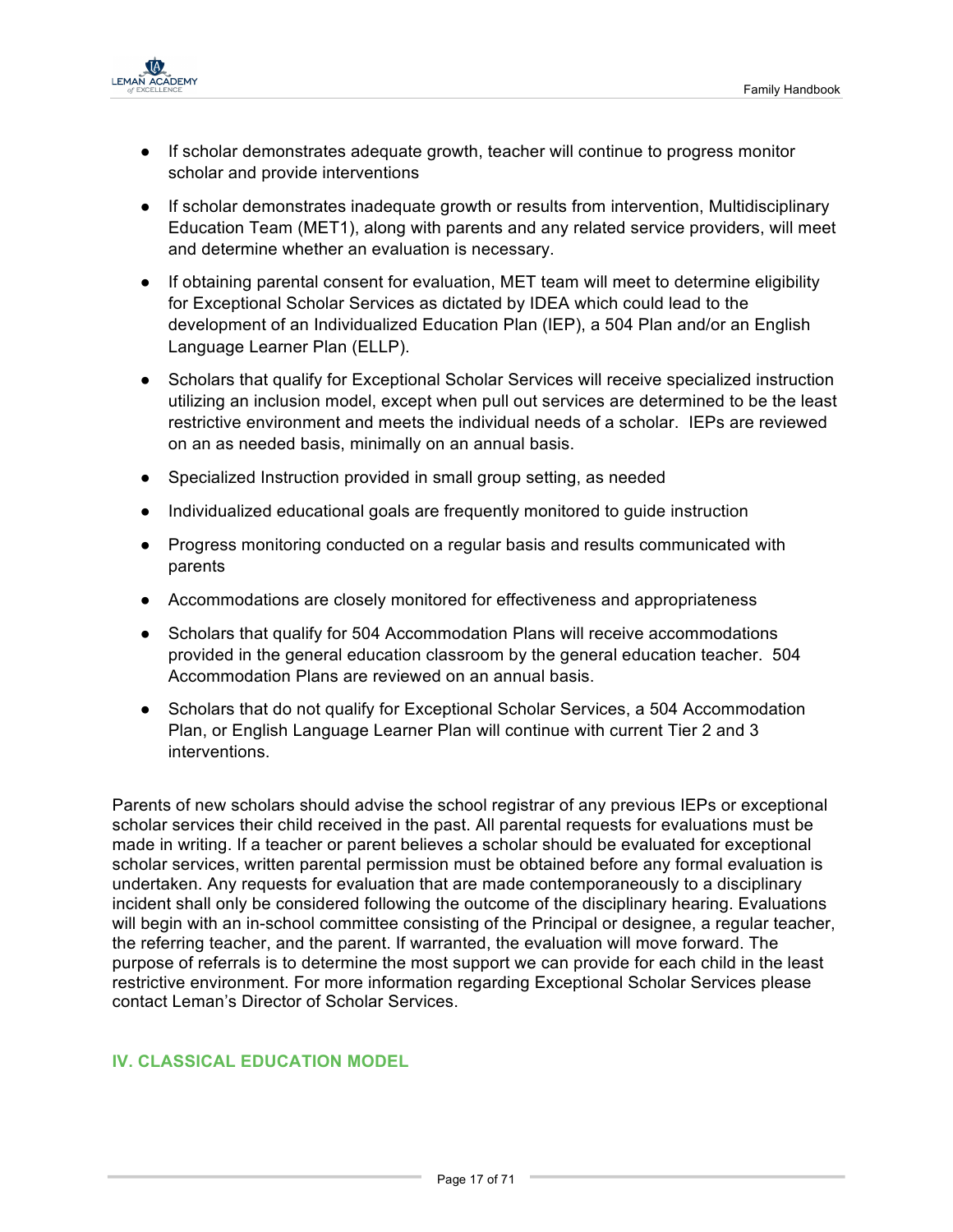

# **A. Trivium**

Classical Education is about equipping children for the future with what has been proven successful in the past. The roots of classical learning can be traced back to the age of the Greeks. The classical emphasis is built on a three-fold approach called the Trivium. The three foundational academic categories are Grammar, Logic and Rhetoric.

*Most importantly the Trivium corresponds to the three basic stages of a developing child.* By following the path of development that children naturally take, classical education teaches "with the grain" and equips scholars to master the art of learning.

# **B. Grammar Stage**

These are the years in which the building blocks for all other learning are laid, with scholars learning the basic skills of reading, writing and mathematics. The child in the "Grammar Stage" - scholars in grades K-5 - is mentally ready to absorb information and is naturally good at memorization, and this stage takes full advantage of this fact (although appropriate attention is given to meaning and comprehension, even at this first stage). This forms the foundation from which all other subjects can be approached, and there are many ways to get the job of memorization done including: lectures, readings, drills, dictation, tests, charts, flash cards, chants and songs.

The most emphasized learning activity at this stage is memorization, both for purposes of cognitive recall and for building storage identities for future knowledge acquisition. So, during this period, education involves not self-expression and self-discovery, but rather the learning of facts. Rules of phonics and spelling, rules of grammar, poems, the vocabulary of foreign languages, the stories of history and literature, descriptions of plants and animals and the human body, and the facts of mathematics - the list goes on and on. Grammar teaches scholars how to read and how to understand what they are reading, and it teaches the rules for writing intelligibly, according to the rules of a particular language. This information makes up the basic building blocks in preparation for the second stage of education.

**Primary Faculties (skills):** Observation and Memory **Key Exercise:** Latin Grammar **Pedagogy:** Reciting, chanting, learning by heart **End result:** Scholar becomes knowledgeable

# **C. Logic Stage**

By  $6<sup>th</sup>$  grade, a child's mind begins to think more analytically, and the scholar starts to study formal logic and argumentation. Middle-school scholars (grades 6 through 8) are less interested in finding out facts than in asking "Why?" The second phase of the classical education, the "Logic Stage," sees the young person as able to learn to argue his or her point, thus taking information, organizing it, and applying it in increasingly sophisticated forms.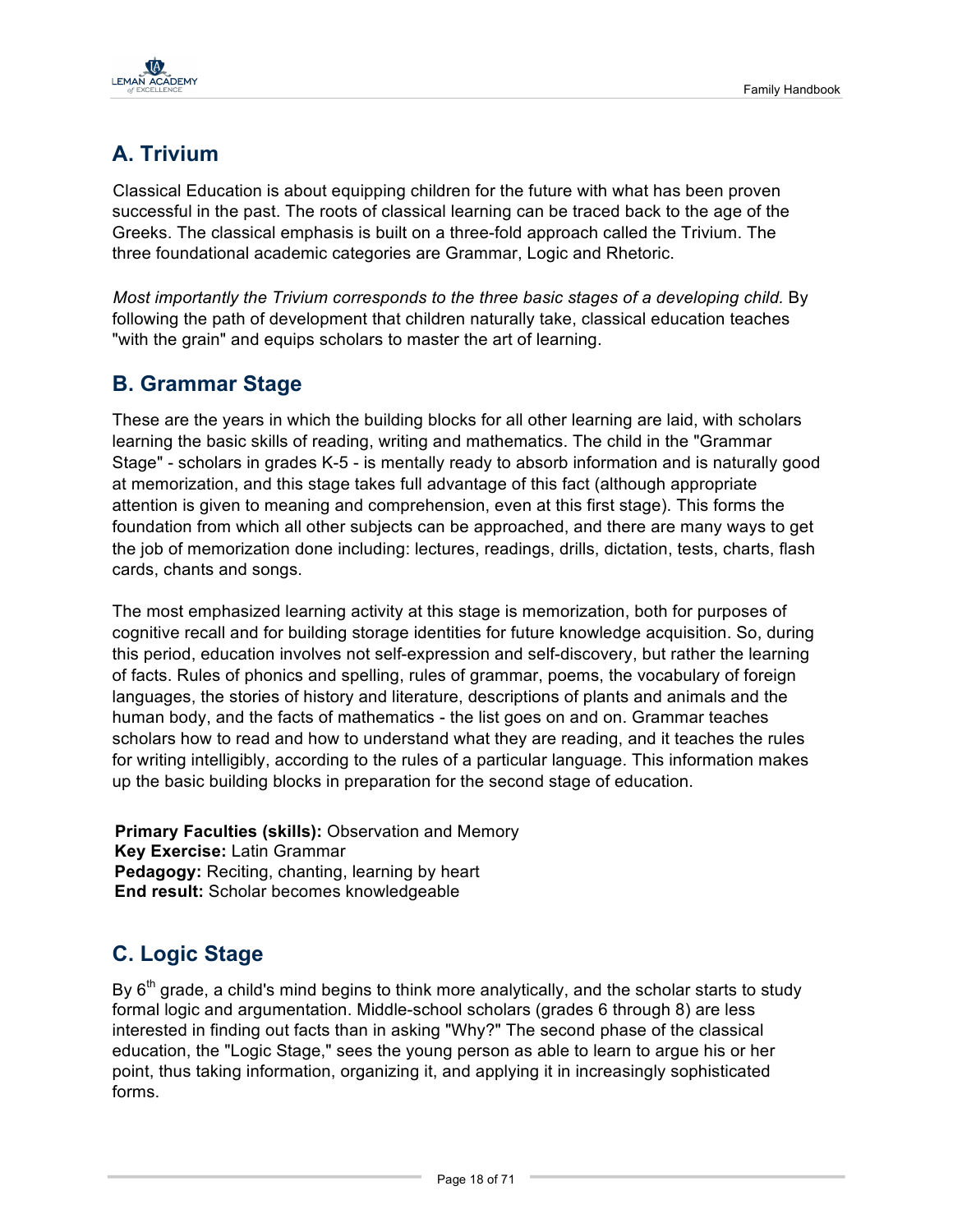

A scholar is ready for the logic stage when the capacity for abstract thought begins to mature. During the middle school years, the scholar begins the study of algebra as well as logic, and begins to apply logic to other academic subjects. The logic of writing, for example, includes paragraph construction and learning to support a thesis; the logic of reading involves the criticism and analysis of texts, not simple absorption of information; the logic of history demands that the scholar find out why the War of 1812 was fought, rather than simply reading its story; the logic of science requires that the scholar learn the scientific method.

**Primary Faculty: Discursive Reason Key Exercise:** Logic **Pedagogy:** Use of "subjects" as "grist for the mental mill" to work upon **End result:** Scholar becomes a thinker

# **D. Rhetoric Stage**

The final phase of a classical education, the "Rhetoric Stage," builds on the first two. At this point, the high school scholar learns to write and speak with force and originality. The scholar of rhetoric applies the rules of logic learned in middle school to the foundational information learned in the early grades and expresses his conclusions in clear, forceful, elegant language. The maturing scholar in the rhetoric stage has achieved the ability to communicate, synthesize and generalize learning across a range of disciplines.

**Primary faculty:** Synthesis **Key Exercise:** Expression **Pedagogy:** Freedom to pursue own interests **End result:** Scholar becomes articulate

# **E. Charlotte Mason**

Charlotte Mason was an English educator (1842-1923) who over the course of a long career established a teachers' college and several schools and authored a six-volume work on her new philosophy of education for both the home and school. Miss Mason advocated a rich, comprehensive, connected curriculum for all scholars, not merely to "educate" them, but also to guide them in the development of character and cultivate in them a lifelong love of learning.

Miss Mason would plan for each school day so that the more demanding academic subjects were placed in the morning; the afternoon would consist mainly of physical education, creative work in art, music study and song, along with any other practical activities with possible participation in youth clubs or sports after school; evenings would be filled with homework along with reading and purposeful "leisure" activities at home. Charlotte Mason's approach to the school day was practical but more importantly, very effective.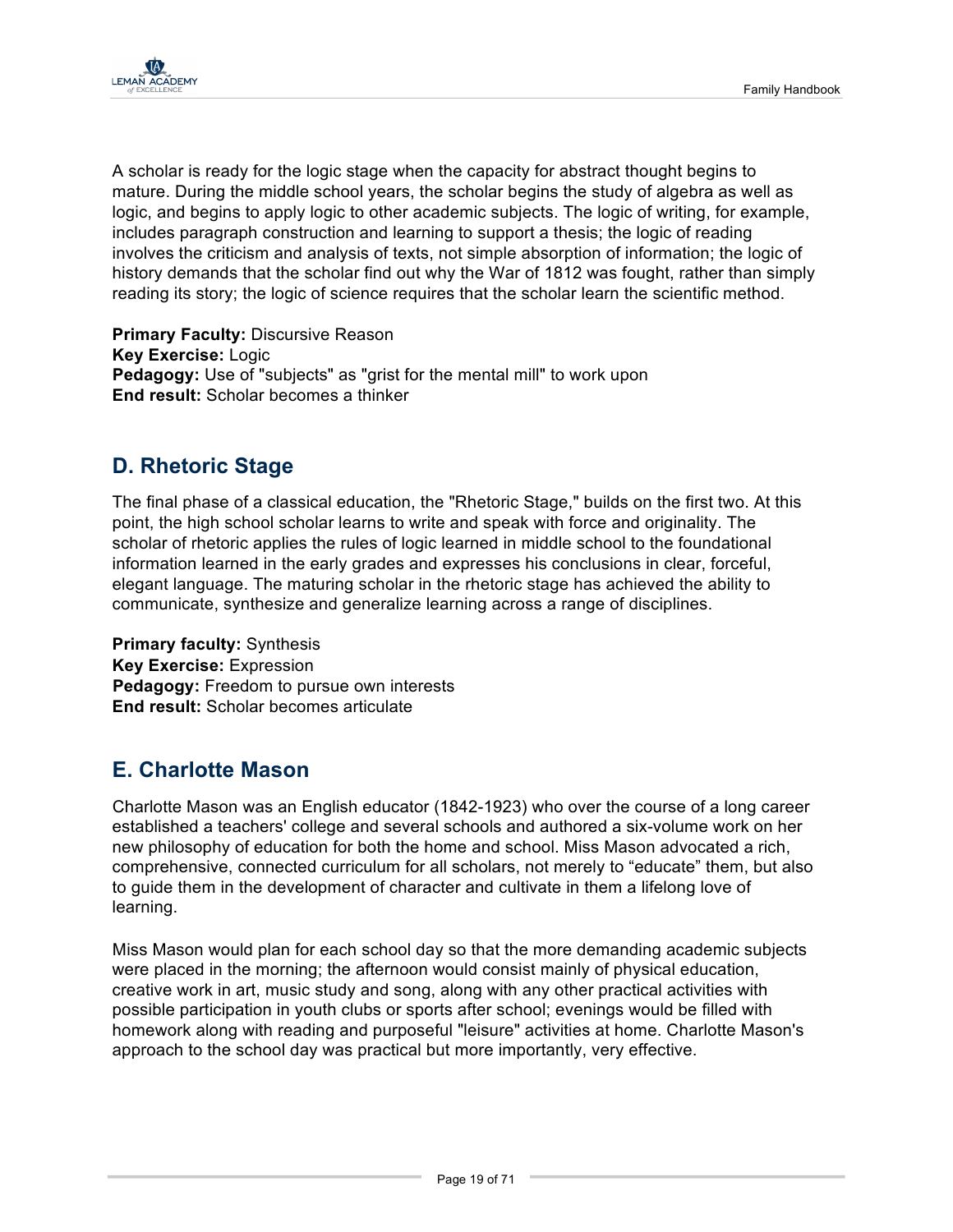

### **V. GENERAL SCHOOL INFORMATION**

# **A. Charter School Accountability**

LAE follows the state-mandated rules and regulations and reports to the Department of Education and State Board. As a public charter school LAE:

- Provides a free appropriate public education to all enrolled children.
- Does not charge tuition for enrollment or attendance.
- Keeps copies of employee fingerprint clearance cards on file.
- Adopts a school calendar according to the state guidelines.
- Holds children accountable for school attendance.
- Provides services to children as mandated by Section 504 of the Rehabilitation Act of 1973 and the Individuals with Disabilities Education Act (IDEA).
- Implements the Colorado College and Career Readiness Standards within the school's curriculum.
- Administers the state-mandated standardized tests.
- Completes financial audits each year.

# **B. Governing Board**

The Corporate Board of Directors of Leman Classical School, Inc. will be the Board of Directors of the LAE charter school. It is the intent that the Board of Directors will be directly and actively involved in the start-up year as well as the operational years to come.

#### 1. **Responsibilities of the School Governing Board**

The mission, vision and core values of LAE will guide the board in its governance role. The school board shall have all of the powers and duties required or permitted by applicable law.

The Board of Directors is vested with a fiduciary responsibility to set policy, fiscal and ongoing governance of the Corporation, and empower its Principal with the ability to carry out that responsibility. Additionally, it has the general power to control and manage the affairs, funds and property of the Corporation, disburse the Corporation's monies and dispose of its property in fulfillment of its mission; and provided that the Board of Directors shall not permit any part of the net earnings or capital of the Corporation to the benefit of any private individual.

In addition to the broad responsibilities outlined in the bylaws and noted above, the key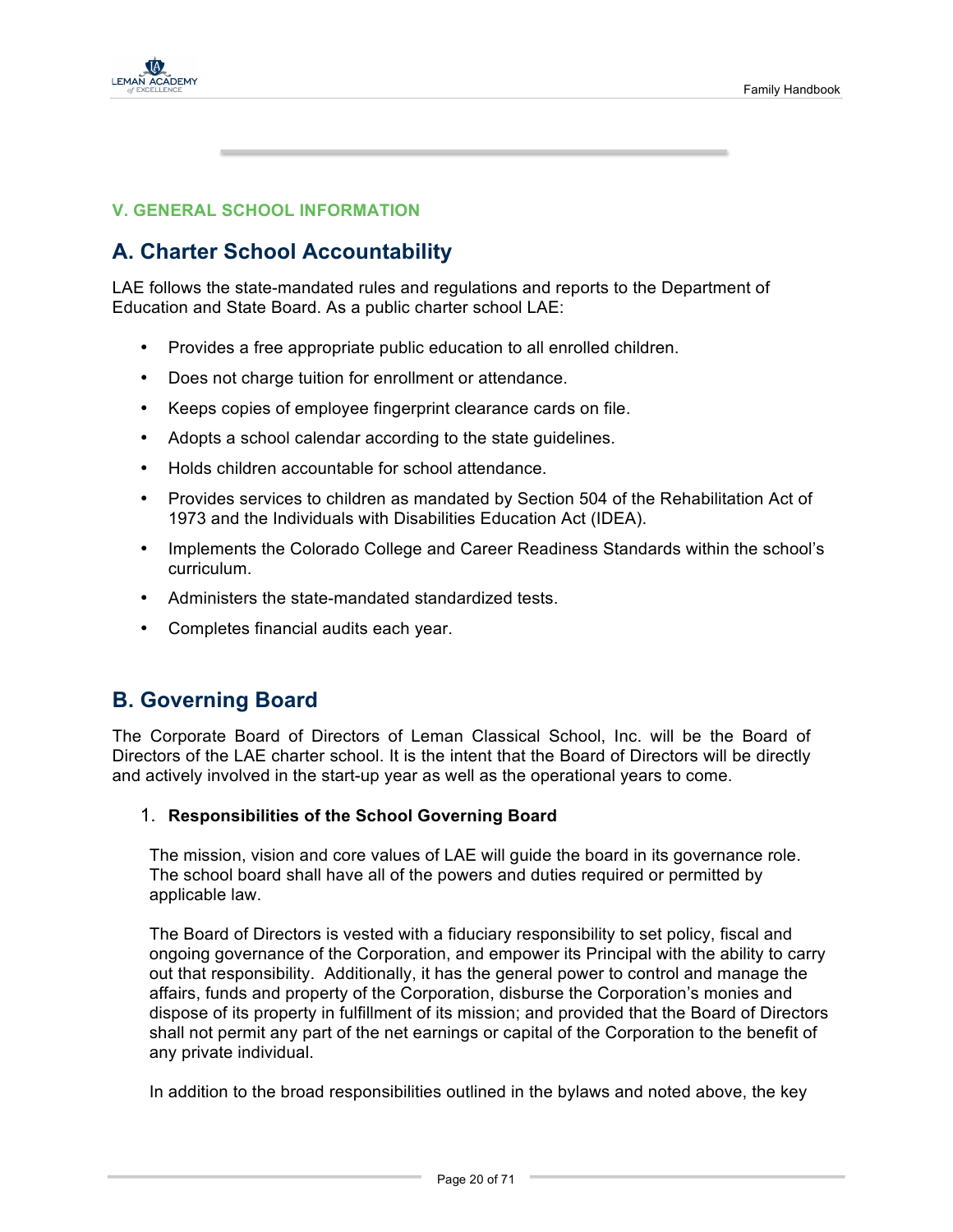

roles and responsibilities of the LAE Governing Board include:

- Promote the vision and mission statements
- Strategically plan for the future of the school
- Adopt appropriate legal documents
- Track legislative issues that affect charter schools
- Monitor the effectiveness of the program
- Provide financial oversight
- Secure adequate resources
- Hire, support and evaluate the senior administrator
- Network in the community
- Delegate committees

#### 2. **Governing Board General Practices**

The Bylaws of the corporation shall dictate the process by which decisions are made. Transaction of any business at board meetings requires a quorum, which is defined by a majority of the Board of Directors qualified to vote. Teleconference may be conducted with some or all members of the board. The board shall at all times ensure compliance with the Colorado Sunshine Law.

In addition, it is essential that all prospective board members:

- Are able to legally serve on the Colorado Charter School Governing Board, per statute
- Have passion for the mission and core values of the LAE
- Share in a clear vision for the future and growth of the LAE
- Understand the role and responsibility of being on the Governing Board
- Have a clear understanding of the difference between governance and management
- Are willing to financially contribute and/or fundraise
- Are comfortable with advocating for LAE and serving as an Ambassador of the school in the community
- Are focused on results and strategic issues

### **C. Fiscal Year**

The fiscal year for LAE is July 1, 2021 – June 30, 2022.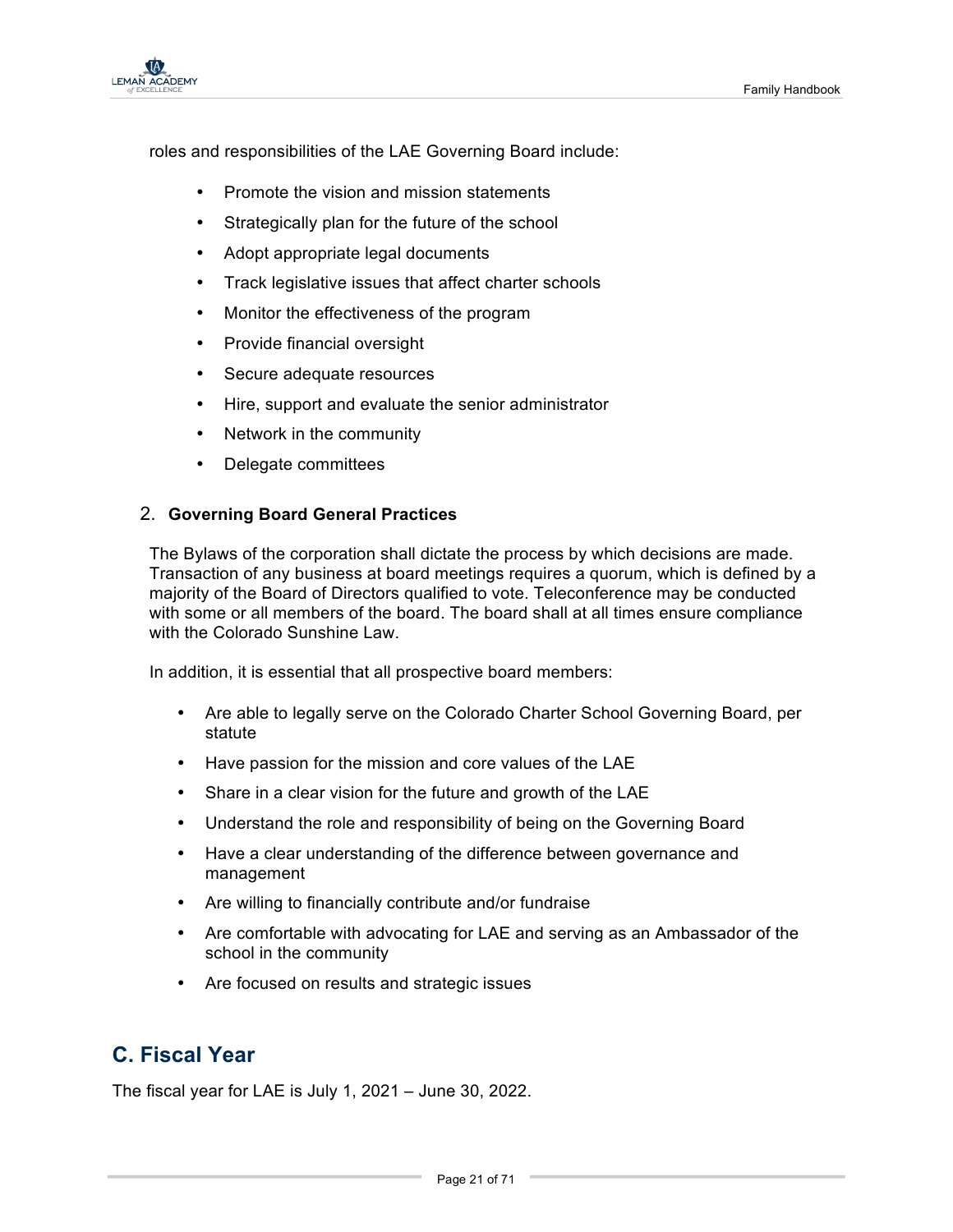

# **D. School Calendar**

The 2021-2021 school year begins August 10, 2021 for grades 6-8 and August 24, 2021 for grades K-5.

# **E. Compliance with Required Hours/Minutes of Instruction**

LAE will exceed the minimum amount of hours and minutes of instruction time required in C.R.S. § 22-32-109 for each grade level. Our instructional program is highly structured and is organized so that the more demanding core subjects are primarily placed in the morning of the daily class schedule. A rigorous, classical academic program that is highly structured should provide the scholars an environment for strong academic learning.

Although LAE exceeds the minimum amount of instruction hours required by C.R.S. § 22-32- 109 for each grade level, we recognize the real goal is accomplished by our teachers maximizing the amount of academic learning time in their class schedules, which brings even greater results toward the academic learning and achievement of each scholar in the classroom.

# **F. Attendance and Open Enrollment Policies and Procedures**

At LAE we believe that consistent attendance is vital; however, we realize that there will be times when your child will be unable to attend school. When your child is absent from school, the parent/guardian must report the absence to the school before 9:00 am by calling our 24 hour attendance line. Please include in the message: (1) the parent/guardian name; (2) the scholar's name, grade, and teacher; (3) the reason for the absence; and (4) the expected return date. If the teacher is able to collect homework material, it will be available for pickup between 3-4 pm in the front office. Upon return, scholars will have one day to make up missed work or tests/quizzes for every day of absence, unless otherwise agreed upon by the parent and teacher. If an extended absence is anticipated or planned, the parent/guardian must complete a "Pre-Arranged Absence Form" from the front office and submit it to the front office or the teacher. There is no guarantee that the loss of school time will not have an impact on grades and overall academic progress.

An absence is defined as a scholar's non-attendance in an assigned class during the assigned period.

Excused absences include:

- Personal Illness. The specific illness must be identified, (toothache, cold, flu, pink eye, etc.).
- Serious Illness of a Family Member.
- Doctor or Dental Appointment.
- Death of a Family member.
- Required Court Appearance.
- Religious Holiday.
- Suspension.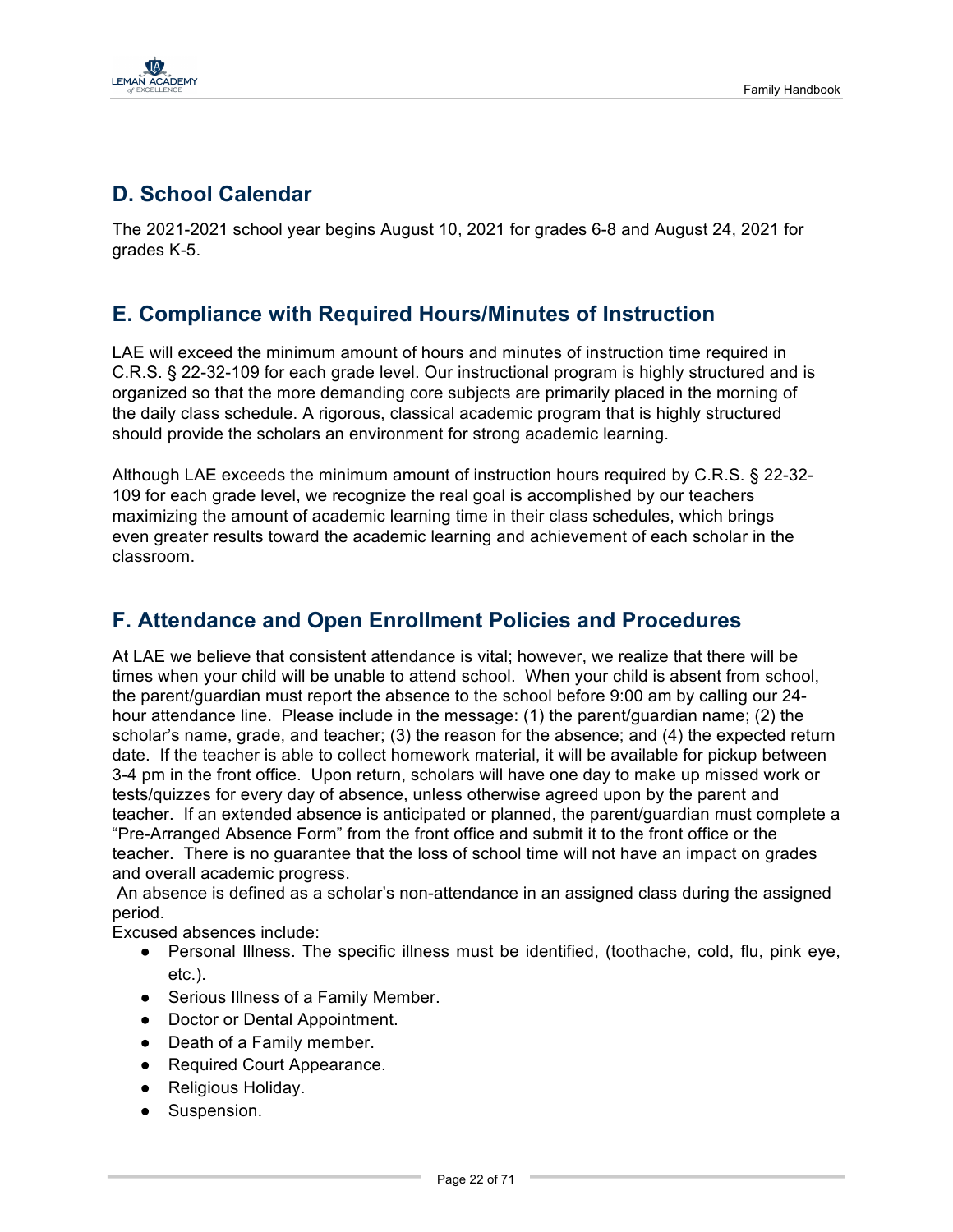

● Prior Approval for Extended Absence.

Our attendance office will attempt to contact parent(s)/guardian(s) if the absence is not reported. If the attendance office is unable to contact the parent(s)/guardian(s), they will leave a message regarding the absence and direct the parent(s)/guardian(s) to contact the office to verify the absence. If the school does not receive notification from the parent(s)/guardian(s), the absence will remain unverified. After 2 unverified absences, the scholar will be considered truant and the school will mail the parent(s)/guardian(s) a notification letter advising them of the truancy and requiring notification of the absences. If a scholar has 10 unexcused or unverified absences, he/she may be referred to Douglas County District Truancy Court. Under Colorado law (C.R.S. § 22-33-107), a scholar with 10 days of unexcused absences within the school year or 4 unexcused absences within one month is considered a habitually truant scholar. Appropriate school personnel shall make reasonable efforts to meet with the parent, guardian or legal custodian to review and evaluate the reasons for the student's truancy.

### **Tardiness Guidelines:**

Teachers and scholars depend on the structure and routines of the day. When scholars are tardy, these routines are disrupted. Children who are late have trouble settling in and mastering routines. Tardiness can upset their morning and even their entire day. Scholars often find themselves trying "to catch up" from their tardy, and teachers must stop the class to recount the expectations of the day to the tardy scholar. To minimize these disruptions to instructional time, scholars should be present in their classrooms by the official start of class. If a scholar is not in class at this time, he/she will be given a tardy slip, and the tardy will be recorded in the scholar's record.

Administration will send parent(s)/guardian(s) a letter when a scholar should have 5 tardies in a quarter. If a scholar should have 7 tardies in a quarter, administration will contact the parent(s)/guardian(s), with a phone call. If a scholar has 10 tardies in a quarter, the parent(s)/guardian(s) will be asked to meet with the Principal.

### **Enrollment Guidelines:**

LAE will enroll scholars in an equitable selection process that is compliant with C.R.S. 22-30.5- 104. LAE recognizes that navigating school choice is challenging for parents. In an effort to help streamline the process for families, the open enrollment period for the LAE will correlate with the open enrollment dates of the school district that serves our target population. During the open enrollment period, parents/guardians must submit a simple application form indicating their desire for their child to attend the LAE. This form will collect basic applicant information and contact information from the parent/guardian. Additionally, the application form will consist of the following documents to help convey the culture and values of LAE as well as the expectation of LAE scholars:

- School Rules & Procedures
- School Mission Statement
- Scholar Expectations

The form must be filled out in full, signed, and submitted to the school. A special signature line requires parents/legal guardians to verify that they have read the accompanying school rules,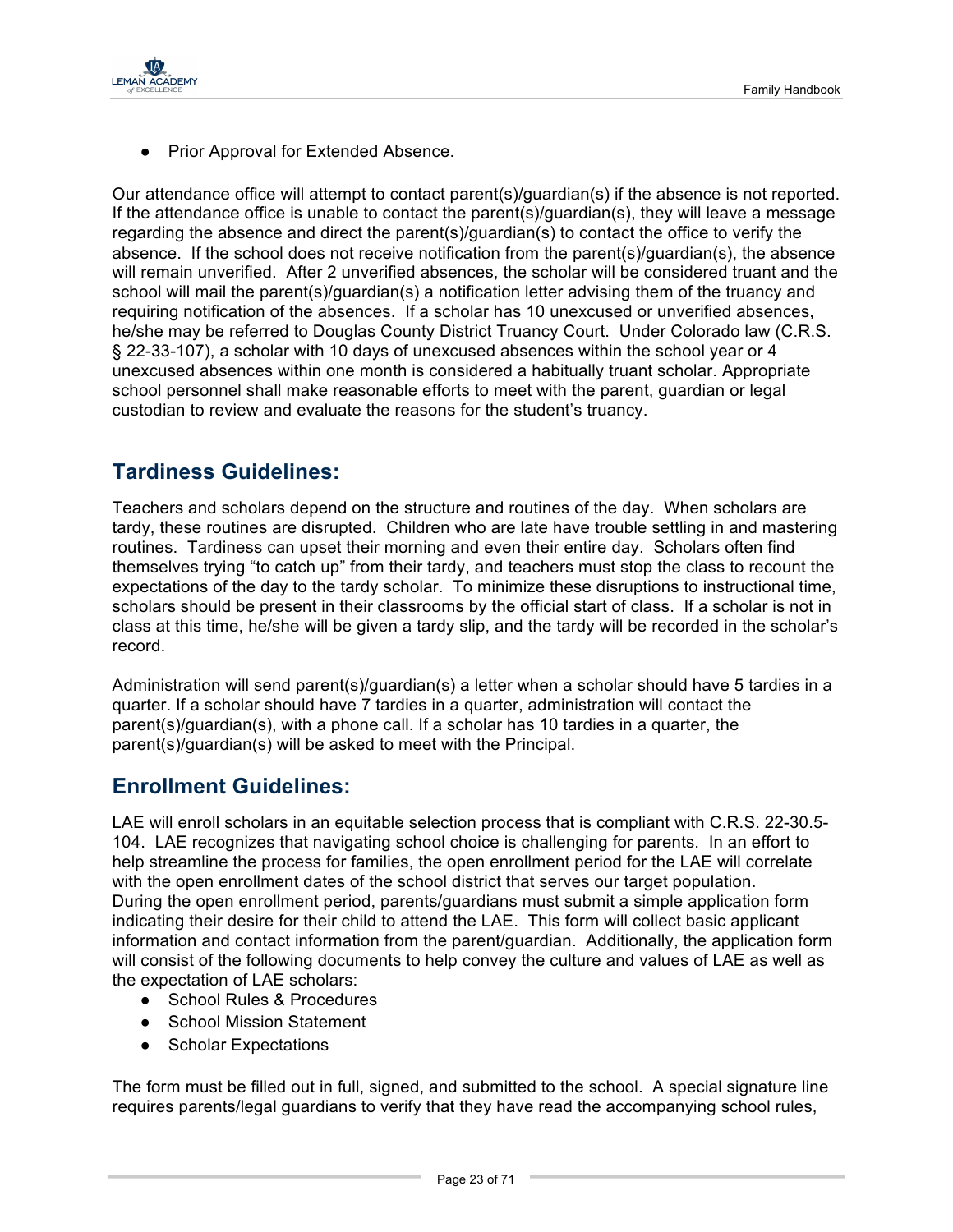

procedures, mission statement and scholar expectations and understand the educational choice that LAE represents. Completed application forms may be submitted in person, mailed or as a PDF document via email. Hard copies of the application form will be available at the school or on the LAE website.

When the open enrollment period ends (i.e., open enrollment deadline), the total number of applicants submitting completed application forms will be determined and compared to the open seats (capacity) in each grade level. This process determines which grades are undersubscribed and which grades are oversubscribed.

# **Enrollment Procedures & The Lottery:**

For grade levels that are undersubscribed, applicants who submit timely application forms shall be admitted. Furthermore, additional applications for undersubscribed grades will be accepted on a rolling basis until grade levels are filled, after which point a waitlist will begin. Both acceptances and waitlist positions will function on a "first come-first served" basis following the deadline for undersubscribed grades.

LAE shall not limit admission based on ethnicity, religion, national origin, gender, income level, disabling condition, proficiency in the English language or athletic ability. Pursuant to C.R.S. 22-33-106, LAE may refuse to admit any pupil who has been expelled from another institution during the preceding twelve months or who is in the process of being expelled from another educational institution.

When grade levels are oversubscribed, LAE will hold a lottery. During the lottery process enrollment preferences will be given to scholars who meet the following criteria in the order listed:

- Scholars who are re-enrolling after attending the previous school year in full (applies to year two and beyond).
- Applicants who are siblings of an already-enrolled LAE scholar.
- Note, this includes the following: If two or more siblings submit completed application packets during the open enrollment period, and a sibling is randomly selected by lottery for enrollment, the other sibling(s) will be given preference in the enrollment process.
- Applicants who are children, grandchildren or legal wards of: (1) employees of the school, (2) employees of the charter holder, (3) members of the governing body of the school, or (4) directors, officers, partners or board members of the charter holder.
- Transfer scholars moving from one Leman school to another Leman school.

After capacity is reached, applicants will be selected through the lottery process and placed on a waitlist in the order they were selected.

Parents/guardians will be notified by February  $1<sup>st</sup>$  as to the results of the lottery. This notification will take place via email and/or phone call to confirm an offer of enrollment. Parents/guardians will have 48 hours (two business days) from receipt of notification to accept or decline the offer of enrollment. Parents, after receiving notice of acceptance via email, will then have two weeks to turn in the additional mail-in documents. If the paperwork is not turned in by the two-week deadline, the applicant will be moved to the bottom of the wait list. If an offer is declined, the child's name is removed, and LAE will turn to the waitlist to fill the spot.

If an offer is accepted, parents/guardians will have two weeks to complete the additional mail in documents (details below).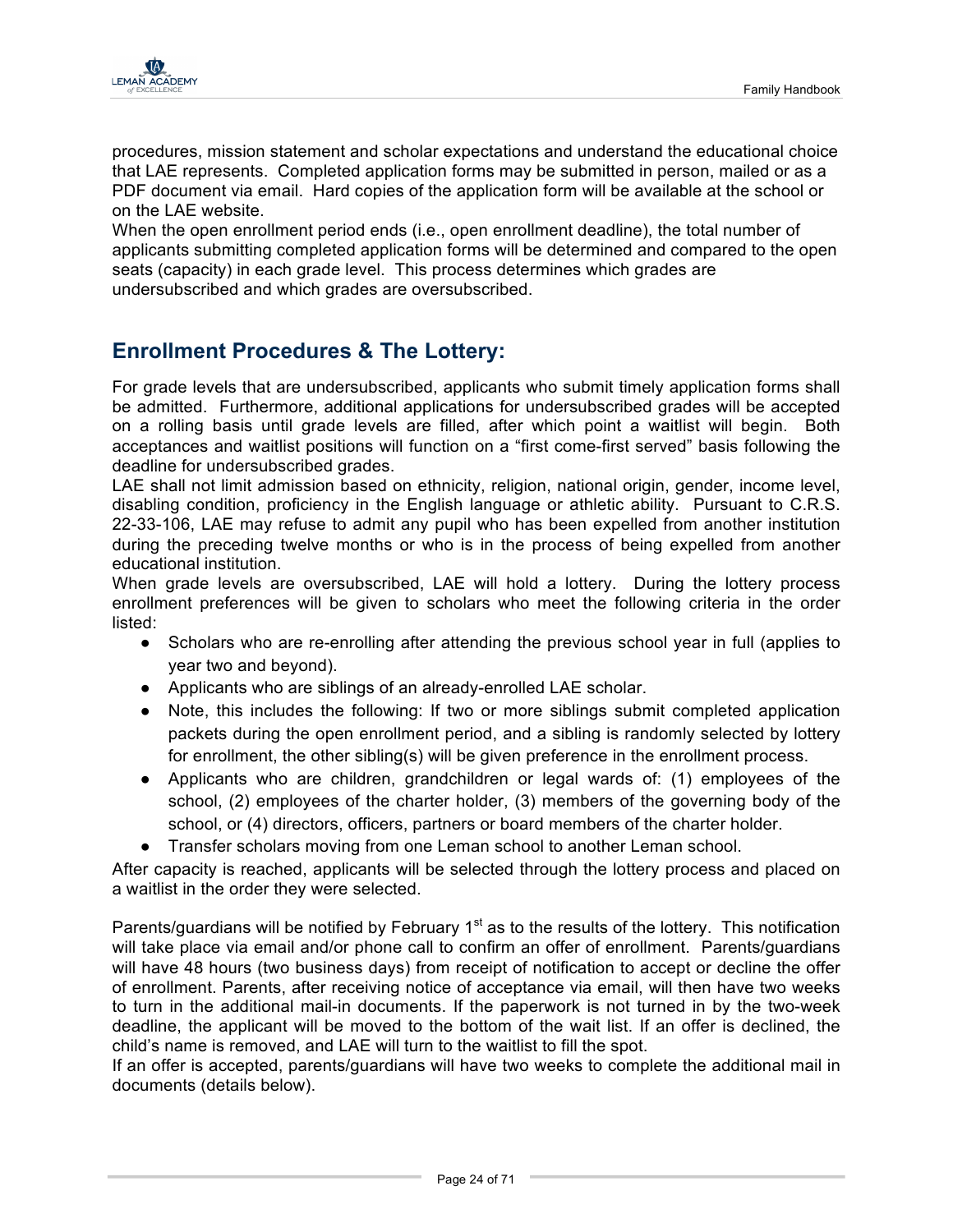

### **Waitlist:**

The waitlists at LAE are grade specific. As a spot becomes available, the school will contact the parent/guardian next on the waitlist to offer them the open spot for their child. Parents will have 48 hours (two business days) from receipt of notification of the offer to accept or decline the offered spot. Parents/guardians, after accepting, will have two weeks to turn in the additional mail-in documents, once accepted. If the spot is declined, the child is removed from the waitlist and the parents/guardians of the next scholar on the waitlist will be contacted.

If an application packet is received after the open enrollment deadline, the applicant will be added to the bottom of the waitlist.

The waitlists will not roll over from year to year. For any applicant who was not admitted or who withdraws his/her application, the application form will be discarded.

### **Enrollment Packet:**

The documents listed below will be part of the registration packet. All forms are required to be filled out in full and returned within two weeks of an enrollment offer. Failure to return the enrollment packet in a timely manner constitutes rejection of the offer of enrollment or withdrawal of such acceptance, and the spot will be made available to the next applicant on the waitlist.

- Scholar Registration Form
- Scholar Record Transmittal Request
- Primary Language other than English (PHLOTE) Form
- Colorado Residency Documentation Form or Affidavit of Shared Residency
- Scholar's Birth Certificate
- Immunization Records
- Emergency Contact
- Emergency Information
- Immunization Form
- Administering Medication at School Forms (optional)
- Proof of Residency
- Verification of Scholar Birth Form (K &  $1<sup>st</sup>$  only)
- McKinney Vento Form

Additional Documents

- IEP or 504 Accommodation Plans
- Custody or Orders of Protection legal paperwork
- Medical Alerts regarding severe health conditions

If these additional conditions do not exist, parents/guardians will need to return the forms and check a box indicating the absence of said conditions.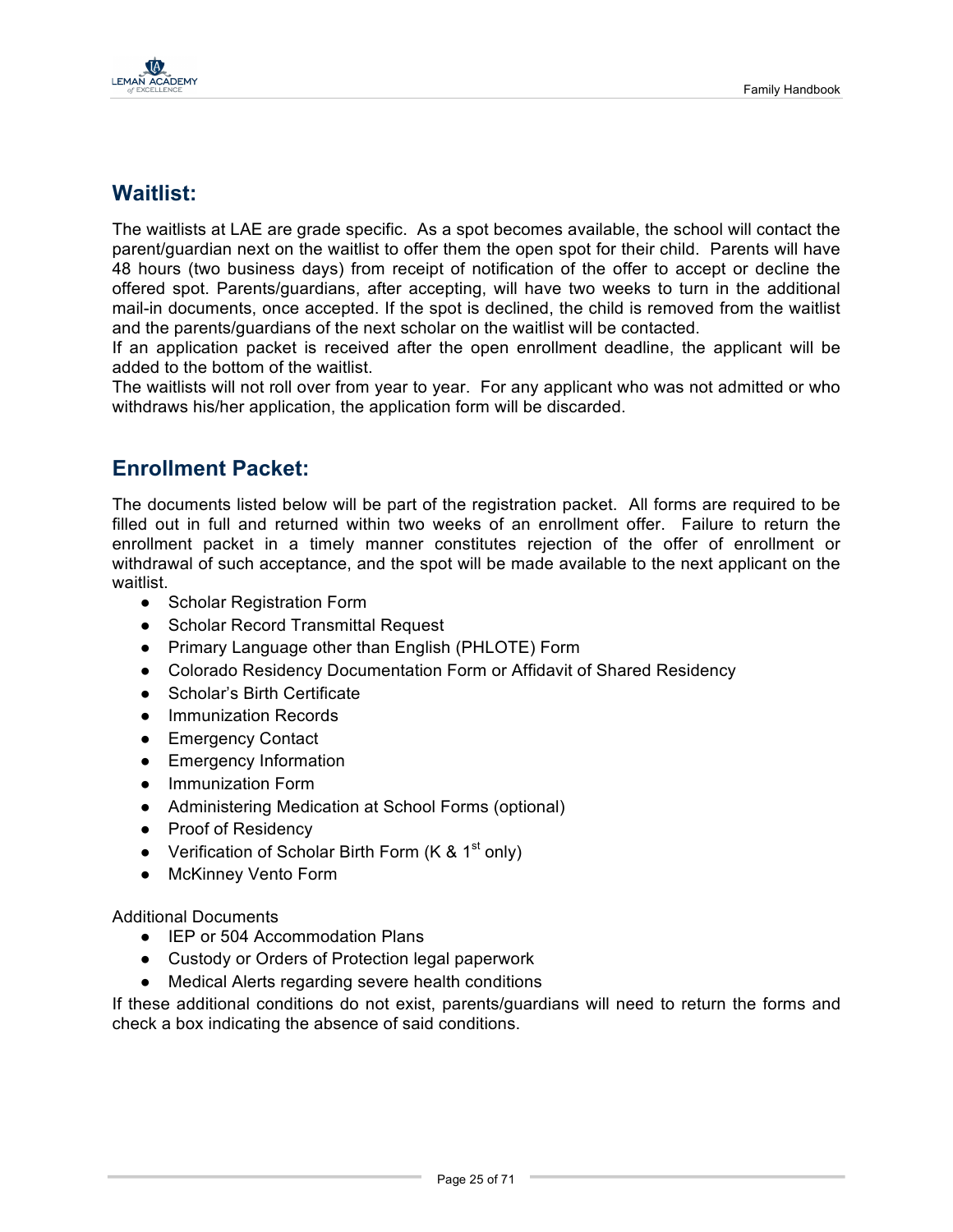

### **Entrance Age Requirements for Kindergarten and First Grade:**

According to the C.R.S. 22-54-103, a child is eligible for admission to kindergarten if the child is five years of age. A child is deemed five years of age if the child reaches the age of five before October 1 of the current school year

According to the C.R.S. 22-54-103, a child is eligible for first grade if the child is six years of age. A child is deemed six years of age if the child reaches the age of six before October 1 of the current school year.

#### **Non-Discrimination Statement**

Leman Academy of Excellence does not discriminate on the basis of race, color, national origin, sex, disability, or age in its programs and activities, including in admission and enrollment. Leman Academy of Excellence abides by the procedures mandated by Section 504 of the Rehabilitation Act of 1973 and the Individuals with Disabilities Education Act (IDEA) and will provide eligible scholars with disabilities a free appropriate public education (FAPE), including following Section 504 accommodation plans and Individualized Education Programs (IEPs).

The following person has been designated to handle inquiries regarding non-discrimination policies, including inquiries from parents who suspect disability discrimination in admissions and enrollment.

Name: Brenda Moseley, Director of Scholar Services Email: bmoseley@lemanacademy.org

Additional information about, or complaints concerning compliance with, service of scholars with disabilities may also be obtained by contacting:

Colorado Department of Education, Exceptional Student Services Unit 1560 Broadway, Suite 1100, Denver, CO 80202, Telephone: (303) 866-6694

United States Department of Education, Office for Civil Rights (https://www2.ed.gov/about/offices/list/ocr/index.html) Cesar E. Chavez Memorial Building, 1244 Speer Boulevard, Suite 310, Denver, CO 80204-3582 Telephone: (303) 844-5695; Facsimile: (303) 844-4303; Email: OCR.Denver@ed.gov

### **G. Procurement**

Any procurement of goods and services shall be made by the Senior Administrator under the guidelines set forth by the board, and all purchases shall be in the best interest of the school, upon considering the totality of the circumstances surrounding the procurement, which may include but is not limited to, price, quality, availability, timelines, reputation and prior dealings.

The school shall not purchase any goods or services from any member of the school board, an immediate family member of any member of the board nor from any entity in which any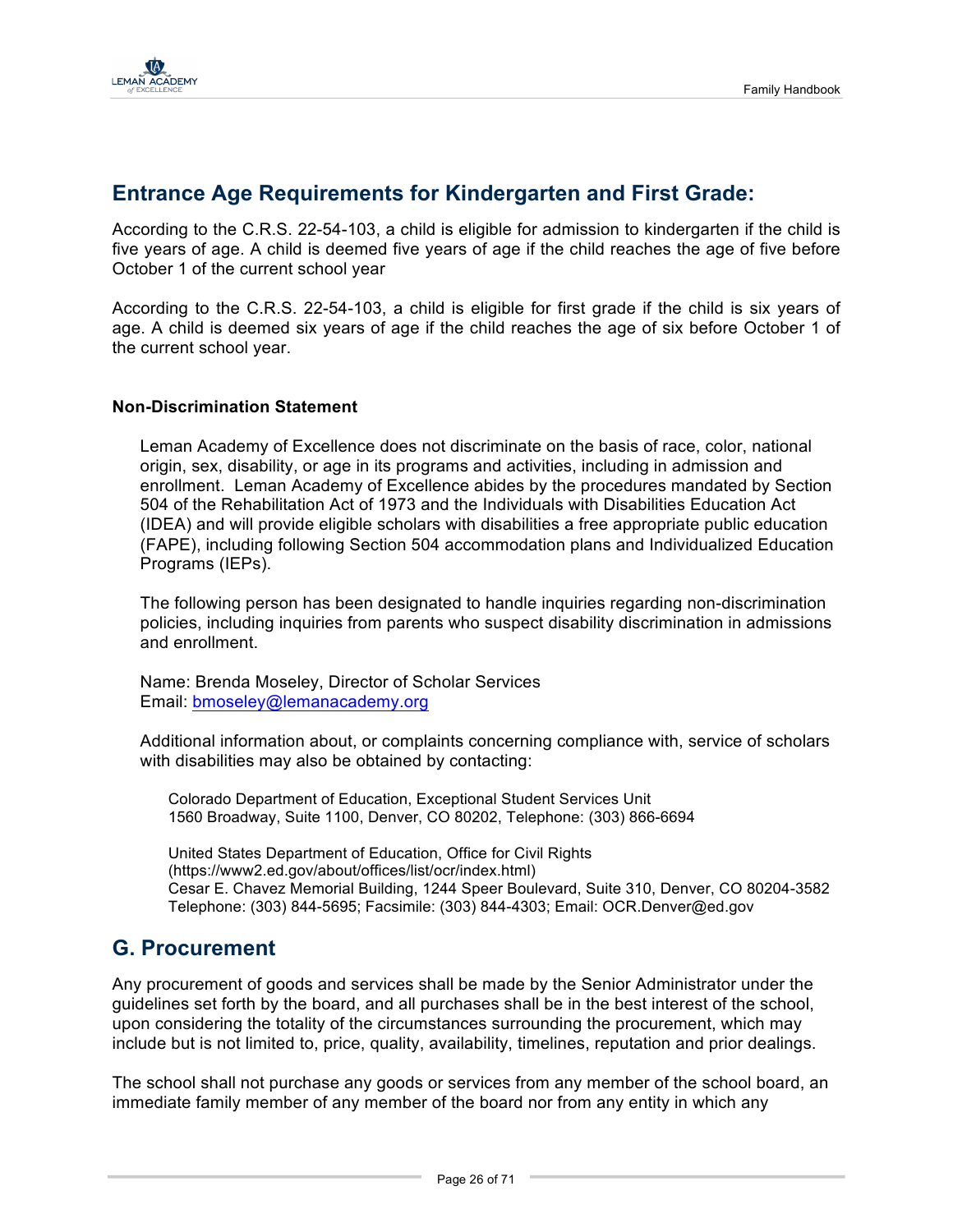member of the board or an immediate family member of a board member may benefit from such a procurement, unless authorized by the board after a full disclosure of the conflict of interest or any potential conflict of interest and after the consideration set forth in the above paragraph.

This policy applies to purchases made using non-federal funds. As a condition of the receipt of certain federal funds, federal procurement requirements still apply.

# **H. School Ceremonies and Observations**

The Pledge of Allegiance to the American Flag will be conducted daily to start the school day at LAE. The classroom American Flag is the standard  $2' \times 3'$  size approved for use in US schools. Scholars who do not observe the Pledge of Allegiance for religious or other legitimate reasons will not be required to participate in the Pledge of Allegiance at LAE.

# **I. Birthday Celebrations**

*Birthdays are an incredible day for our children. It is their day to feel special, loved and cherished.*

At LAE we do just that. Every day we celebrate the life of each scholar, but especially on the child's birthday. We sing, we laugh, we recite poetry, we put on crowns and stickers, we blow out pretend candles and we celebrate their life. If you, as a parent or guardian, wish to send in a little something to celebrate you are more than welcome to do so. However, we do not celebrate at school with food. We are asking parents and guardians to send in party favors for classmates in place of cupcakes or other food: decorative pencils, stickers, party treat bags, etc. By doing so, we keep all children safe from allergic reactions and still give the birthday child the satisfaction and joy of bringing in a party treat for their classmates. This also allows the other children to bring a memento home to share about their day and talk about their new friends. If you choose to send in party invitations to be passed out at school, please invite every child of one gender to the party. We slip these into their homework folders to go home.

# **J. Holiday Celebrations**

LAE celebrates our holiday traditions, as well. We enjoy holiday celebrations. Which holiday will be celebrated will be based upon the makeup of each classroom and by the LAE administration. Store bought food with ingredient labels are included in these celebrations.

If your family does not celebrate birthdays and/or other holidays, please inform the classroom teacher. We will honor your beliefs and ensure that your child is appropriately taken care of with an alternate activity during the celebrations.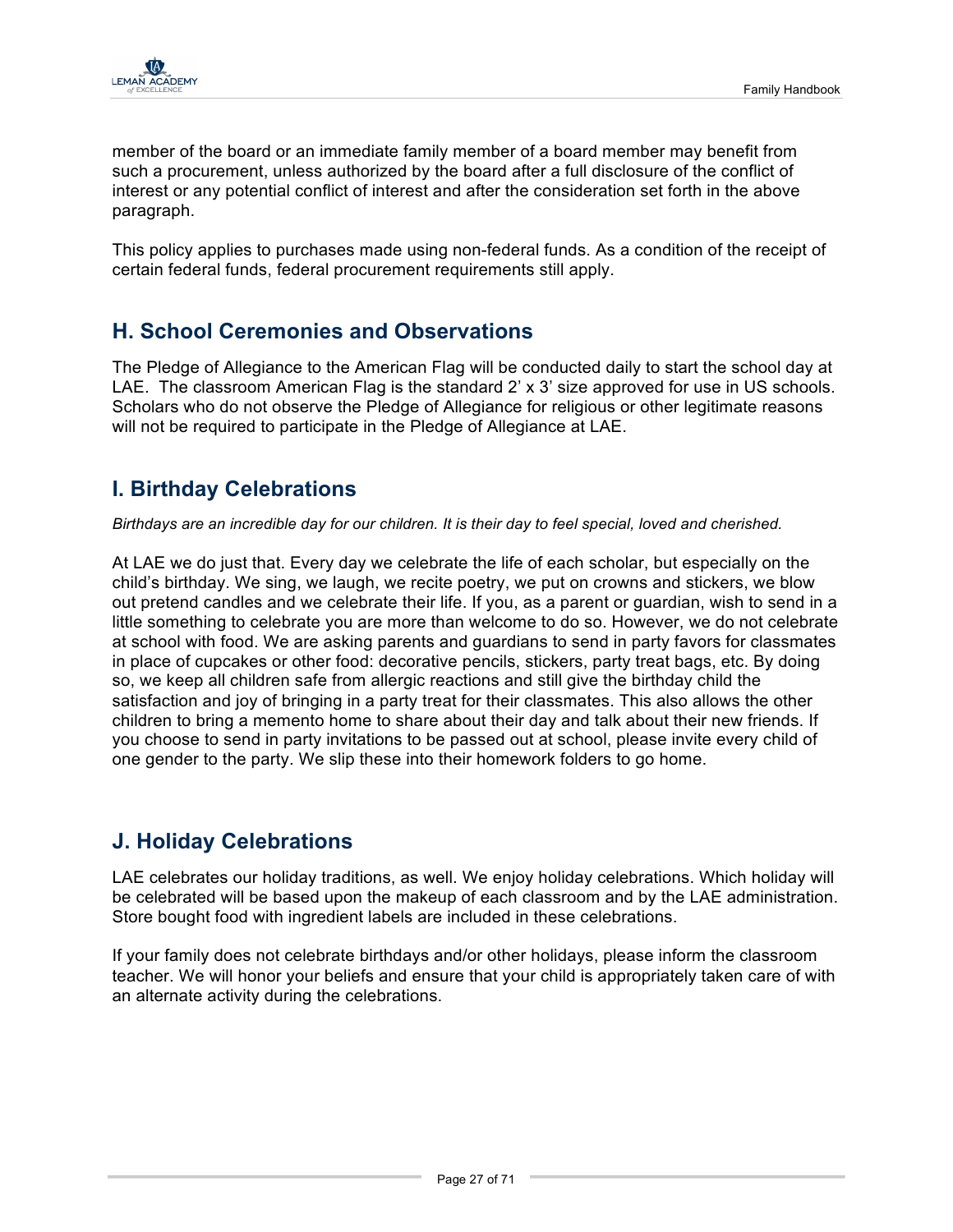

# **K. Health Guidelines**

LAE purposes to keep our scholars safe and healthy. In an effort to do so, we have guidelines to support your decisions for your child's health that may affect all scholars at LAE.

**Immunizations**: State Law mandates that children entering school must have a current record of immunization status.

**Medications:** For the safety of all children, we ask that medications be administered through the Health Office. Please do not send your child to school with over the counter medications in their backpack. In order to administer any medication to your child the school nurse/health coordinator must have written permission from a healthcare provider AND a parent/guardian. The medication must be in the original container.

**Illness:** When a child is ill, they struggle to learn. Scholars should not come to school if they have an active fever, rash, vomiting or diarrhea.

- Any scholars who vomits, has diarrhea or has a fever over 100 degrees will be sent home.
- All scholars who have had a communicable disease should talk with the school nurse/health coordinator prior to returning to class.
- Scholars should also be kept at home if they have Pink Eye, Strep Throat, Impetigo, Ringworm, Head Lice or Chicken Pox unless the child has been medically treated and has been cleared by a physician or is symptom free.

**Communication:** Please make sure that all parent and emergency contact information is always kept up to date with the school office. This information is critical for good communication between parents and school staff. Please contact the school nurse/health coordinator with any health concerns that may impact your child's learning or the learning of others.

### **L. Conduct of Visitors/General Public on School Property Policy**

The definition of *general public* is anyone who does not come under the definition of scholar, faculty member, staff member, or employee.

- All visitors, parents, guardians, etc. who visit the school for any reason (i.e. volunteering in the classroom, observation, meeting with school staff, etc.) are required to enter the school through the main/front doors, report to the school office, sign in, present identification, and wear a visitor badge at all times. In order to ensure the safety of the campus community, entrance to the school through other entrances is not permitted by visitors.
- No person shall visit or observe a classroom or other school activity, nor shall any person come upon or remain upon school premises, without prior approval by the principal or the principal's authorized representative. Nor shall any person conduct or attempt to conduct any activity on school premises without prior approval by the principal or principal's authorized representative.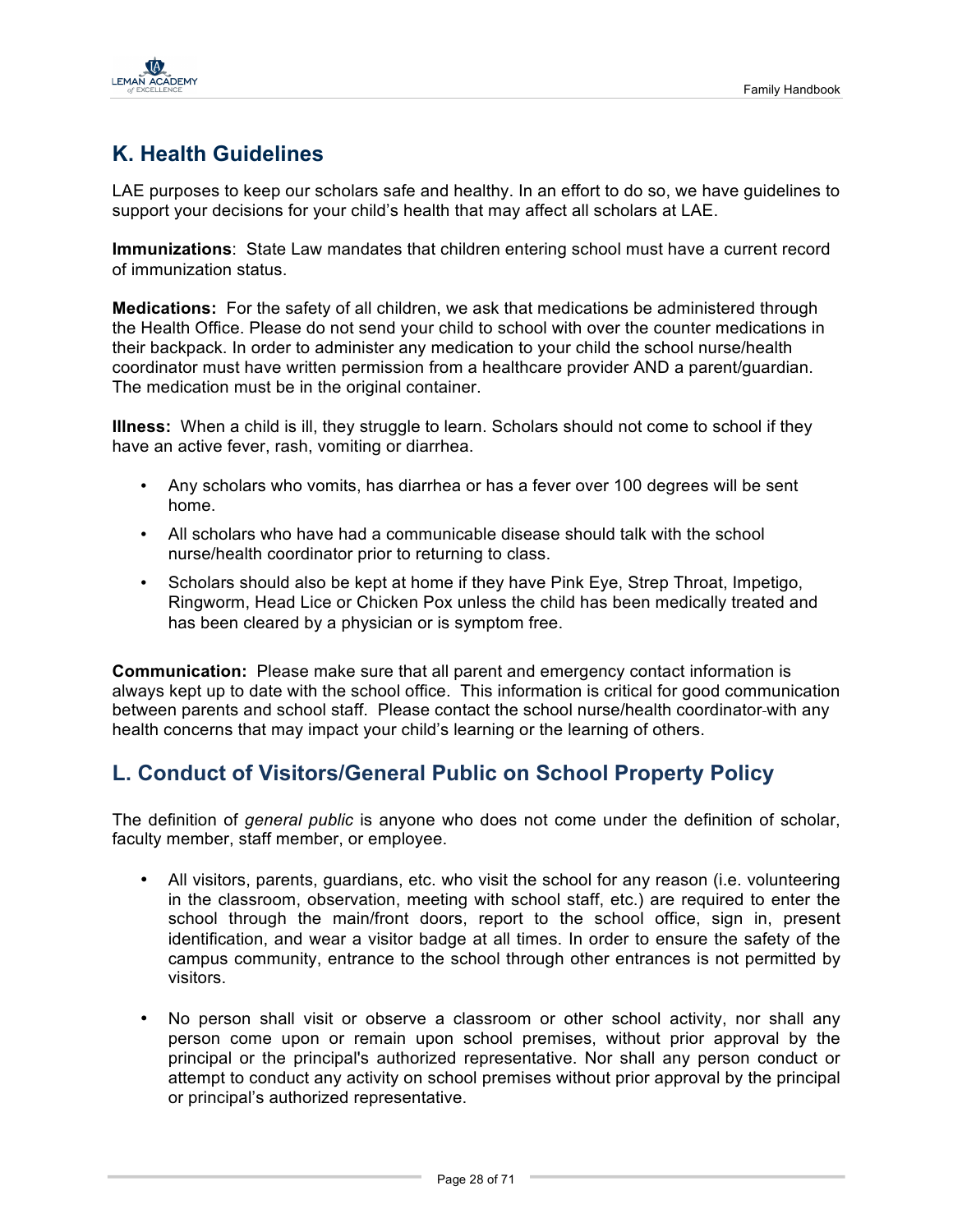

- Any member of the general public considered by the principal, or a person authorized by the principal, to be in violation of these rules shall be instructed to leave school property.
- Persons who engage in disorderly conduct of any kind may be subject to removal and exclusion from the school.
- No person shall possess or engage in the use of medical marijuana on school property or at school-sponsored events.

No person shall engage in conduct that may cause interference with or disruption of an educational institution. Interference with or disruption of an educational institution includes any act that might reasonably lead to the evacuation or closure of any property of the educational institution or the postponement, cancellation or suspension of any class or other school activity. For the purposes of this policy, an actual evacuation, closure, postponement, cancellation or suspension is not required for the act to be considered interference or disruption.

A person commits interference with or disruption of an educational institution by doing any of the following:

- Intentionally, knowingly or recklessly interfering with or disruption of the normal operations of the school by either:
	- Threatening to cause physical injury to any employee or scholar of the school or any person on the property of the school.
	- § Threatening to cause damage to the school, the property of the school, or the property of any scholar or employee of the school.
- Intentionally or knowingly entering or remaining on the property of the school for the purpose of interfering with or denying lawful use of the property to others.
- Intentionally or knowingly refusing to obey a lawful order given by the principal, Director of Operations, or another person designated to maintain order at the school.

The above identified acts need not be directed at a specific individual, the school, or specific property of the school to constitute a violation of this policy. Restitution for any financial loss caused by a violation of the policy may be required. Furthermore, an individual who interferes with or disrupts an educational institution is subject to misdemeanor charges as provided in C.R.S. § 18-9-109.

A person may also interfere with or disrupt the operation of the school by committing any of the following:

- Any conduct intended to obstruct, disrupt, or interfere with teaching, research, service, administrative, or disciplinary functions or any activity sponsored or approved by the School Board.
- Physical or verbal abuse or threat of harm to any person on property owned or controlled by the school or at school-sponsored functions.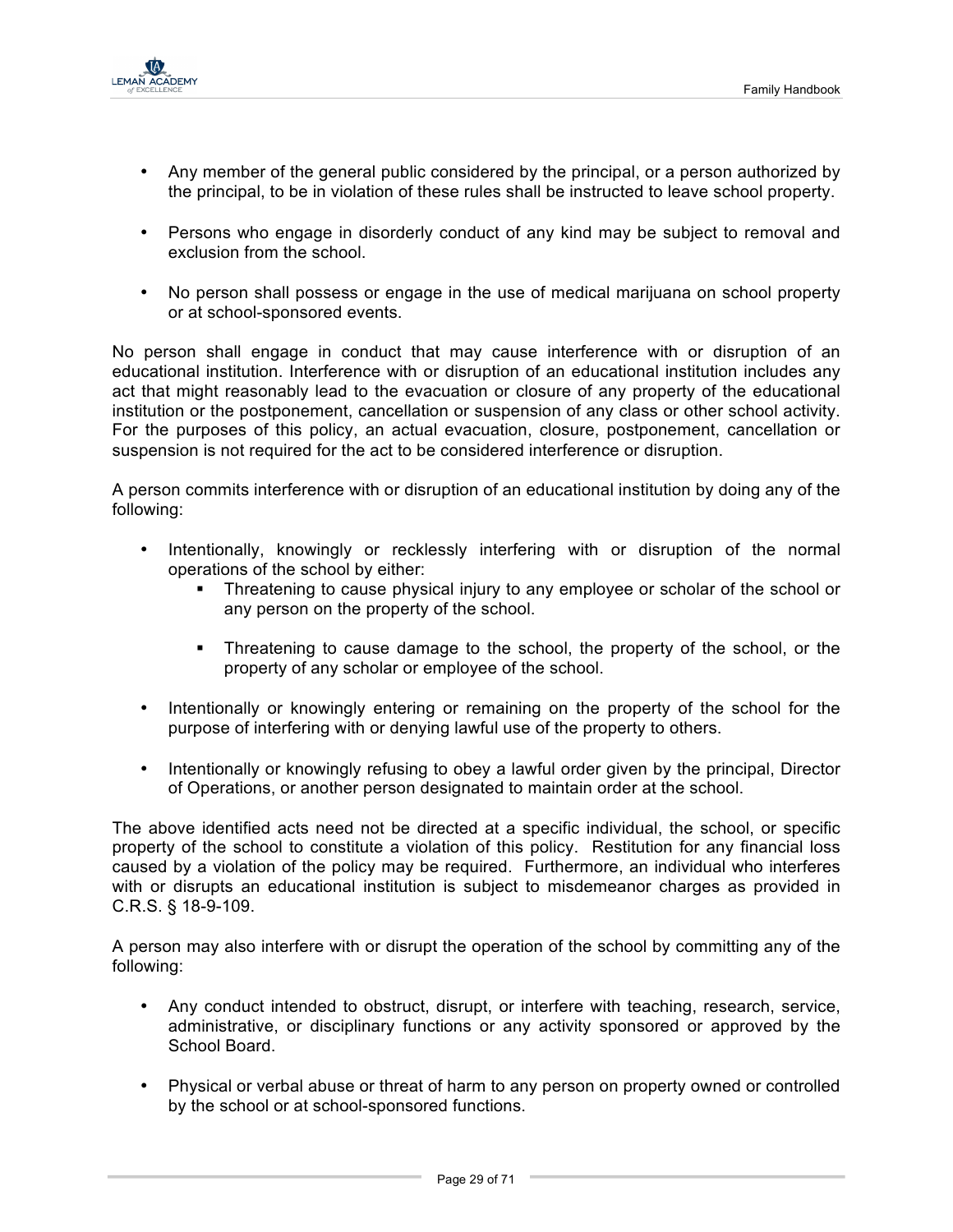

- Forceful or unauthorized entry to or occupation of school facilities, including both buildings and grounds.
- Illicit use, possession, distribution, or sale of tobacco, alcohol, or drugs, other controlled substances, or other illegal contraband on school property or at school-sponsored functions.
- Use of speech or language that is offensive or inappropriate to the limited forum of the public school educational environment.
- Failure to comply with the lawful directions of school officials or of law enforcement officers acting in performance of their duties, and failure to identify oneself to such officials or officers when lawfully requested to do so.
- Knowing violation of a school rule and/or policy. Proof that an alleged violator has a reasonable opportunity to become aware of such rules and regulations shall be sufficient proof that the violation was done knowingly.
- Any conduct constituting an infraction of any federal, state, or city law or policy of the School Board.
- Carrying or possessing a weapon on school grounds unless the individual is a peace officer or has obtained specific authorization from the appropriate school administrator.

### **M. Private Service Providers**

A private service provider is a provider employed by the parent or guardian of a scholar or by a third-party agency which provides direct services to a scholar.

The District has limited time to provide a rigorous education and related services to its scholars. Additionally, the visitation of scholars at school by external agencies and service providers presents space and supervision requirements which are difficult for schools to meet. For these reasons, visits by representatives of external agencies and private providers, whose presence is not specific to classroom support or at the school's request and who are seeking to provide services or treatment to scholars while at school, are prohibited.

This restriction does not apply to law enforcement personnel, Department of Child Safety caseworkers, or visitors invited by the teacher or school principal.

Visits by private service providers for the sole purpose of observation can be permitted by the school principal.

### **N. Service Animals**

Service animal means any dog or miniature horse that is individually trained to do work or perform tasks for the benefit of an individual with a disability, including a physical, sensory,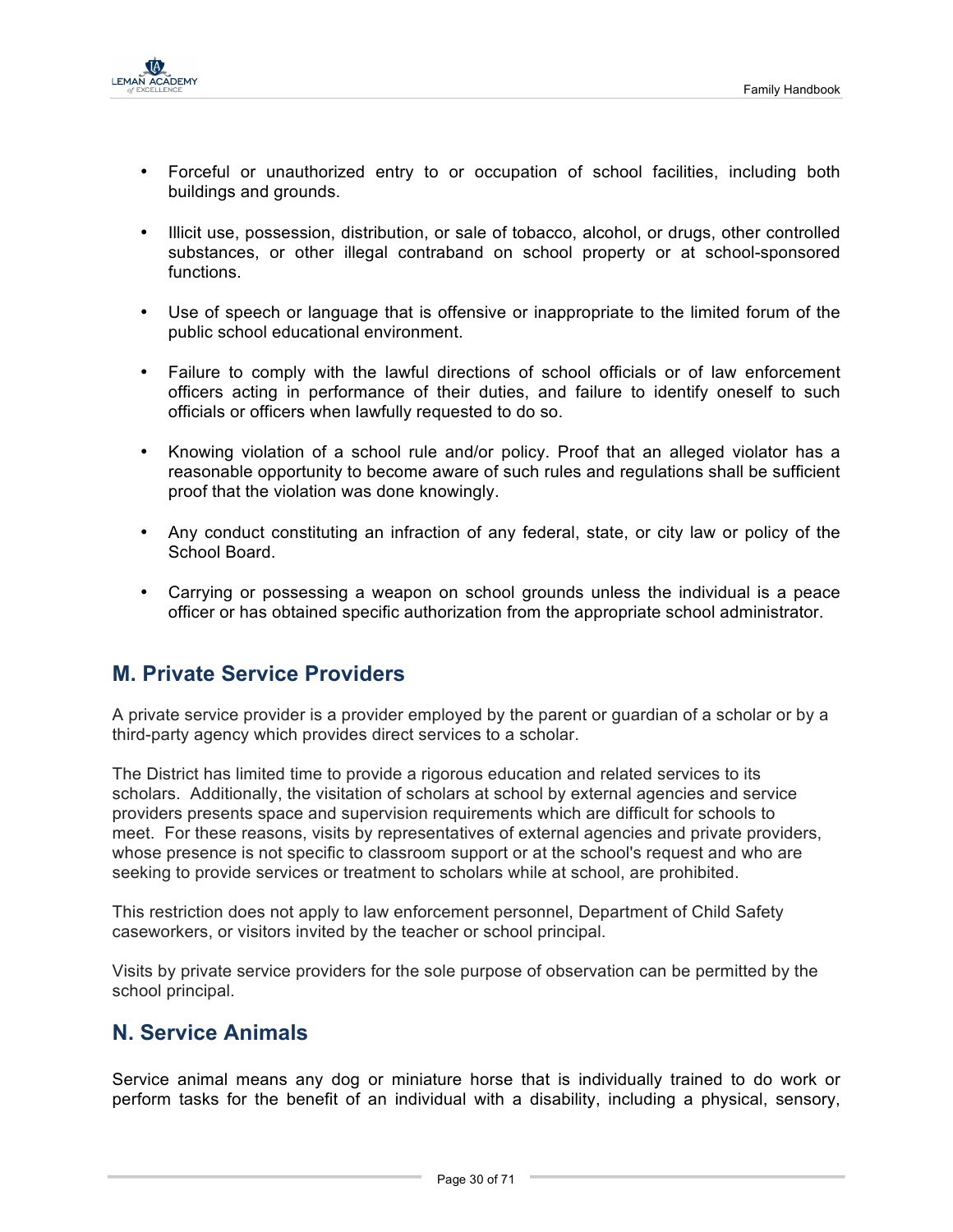

psychiatric, intellectual or other mental disability. Service animal does not include other species of animals, whether wild or domestic or trained or untrained.

LAE does not discriminate against individuals with disabilities who use service animals if the work or tasks performed by the service animal are directly related to the individual's disability. Work or tasks include assisting individuals who are blind or have low vision with navigation and other tasks, alerting individuals who are deaf or hard of hearing to the presence of people or sounds, providing nonviolent protection or rescue work, pulling a wheelchair, assisting an individual during a seizure, alerting individuals to the presence of allergens, retrieving items such as medicine or the telephone, providing physical support and assistance with balance and stability to individuals with mobility disabilities and helping individuals with psychiatric and neurological disabilities by preventing or interrupting impulsive or destructive behaviors. The crime deterrent effects of an animal's presence and the provision of emotional support, wellbeing, comfort or companionship do not constitute work or tasks.

Individuals with disabilities shall be permitted to be accompanied by their service animal in all areas of the school's facilities where members of the public, participants in services, programs or activities, or invitees are allowed to go. A service animal may be excluded from the school if one or more of the following apply:

- The animal poses a direct threat to the health or safety of others.
- The animal fundamentally alters the nature of the School, services or activities provided.
- The animal poses an undue burden.

A service animal shall be under the control of its handler. A service animal shall have a harness, leash, or other tether, unless either the handler is unable because of a disability to use a harness, leash or other tether or use of the harness, leash or other tether would interfere with the service animals' safe, effective performance of work or tasks, in which case the service animal must be under the handler's control. The school shall not be responsible for the training, feeding, or grooming. The school must approve any person who is authorized by the owner to assist in care and supervision of the service animal while on school property.

A request for an individual with a disability to be accompanied by a service animal must be submitted to the principal at least three (3) school days prior to bringing the service animal to school or to a school function. Forms are available by contacting the school office.

Service dog requests must provide proof of the following vaccinations: DHLPPC (distemper, hepatitis, leptospirosis, parainfluenza, parvovirus, and coronavirus) Bordetella, rabies. Miniature horse requests must provide proof of the following vaccinations: Equine Infectious Anemia (Coggins Test), rabies, tetanus, encephalomyelitis, rhinopneumonitis, influenza, and strangles.

All service animals must be: spayed or neutered; treated for and kept free of fleas and ticks; and kept groomed to avoid shedding and dander. Owners of the service animal are liable for any harm or injury caused by the animal to scholars, staff, visitors, and/or property.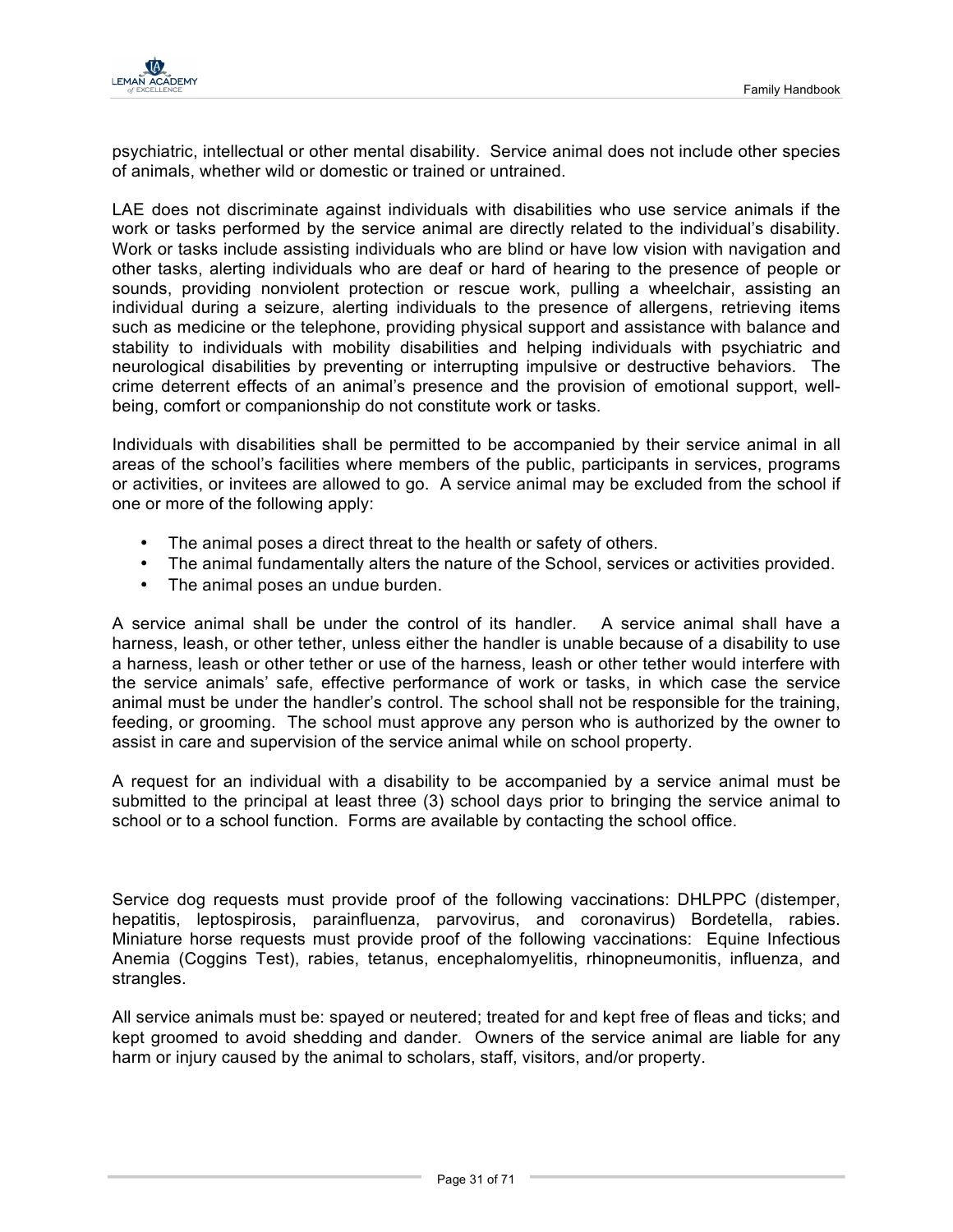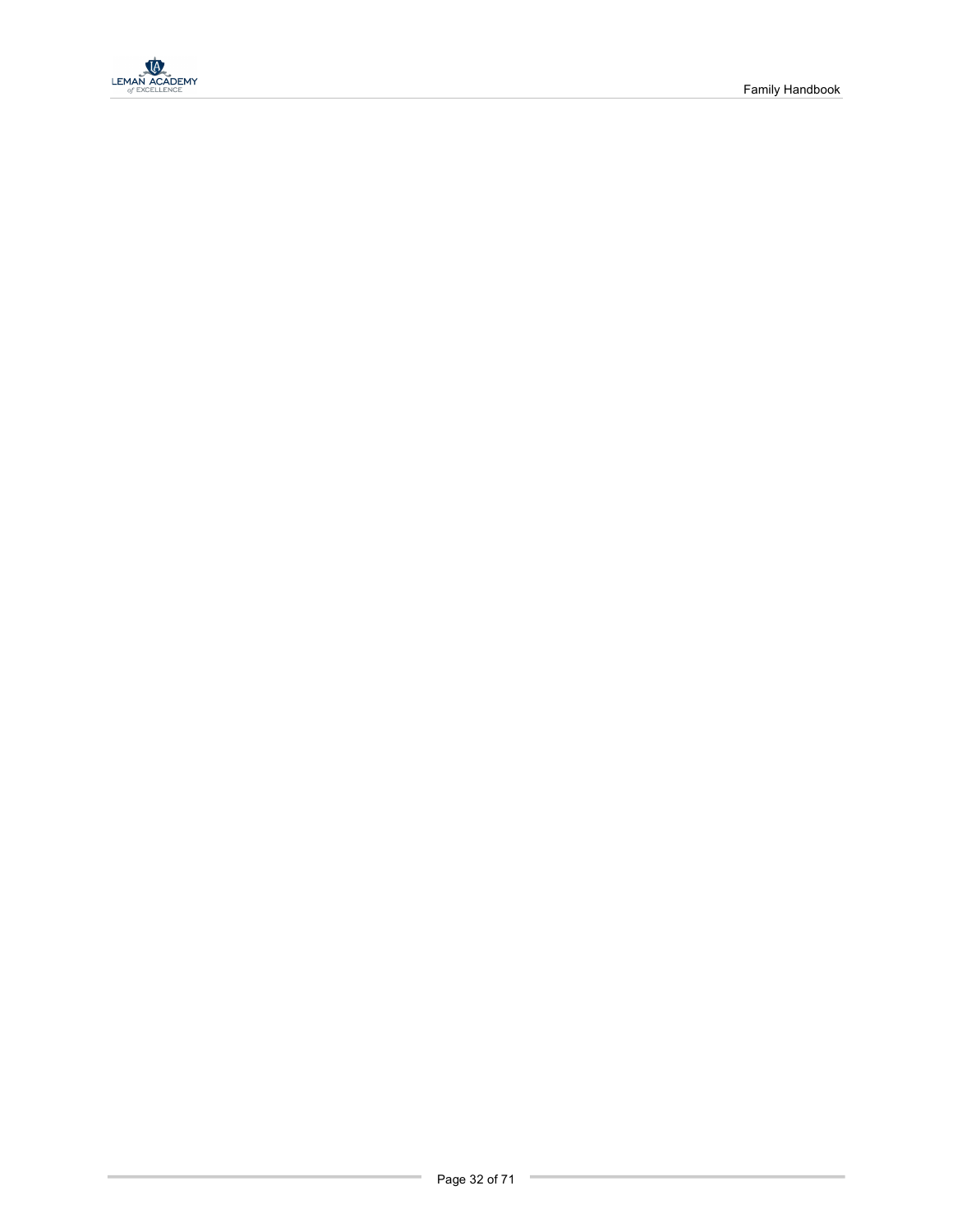

#### **VI. SCHOLAR INFORMATION**

### **A. Scholar Code of Conduct**

Administration, Faculty and Staff of LAE Expect our Scholars will:

- 1. **Be polite and courteous.** Scholars who communicate in an acceptable tone of voice using an acceptable choice of words are polite and courteous. Scholars are expected to treat others as they would like to be treated themselves.
- 2. **Be caring toward others.** Scholars who are caring will express gratitude, kindness, compassion and forgiveness toward others and will help others in need.
- 3. **Be responsible.** Scholars who bear responsibility for their own conduct and take responsibility for making up any missed work promptly when absent from school are demonstrating responsibility.
- 4. **Be respectful.** Scholars who respect the school's atmosphere of learning by being prepared and punctual show respect toward their classmates and teacher. Scholars are expected to show respect for self, others and property. Each scholar will be expected to cooperate with and respect the faculty and staff, including teachers, office staff, administrators and any other people working in the school.
- 5. **Be attentive to others.** Scholars who follow directions when they are given as well as follow all requests made by adults on the premises with a positive attitude are being attentive and respectful to that individual.
- 6. Scholars are expected to adhere to the dress code.
- 7. Scholars are expected to follow all classroom, lunchroom, playground procedures and routines.
- 8. Scholars are expected to follow school procedures when participating in school related events.
- 9. Scholars may not use threats or intimidation against any other person. No harassment or bullying will be permitted at LAE.
- 10. Scholars are expected to respect the health and safety of others as well as safety rules and procedures.
- 11. Scholars are to be dismissed by the teacher, not the bell or the clock.
- 12. Scholars may not bring an electronic device (iphone, games, tablet, CD player, etc.) to school unless given permission by their teacher to be used for class. Smart watches are also not permitted at school.
- 13. Scholars are not permitted to leave the school grounds without permission.
- 14. Scholars are expected to be trustworthy. Scholars who are trustworthy are honest, reliable and dependable and will keep promises and follow through on their word.

Finally, our scholars are expected to be good citizens toward one another. Citizenship is accepting the responsibility to contribute to the greater good of the community. Good citizens cooperate, respect authority and follow any established rules and laws.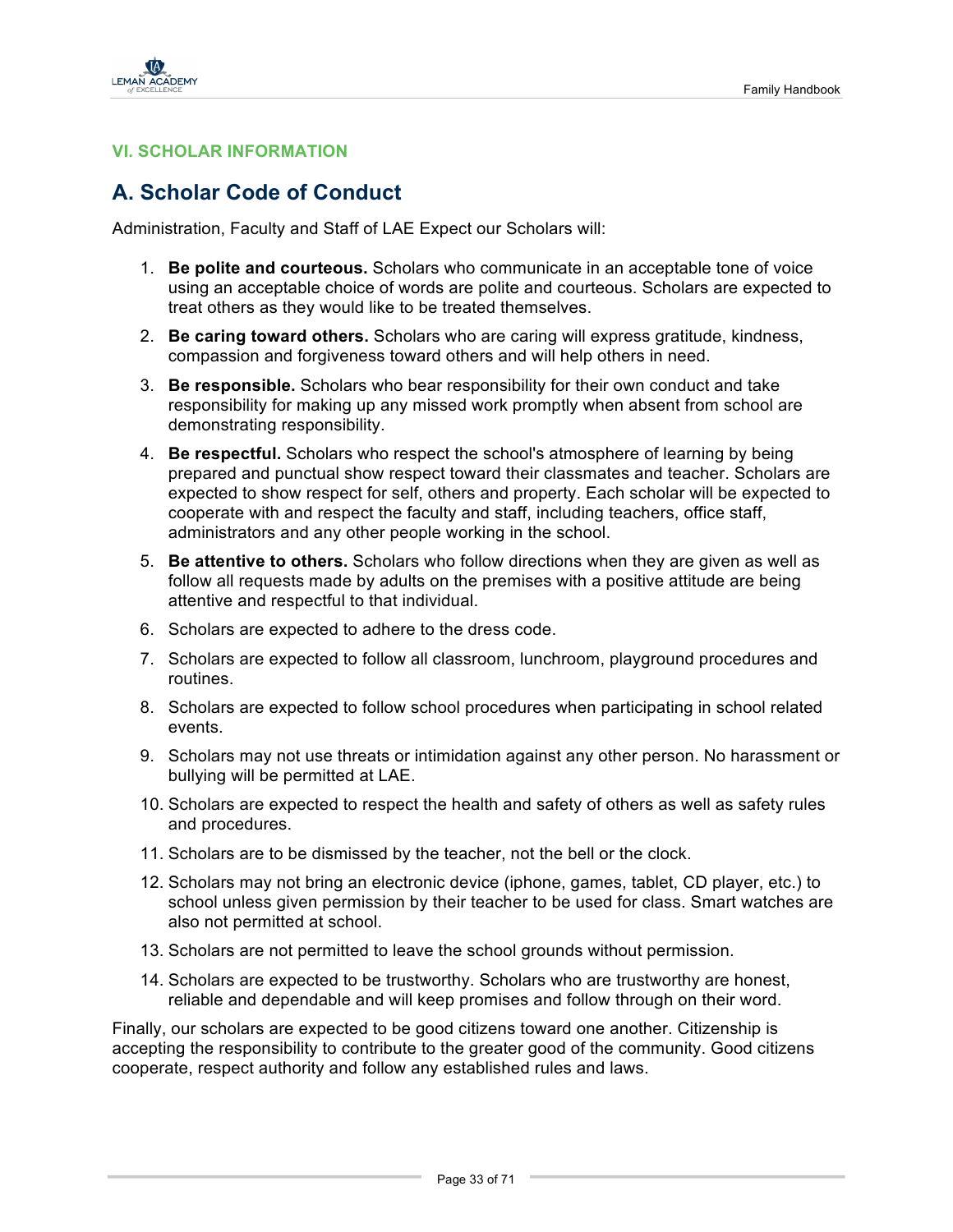

# **B. HABITS of the MIND & HEART**

*Education is a Discipline, the Importance of Instilling Good Habits...* 

*"Sow a thought, reap an action; sow an action, reap a habit; sow a habit, reap a character."* – Charlotte Mason

*" 'Sow a habit, reap a character.' But we must go a step further back, we must sow the idea or notion which makes the act worth while." -* Charlotte Mason

*"The habits of the child produce the character of the man."* – Charlotte Mason

#### *HABITS…tracks for a train*

Without a doubt Charlotte Mason's favorite analogy with regard to habits is that they are similar to tracks for a train. The same way that it is easier for the train to stay on the tracks than to leave them, so it is for the child to follow lines of habit carefully laid down than to run off these lines. Because habits are so powerful, Charlotte Mason tried to emphasize to educators that it is our responsibility to lay down these tracks.

There is no need to be overwhelmed. The formation of habit is not too much work. Charlotte Mason considered habit a delight in itself, and the training in habits becomes a habit for the educator. The choice is ours. As Miss Mason put it, "The educator who takes pains to endow her scholars with good habits secures for herself smooth and easy days; while she who lets their habits take care of themselves has a weary life of endless friction with the children."

#### 1. **Habit of Attention**

Charlotte Mason once asked a very important question, "Do you want the child to remember? Then secure his whole attention." Her definition of attention is not a partial attempt to concentrate. Rather, she said for "the whole mental force is applied to the subject in hand. This act of bringing the whole mind to bear, may be trained into a habit at the will of the teacher or parent, who attracts and holds the child's attention by means of a sufficient motive."

#### 2. **Habit of Best Effort**

Educators need to emphasize the importance of their scholars doing the work. Especially if a scholar is new to school and/or a structured learning environment and is used to having more of an unstructured environment in which he/she could do things at their leisure (e.g. an academic institution with lower standards). Educators may need to have a short talk with these scholars about what they can and should do for themselves — and that's putting forth their best effort and why it's so important.

#### 3. **Habit of Responsibility**

Training for responsibility is, in some senses, the more important focus of a reputable school. Our scholars need adequate knowledge, but even more, they need good character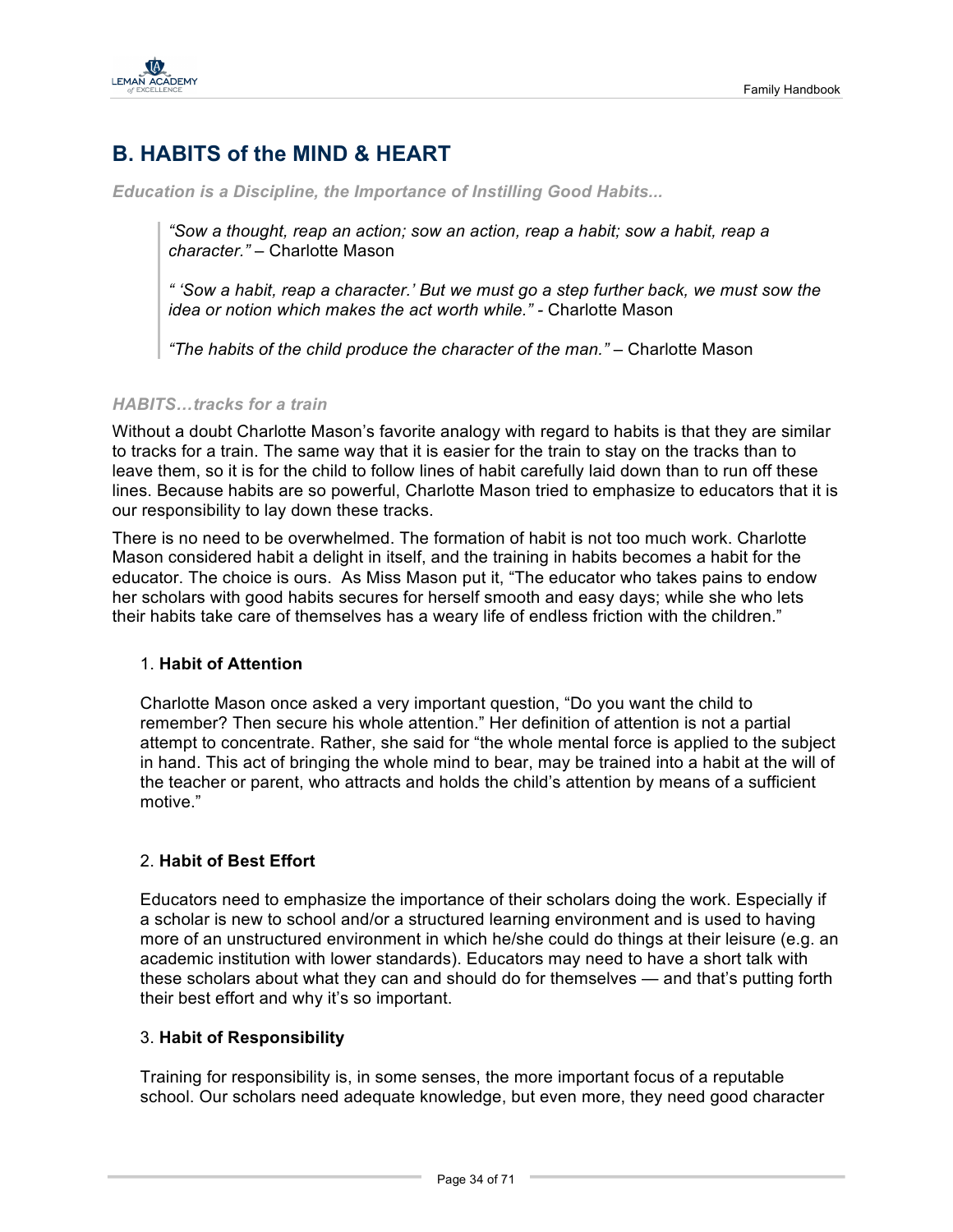

to prepare them for adult life. Responsibility is one of the most important elements of good character.

Scholars even at the youngest age must be taught by educators and parents the value of being responsible. Being so is never that easy because foolishness is often within a child. But remember, an educator's fine example is a powerful tool in teaching their scholars to be responsible. So, it is your responsibility to teach them this valuable quality. When they enter school, teach them to view their school assignments as an important responsibility they should take care of.

Finally, if your world-view is that everyone should contribute to the wellbeing of all, no matter their ages and ability levels, your attitudes, actions and expectations will reflect that, and your young scholars will begin to learn the value of responsibility.

#### 4. **Habit of Respect**

**Demonstrate Respectful Behavior.** "We don't generally give our scholars the kind of respect that we demand from them," says Jerry Wyckoff, a psychologist and the coauthor of *Twenty Teachable Virtues.* "We get confused because often, our upbringing makes us equate respect with fear. Instead, we need to begin by *listening.* It can be hard to wait patiently for a young person to have his say, but it's worth it. Get down on his level, look him in the eye, and let him know you're interested in what he's telling you. It's the best way to teach him to listen to *you* just as carefully.

**Teach polite responses.** Scholars can show caring and respect for others through good manners. As soon as a young person learns he can communicate verbally he needs to also learn through the years to say "please" and "thank you." We need to explain to our scholars that people would rather help them when they're polite to them. Remember, being respectful will work better than lecturing to young people. Say "please" and "thank you" regularly to the scholars, and they'll learn that the phrases are part of normal communication, both within your class and around school and home.

**Set parameters.** "One of the best ways to demonstrate respect is to be both kind *and* firm in your discipline," says Jane Nelsen, an education specialist. "Being kind shows respect for the scholars, and being firm shows respect for what needs to be done."

# **C. GROWING THE HEART AND THE MIND – Discipline Policy**

### **Our Mission**

LAE offers a rigorous, Classical Education, based on the traditions of Western culture where all disciplines are interrelated, allowing scholars the ability to think independently and critically. We purpose to partner with supportive parents, pursue excellence, provide a safe and challenging environment, and instill morals and values in order to produce tomorrow's leaders today.

One of LAE's core values states, "We believe that parents have the ultimate responsibility for the education of their children. We serve as an extension of the home, partnering with parents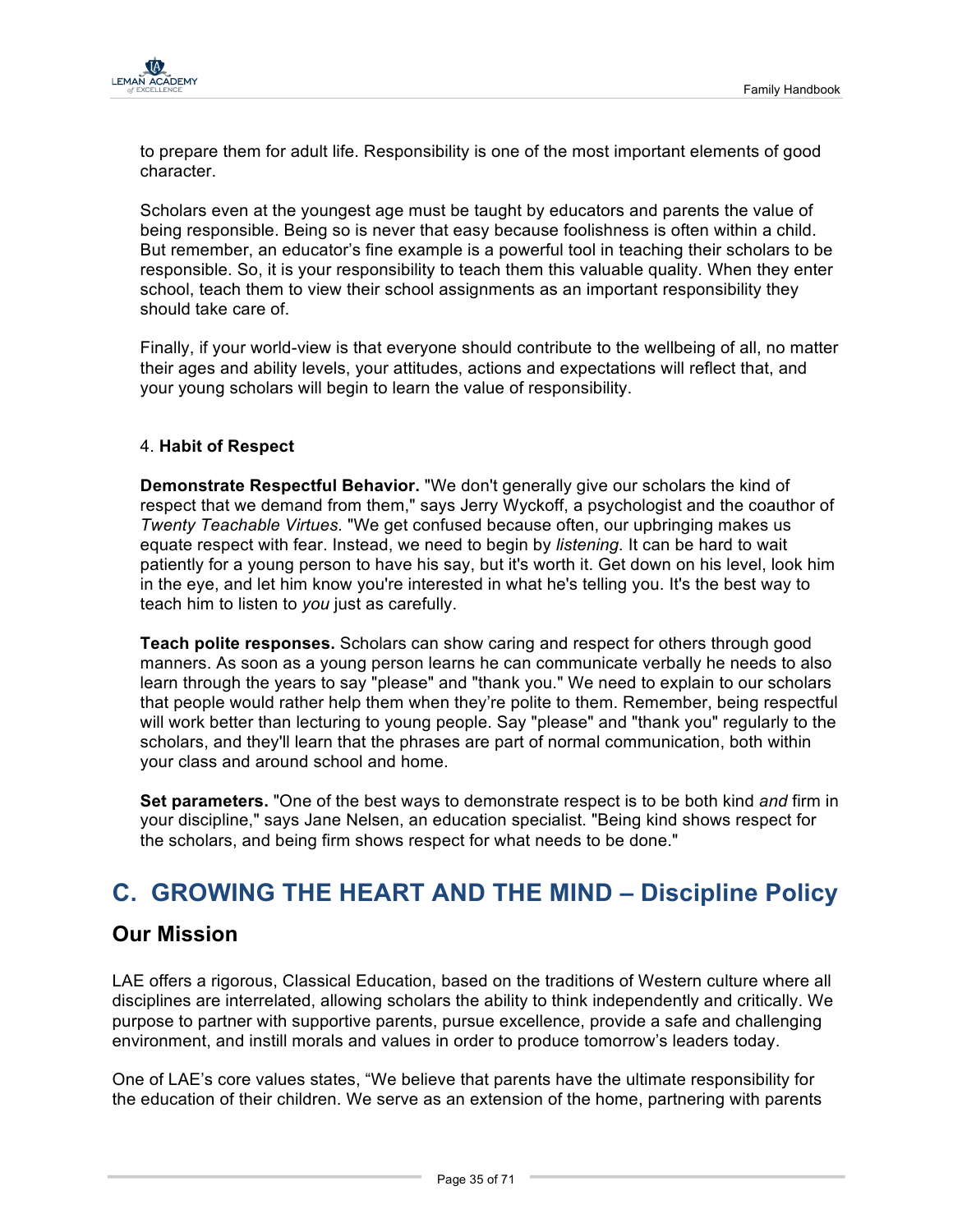

and serving families in the intellectual, social, emotional and ethical development of their children. Parental support is essential to the success of educating young people with a classical approach to education. Teachers, administration and parents must work together to make sure that scholars' learning takes place in both the school and the home." LAE's role is to partner with parents/guardians in the development and education of their child, not to replace them. It is a partnership based on authentic communication and mutual support, focusing on the scholar's character development, the greater good, and the success of the entire learning community. Therefore, parents/guardians are expected to support the school in this key formational element. When a scholar's behavior is inappropriate, LAE will communicate with parents and seek to partner with them to ensure the continuing growth in their scholar's character development.

It is the scholar's responsibility to adhere to the conduct standards set forth by the school and society. When scholars fail to meet standards, it is necessary and appropriate for the school to take disciplinary action. Situations are addressed when scholars fail to live up to stated responsibilities. When implementing this policy, the school administration shall be governed by the foundational principles below.

While LAE focuses on encouraging the scholar and utilizing relational discipline and natural consequences in the disciplinary process, LAE reserves the right to impose significant consequences, as necessary to ensure we are aligned with standards set forth by governing authorities and to maintain instruction free of disruptions and behaviors that impede or interfere with the learning and safety of other scholars. LAE administration reserves the right to impose disciplinary consequences, including where appropriate, using a progressive discipline model, up to and including expulsion.

### **Foundational Character Attributes**

We believe that education is not just about training the mind with knowledge, but also training the heart. A scholar's relationship with fellow scholars, parents and teachers should be one of thoughtfulness, respect and accountability. Key virtues that are fostered include caring, good citizenship, perseverance, respect for authority and others, responsible stewardship, and trustworthiness:

- 1. **CARING** Caring is being interested, concerned or empathetic about someone or something. Caring people express gratitude, kindness, compassion and forgiveness. Caring people will help others in need.
- 2. **CITIZENSHIP** Citizenship is accepting the responsibility to contribute to the greater good of the community. Good citizens cooperate, respect authority, and obey rules and laws. Good citizens stay informed, vote, and are responsible, caring participants in school and local, state and global communities.
- 3. **PERSEVERANCE** Perseverance is working hard to set and achieve personal goals, learning from failure, and following through with any undertaking to the end. People who persevere demonstrate commitment, pride and a positive attitude in completing tasks.
- 4. **RESPECT** Respect is recognizing other people's feelings, opinions, or possessions. It is an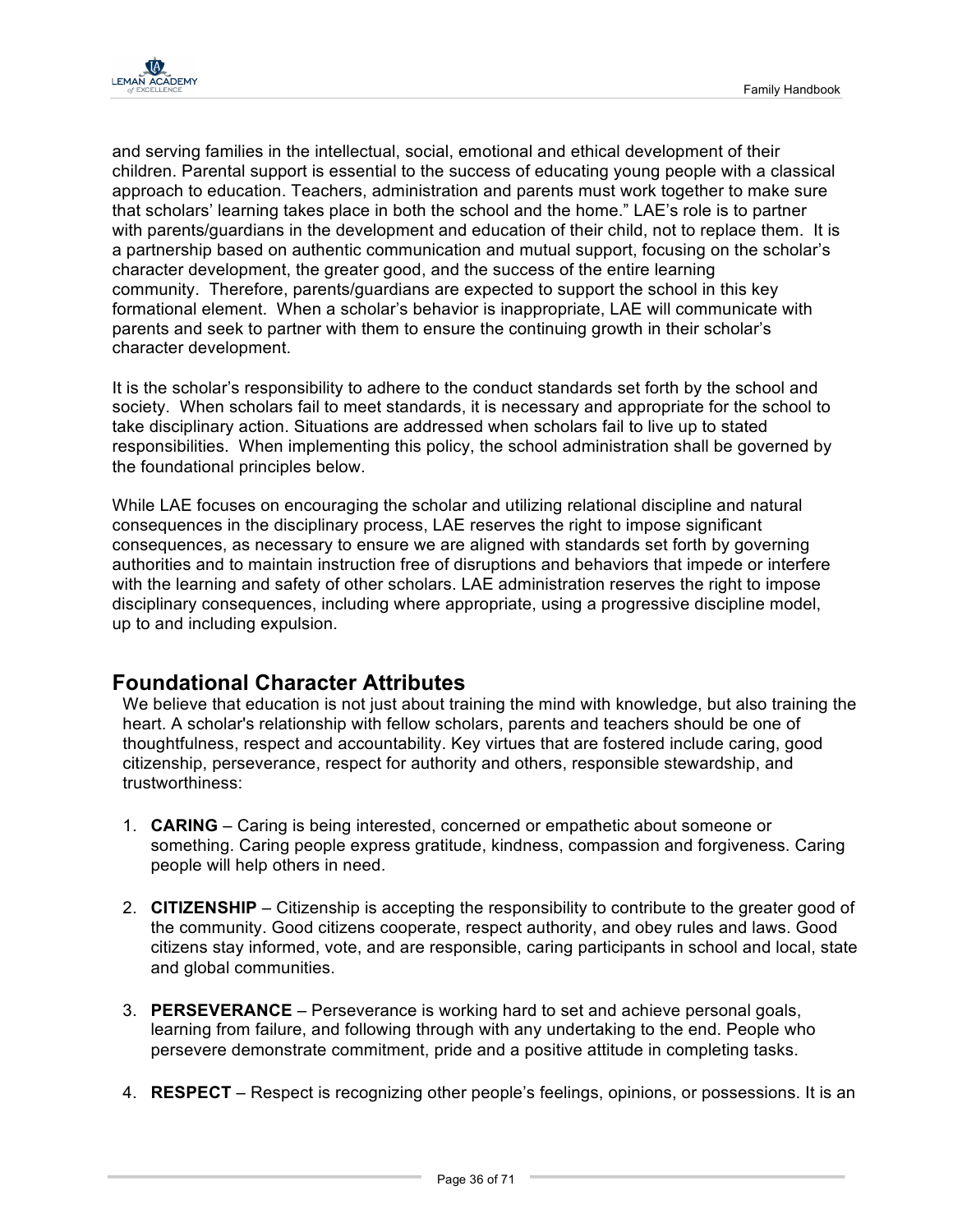

attitude that you display every day. When you treat others with respect, you accept differences, use good manners, and deal peacefully with anger, insults and disagreements. Respectful people show high regard for authority, other people, self and country.

- 5. **RESPONSIBILITY** Responsibility is taking control of your actions and your obligations. It also means taking ownership for something that is your fault, holding yourself accountable for decisions and actions rather than pointing the finger at someone else. It means having a sense of duty to fulfill tasks with reliability, dependability and commitment. It includes selfdiscipline and work ethic; when you are responsible, you always do your best. Responsible people will think before they act, and consider the consequences.
- 6. **TRUSTWORTHINESS** Trustworthiness is being reliable, keeping promises and following through on your word. Trustworthy people are honest and have the courage to do the right thing.

### **Discipling With Vitamin "E" and Vitamin "N"**

Discipline, as defined by Merriam-Webster, is training that corrects, molds, or perfects the mental faculties or moral character. The Latin root of discipline is disciple which means to teach. Therefore, the goal of discipline involves the parents/guardians and the school partnering together in order to teach, mold and correct our scholars with the purpose of growing both their hearts and minds.

We embrace the philosophies of Dr. Kevin Leman concerning Relational Discipline and Child Development. He values Vitamins E and N for every child: "E" for Encouragement and "N" for No. All children need to receive encouragement and to be told "no" when appropriate.

The LAE Discipline Policy reflects who we are as an organization and remains compliant with the legal mandates of school discipline. We believe it to reflect:

- **Our Mission:** Consistent with the values we pursue in our mission statement.
- **Core Values:** Academic Excellence, Partnering with Families and Children & Learning
- **Relational Discipline:** highlighting the parent-teacher-scholar relationship to bring out the best in the child. Teachers and scholars developing meaningful relationships will only increase the scholar's sense of belonging to the school.
- **Core Beliefs:** 
	- Life lessons, accountability, responsibility and discipline are taught through natural consequences, rather than "punishment".
	- Developing positive relationships is based on the Golden Rule "Treat" others as you would want to be treated yourself".
- **School Operation**:
	- Learning is fun in a safe, interactive, vibrant and challenging environment.
	- Everyone has the responsibility to contribute to the greater good of the school community.
	- Recognizing the value of discipline policies and procedures in order to meet the Mission of our school for all stakeholders.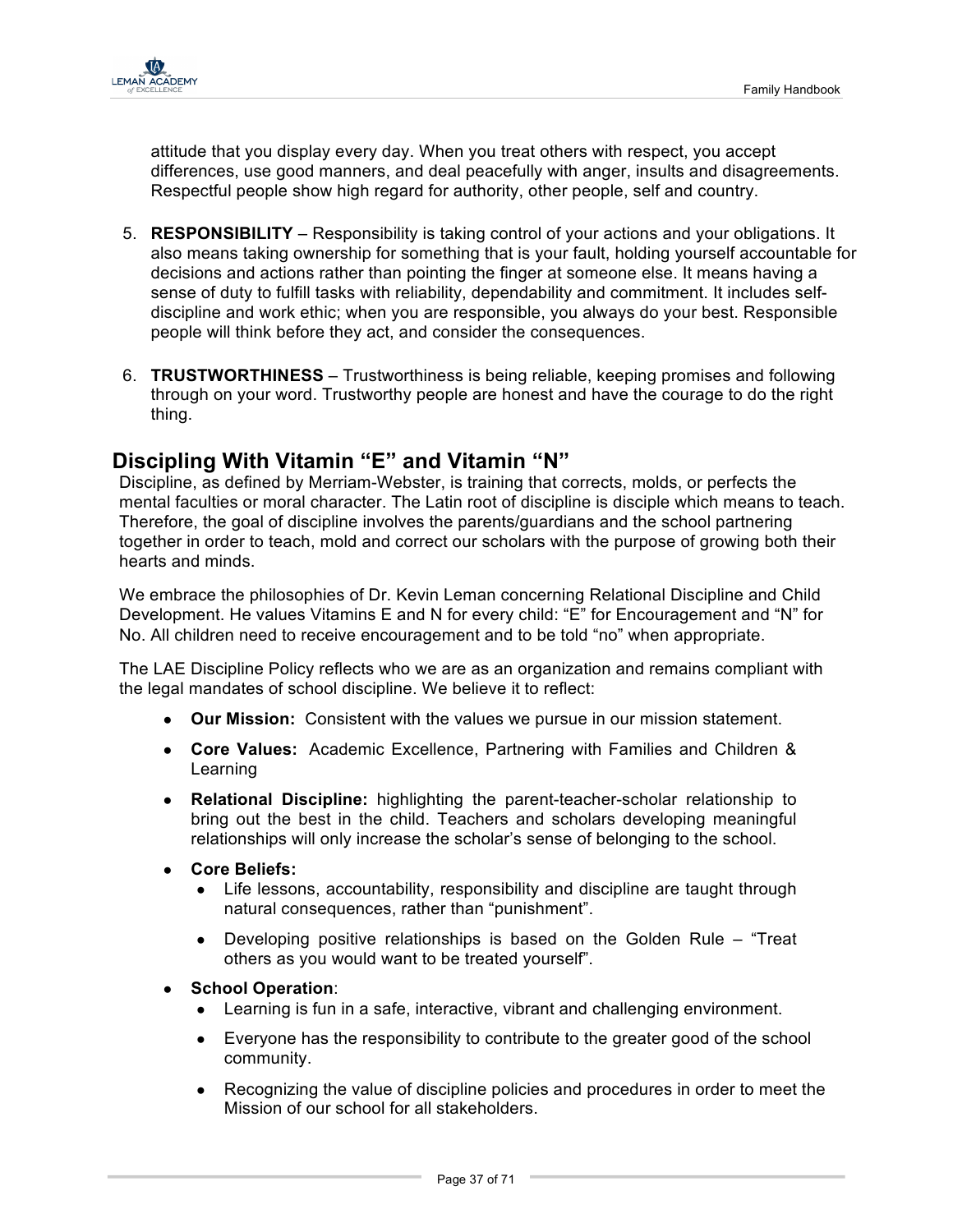

### **Levels of Misconduct and Discipline**

LAE uses the model of relational discipline as espoused by Dr. Kevin Leman. LAE is a learning environment that willingly engages and embraces parents in the educational process, highlighting the parent-teacher-scholar relationship to bring out the best in the child. LAE is founded on the key principles that parental partnership and relational discipline are essential in maximizing the scholar's educational experience. Therefore, the below Levels of Misconduct are always within the confines of both principles.

### **LEVEL 1 Misconduct**

*Level 1 misconduct is dealt within the setting the behavior took place in. Staff discretion regarding natural consequences and/or referral to administration or communicating with parents is afforded. If a pattern of Level 1 misconduct develops, it escalates the misconduct to a Level 2 and is dealt with accordingly.*

*Examples (not limited to):*

- *Dress Code*
- *Minor class disruption*
- *Dishonesty*
- *Disrespect to staff, scholars, visitors and property (first incident)*
- *Rough Playground play*
- *Inappropriate Display of Affection*
- *Profanity and/or inappropriate language or gestures*
- *Insubordination*
- *Irresponsible in learning: incomplete homework, lack of effort and attentiveness, loitering in halls/bathrooms*

**Level 1 Natural and Logical Consequences - Responsible Party: Teacher/Staff Member**

*Natural consequences occur without any enforcement on the part of the adult. Often, allowing the natural consequence to occur will prevent a teacher/scholar argument and the child will learn the right lesson. Logical consequences involve action taken by the adult.*

*Level 1 misconduct will result in a scholar filling out a Habits of the Heart Reflection Form and Level 1 teacher-given consequences. The teacher will keep a copy of the form in the scholar's folder.*

*Examples of Redirection and/or Consequences for Level 1 (not limited to):*

- *Friendly Reminder*
- *Use of Proximity - get closer to scholar*
- *Use the "Thinking Chair" (set amount of time)*
- *Practice following directions on Scholar time (Recess, lunch, specials, etc.)*
- *Go to "Buddy Teacher" classroom*
- *Make up wasted time, during scholar time.*
- *Uniform violation results in loss of dress down*
- *Create plan for behavior refinement on scholar's own time*
- *Make up missed work due to tardies, on scholar own time*
- *Complete incomplete homework, receive no credit*

*\*\*\*The list contains just a few of the possible consequences for Level 1 Misconduct. Consequences for Level 1 misconduct are given at the sole discretion of the administrator, teacher or administrator designee. \*\*\**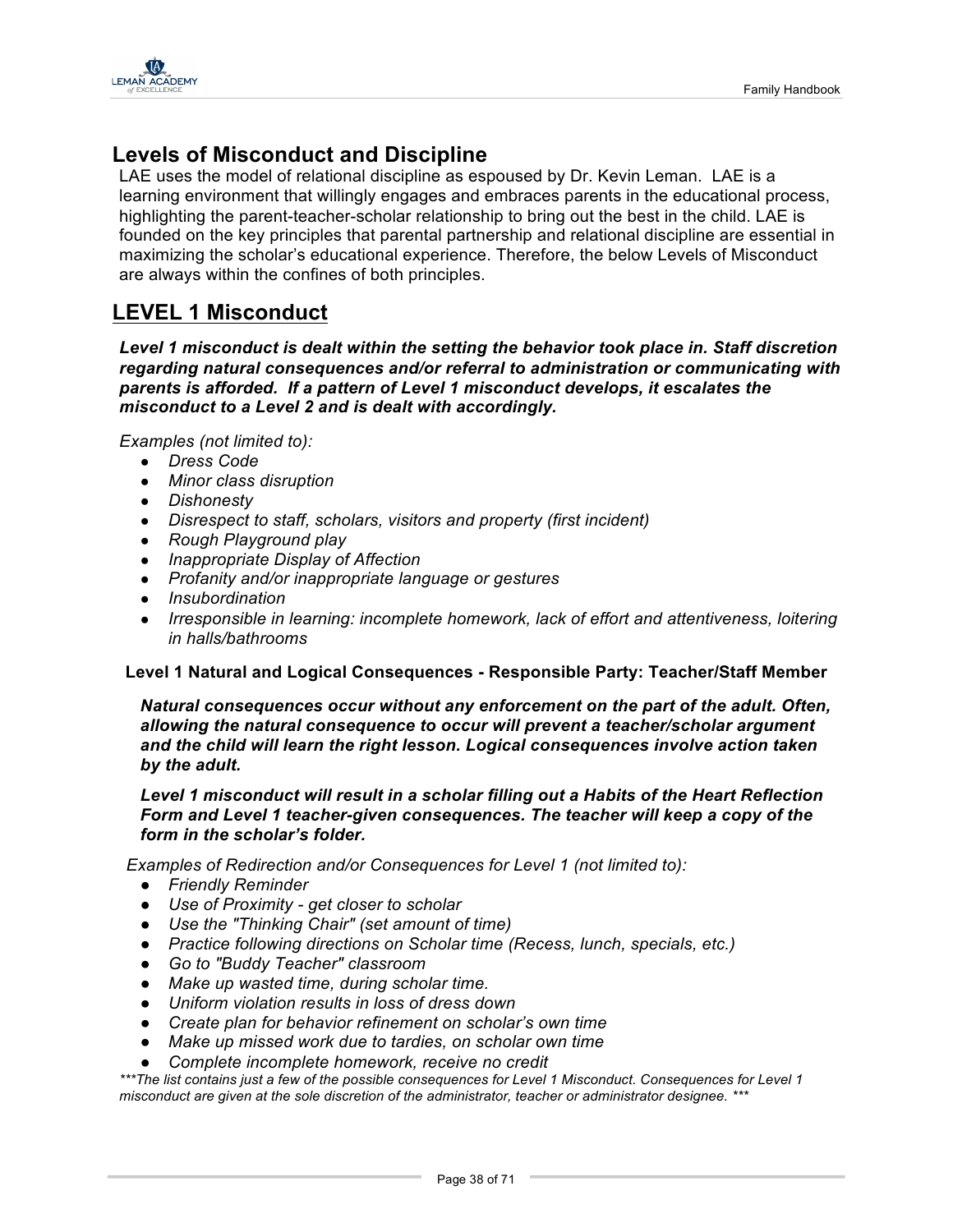

#### **LEVEL 2 Misconduct**

#### *Level 2 misconduct will result in a referral to school administration and consequences will be assigned accordingly. Parents/Guardians will receive communication regarding Level 2 misconduct.*

*Examples of Level 2 Misconduct (not limited to):*

- *Level 1 misconduct with staff referral*
- *Inappropriate clothing*
- *Defacing school property and/or equipment*
- *Plagiarism (Grades K – 4th)*
- *Racial slurs or derogatory comments*
- *Pattern of Rough-housing: pushing, shoving, wrestling*
- *Pushing and shoving with the intent to harm*
- *Defiance*
- *Theft (first incident)*
- *Forgery*
- *Misconduct during events that include community participation*

#### **Level 2 Natural and Logical Consequences- Responsible Party: Administration**

*Level 2 misconduct will result in administrative referral, scholar filling out a Habit of the Heart Reflection Form, scholar calling home to inform parent of misconduct, and a Level 2 consequence. The teacher will supply all previous documentation to administration and he/she will keep a copy of all documentation in scholar folder.* 

*Examples of Consequences for Level 2 (not limited to):*

- *Any Level 1 consequence for an extended period*
- *Community service*
- *Restorative circle*
- *Refocus room (not to exceed 2.5 hours)*
- *In-school Suspension*
- *Short-term out-of-school suspension (1-2) days*

*\*\*\*The list contains just a few of the possible consequences for Level 2 Misconduct. Consequences for Level 2 misconduct are given at the sole discretion of the administrator, teacher or administrator designee\*\*\**

When a pattern of behavior is developing, the scholar may be referred to the RTI team to consider ways to support the scholar and provide appropriate interventions.

#### **LEVEL 3 Misconduct**

*Level 3 misconduct will result in an IMMEDIATE referral to school administration and inquiry completed by administration designee to verify misconduct and determine consequence. Scholar, in the presence of an administrator, will call parent/guardian to inform of misconduct and possible consequence.*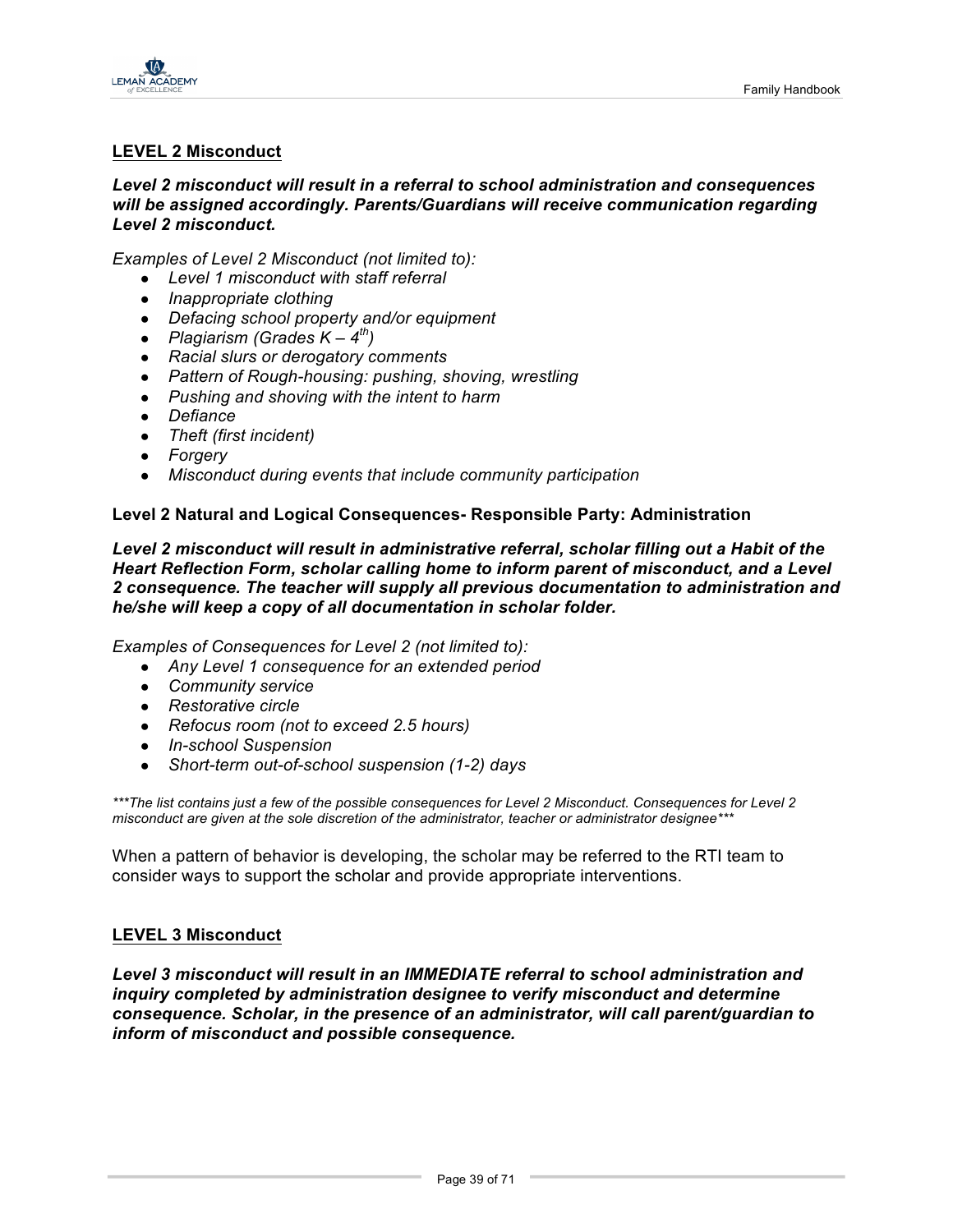

*Examples of Level 3 Misconduct (not limited to):*

- *Level 1 and/or Level 2 misconduct with staff referral or pattern of misconduct*
- *Fighting*
- *Physical Aggression toward another*
- *Cheating on an exam or major assignment*
- *Defiance (significant display of)*
- *Use of vulgarity/swearing*
- *Plagiarism (Grades 5th – 8th)*
- *Theft of significant value or pattern developing*
- *Vandalism*
- *Safety Concern of a dangerous nature*
- *Sexual behavior or intimations of such*

**Level 3 Natural and Logical Consequences- Responsible Party: Administration**

*Level 3 misconduct will result in IMMEDIATE administrative referral, scholar filling out a Habit of the Heart Reflection Form, scholar calling home to inform parent of misconduct, and a Level 3 consequence. The teacher will supply all previous documentation to administration and they will keep a copy of all documentation in scholar folder.* 

*Examples of Consequences for Level 3 (not limited to):*

- *In-School suspension*
- *Short-term out-of-school suspension (3-5) Days*
- *Behavior contract upon return (at discretion of Principal)*
- *Restorative action: community service or financial contribution*

*\*\*\*The list contains just a few of the possible consequences for Level 3 Misconduct. Consequences for Level 3 misconduct are given at the sole discretion of the administrator, teacher or administrator designee and should be progressive in nature. \*\*\**

#### **Level 4 Misconduct**

**Level 4 misconduct will result in an immediate referral to school administration and requires immediate investigation and possible law enforcement involvement, long-term suspension or expulsion.**

*Examples of Level 4 Misconduct (not limited to):*

- *Possession of a Weapon*
- *Endangerment or Aggravated Assault*
- *Physical and Verbal Abuse of School Employee*
- *Arson/Explosive Devices*
- *Bomb Threats or any threat that impedes and/or disrupts the educational process*
- *Bullying: Physical, Verbal, Emotional, Cyber or Sexual*
- *Intimidation*
- *Sexual Harassment of any school community member*
- *Harassment of any school community member based on gender, sexual orientation, race, religion or ethnicity*
- *Possession of Illegal Substances*
- *Use of Illegal Substance on School property*
- *Intent to Sell or Distribute Illegal Substances*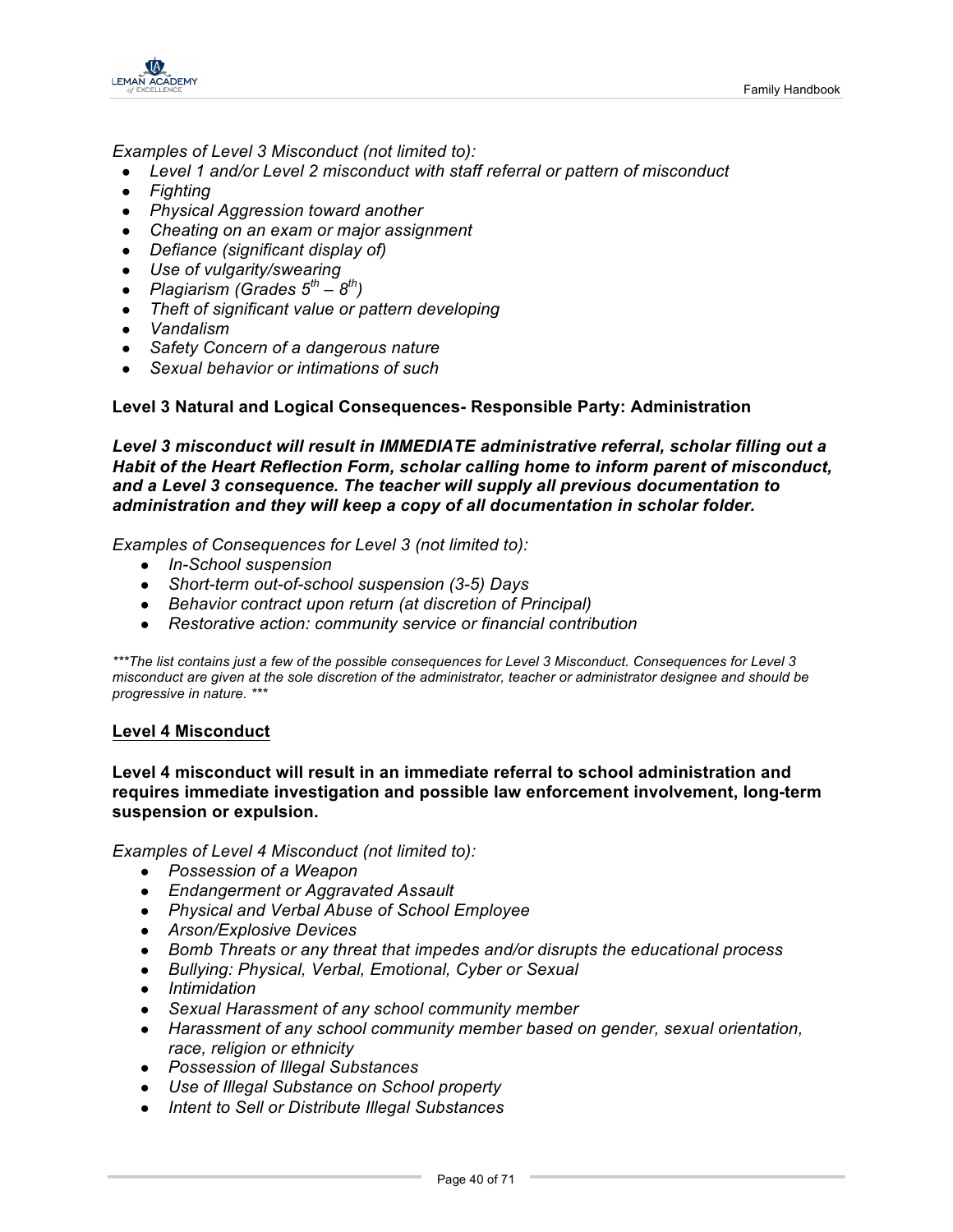

**Level 4 Natural and Logical Consequences- Responsible Party: Administration**

*Level 4 misconduct will result in IMMEDIATE administrative referral, scholar filling out a Habit of the Heart Reflection Form, scholar calling home to inform parent of misconduct, and a Level 4 consequence. The teacher will supply all previous documentation to administration to be kept in scholar folder.* 

*Examples (not limited to):*

- *Short-term suspension (5-10 days)*
- *Long-term suspension (11 or more days)*
- *Expulsion*

*\*\*\*The list contains just a few of the possible consequences for Level 4 Misconduct. Consequences for Level 4 misconduct are given at the sole discretion of the administrator, teacher or administrator designee\*\*\**

### **Academic Dishonesty Policy**

- 1. Academic honesty and integrity are principles upon which an academic community is based. Scholars are expected to do their own work and give credit to the originator of the ideas when using the thought or work of others. Scholars should understand what style of assignment is acceptable to teachers and should be aware of the conditions under which collaboration is allowed.
- 2. By being accepted into LAE, every scholar agrees to abide by an Honor Code that embraces honesty, truth and integrity. Examples of Honor Code violations include, but are not limited to: plagiarism, or cheating.
- 3. A teacher or staff member who suspects a scholar of academic dishonesty must discuss the situation with administration, either the Vice-Principal or Principal. A decision will be made based upon the discussion and the evidence as to whether academic dishonesty has occurred.

**Academic Dishonesty.** Scholars who engage in academic dishonesty are subject to the following disciplinary action:

#### **1st Offense**

- a. With intentional dishonest conduct (vs. careless), the scholar will receive a numerical grade of 50%, which constitutes a final grade of F, on any document containing false information (e.g., homework assignments, test, quiz, lab reports, etc.) The administrator will be given latitude regarding the consequence when the dishonest conduct appears to be of a careless nature.
- b. His/her custodial parents/legal guardian will be notified of the Honor Code violation.

#### **2nd Offense**

- a. The scholar will receive a numerical grade of zero (0%) on any document containing false information.
- b. Both the teacher and administration will meet with his/her custodial parents/legal guardian to discuss the Honor Code violation.
- c. The scholar will be ineligible to participate in any extra-curricular activities including: Sports, Honor Choir, After School Program Offerings, etc. for the remainder of the semester.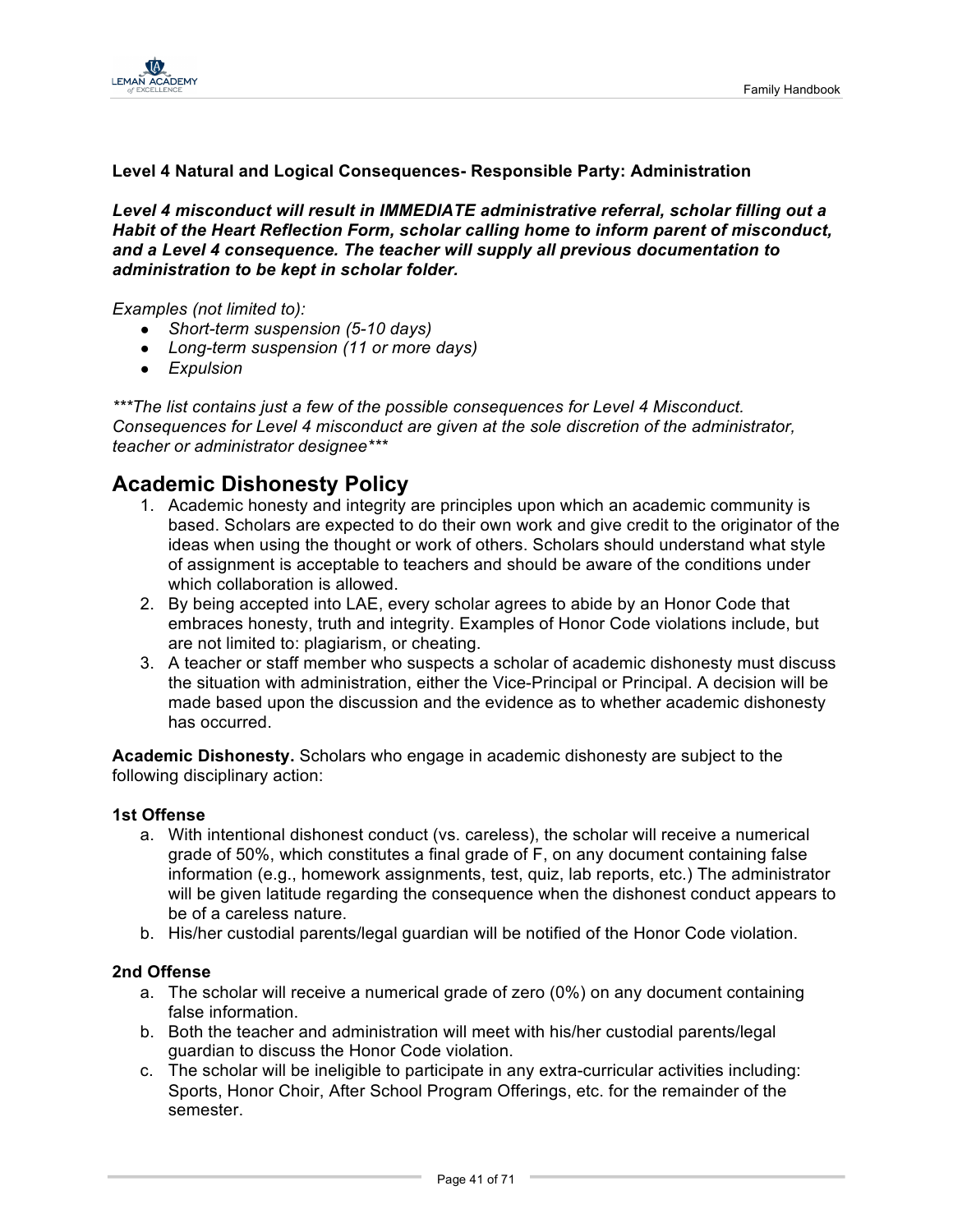

#### **3rd Offense**

- a. The scholar will receive a numerical grade of zero (0%) on any document containing false information.
- b. Administration will meet with his/her custodial parents/legal guardian to discuss the Honor Code violation.

Administration shall decide on all cases of academic dishonesty that includes a  $3<sup>rd</sup>$  Offense, including the decision to withdraw a scholar academically preceded by due process procedures used for short-term or long-term suspension or expulsion

**NOTE:** The custodial parents/legal quardian of a scholar who has committed a 3<sup>rd</sup> Offense related to academic dishonesty may appeal the administration's decision in writing to the Principal within five (5) calendar days.

### **HARASSMENT AND BULLYING**

LAE will employ the following definition for harassment and bullying: systematic and/or continued unwanted and annoying actions by a person or group targeting a specific person or persons, including threats and demands. This behavior includes, but is not limited to, verbal, physical, or sexual harassment. All forms of harassment and bullying are strictly prohibited and result in severe disciplinary consequences. Behavior must meet these criteria to be defined as harassment and bullying:

- Systematic and/or Continued: A first offense qualifies as physical or verbal abuse, not harassment, and may be considered a Level 2 Misconduct. If the offenses continue, severe disciplinary consequences may ensue.
- Unwanted and Annoying: The victim must inform a staff member of the first offense and that he/she considers the offense to be bullying the staff member must immediately report this to the Principal. The incident must be documented on the Bullying/Harassment Report Form with documentation of the investigation. As a result, the Principal decides upon the Level of Misconduct based upon her/his conclusion from the investigation and assigned the appropriate Level of Misconduct and aligned consequences.
- Staff members make every effort to ensure the confidentiality of a scholar who reports misconduct by a classmate, and invoke appropriate sanctions against any scholar who responds to another in a retaliatory manner.

### **In-School Suspension**

In-school suspension is a disciplinary consequence designed to remove all distractions so that the child can focus strictly on academics. The parents will be notified when the decision to invoke in-school suspension is made. A parent/guardian may be expected to come to school for a conference within 48 hours if his/her child is placed on in-school suspension. The length of the in-school suspension is directly related to: (1) the nature of the offense, and (2) whether the scholar has taken responsibility for his/her actions,

A scholar on ISS will not be permitted to:

- Attend field trips
- Eat lunch in cafeteria
- Attend class with peers
- Participate in recess, PE, Art, Music or Language class
- Participate in after-school sports, music, or enrichment programs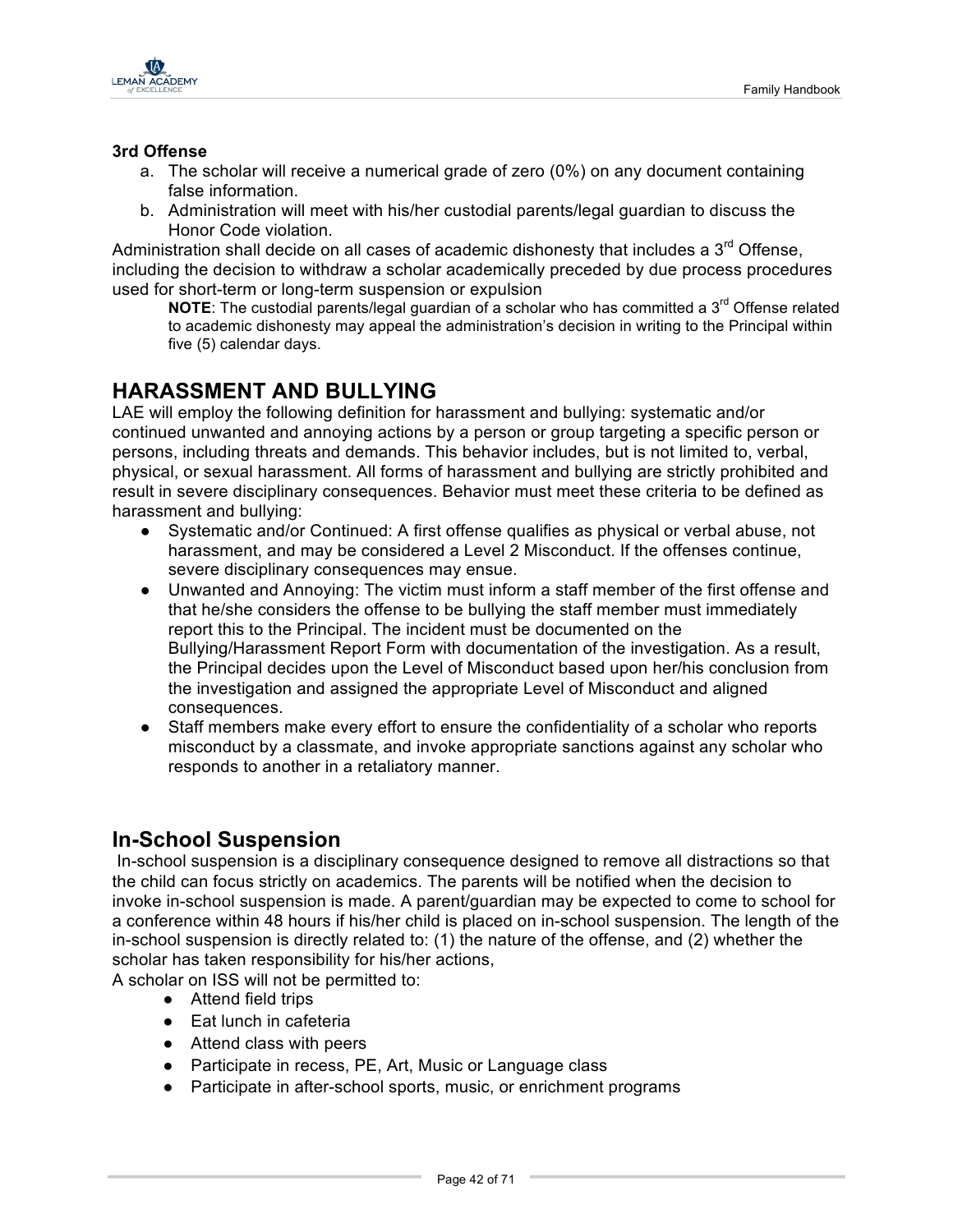

### **Procedures for Short Term Suspensions**

A short-term suspension is a denial to a scholar of the right to attend school and to take part in any school function for any period up to and including ten school days.

- *Step 1:* The scholar will receive notice, written or oral, of the alleged misconduct, and a summary of the evidence of the alleged misconduct.
	- After having received notice, if the scholar denies the misconduct, he/she will be given an opportunity to explain his/her perspective on the situation.

*Step 2:* Authorized School personnel may:

- Suspend the scholar for up to ten (10) days.
- Choose other disciplinary alternatives.
- Exonerate the scholar.
- Suspend the scholar for ten (10) days pending a recommendation that the scholar be given a long-term suspension or expulsion or both.

When suspension is involved:

- A parent must be notified before the scholar can leave campus. If no parent contact can be made, the scholar may be isolated until dismissal time and then given a written message to the parents.
- A letter to the parents will be written within a reasonable time to explain the terms (including the possibility that a long-term suspension and/or expulsion is being recommended) and reasons for the suspension and to request a meeting prior to the scholar returning to school.

No appeal is available from a short-term suspension.

### **Procedures for Long-Term Suspensions and Expulsions**

A long-term suspension is a denial to a scholar of the right to attend school and to take part in any school function for any period equal to or exceeding eleven consecutive school days. An expulsion is the denial to a scholar of the right to attend school and to take part in any school function permanently.

If a scholar commits an offense that warrants long-term suspension or expulsion, the following will occur:

- If the misconduct creates a continuing danger to persons or property, or presents an ongoing threat of disruption, the scholar may be immediately removed from class and/or school, with the due process procedures below to follow as soon as possible.
- The school sets a hearing date and designates a Hearing Officer, who was not involved in the investigation of the alleged misconduct.
- The scholar and/or his parent/guardian are:
	- Notified in writing of the charges and the grounds which, if proven, would justify long-term suspension or expulsion.
	- Notified of the date, time, and place of the hearing, and the name and contact information of the Hearing Officer.
	- Provided a summary of the evidence against the scholar an oral or written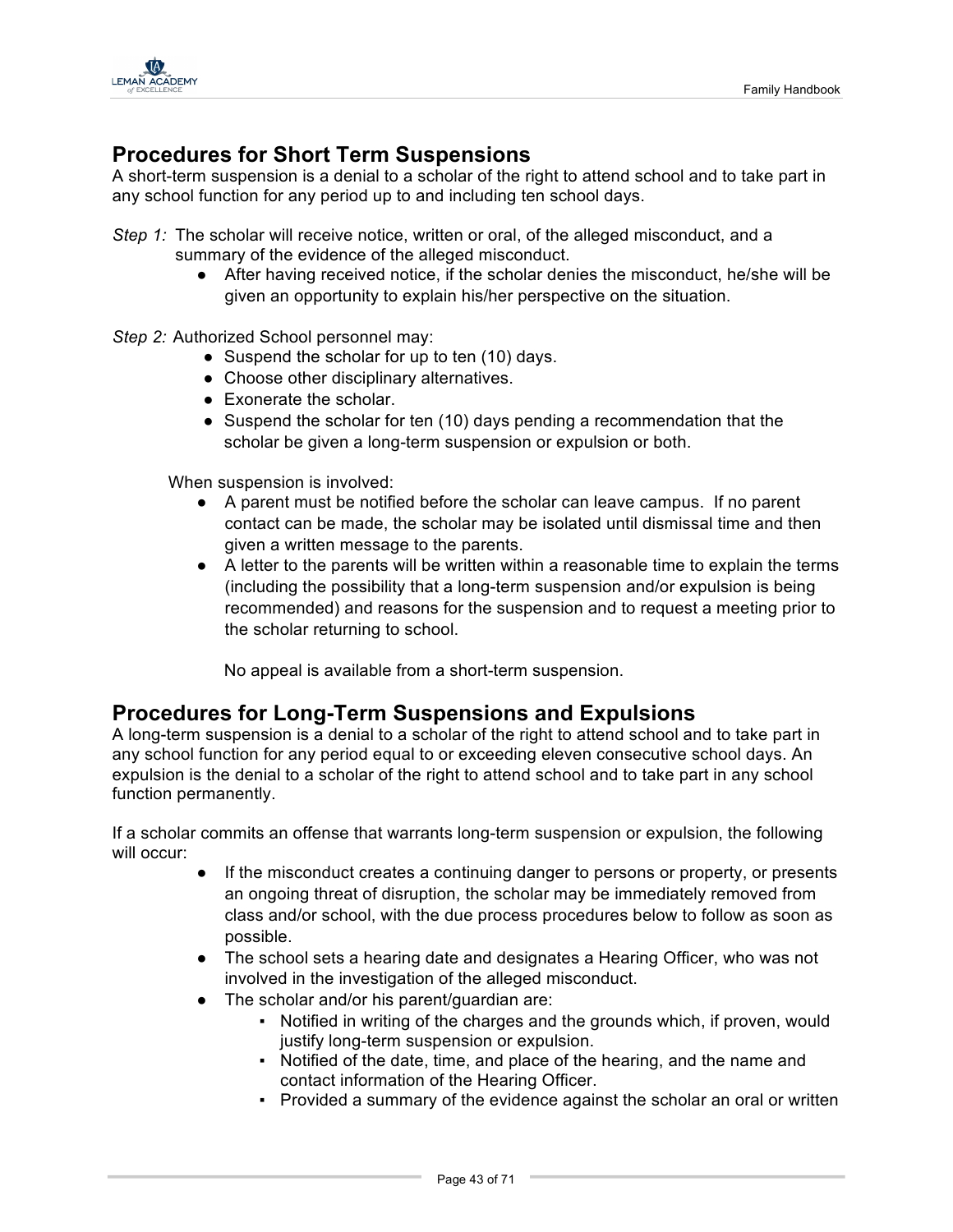

summary of the facts to which each witness will testify;

- Notified of his or her right to be represented by legal counsel (at the scholar's/parent's own expense).
- Provided an opportunity at the hearing to present evidence and question witnesses. The names of any witnesses the scholar intends to present, along with a summary of their anticipated testimony, and a summary of any evidence to be presented must be disclosed to the school in advance of the hearing.
- After hearing the case, the Hearing Officer issues a written decision to be sent to the scholar, the parent/guardian, the school's Board of Trustees, and, absent reversal on appeal, to be maintained the scholar's permanent record.

#### *Right of Appeal*

- Any scholar who is expelled or given a long-term suspension (more than 10 consecutive, school days) has the right to appeal the decision in writing to the LAE Board Chair within 5 calendar days of the date of expulsion. The appeal must describe the specific reasons that justify overturning the Hearing Officer's decision. The school administration may provide a written response to the appeal, for consideration by the Trustee subcommittee.
- During the pendency of any appeal, the scholar will remain suspended or expelled.
- Any appeal is considered by the LAE Disciplinary Committee, consisting of one or more Board member(s), designated by the Board Chair. The LAE Disciplinary Committee may rule on the appeal, based solely on the written submission, or, at its discretion, may allow the scholar to address the LAE Disciplinary Committee orally. No new evidence may be presented on appeal. The decision of the LAE Disciplinary Committee will be communicated to the scholar and is final.

### *Special Notes Concerning Suspension*

#### *Counting of Suspension Days*

Suspension days shall be counted as follows:

- The day the scholar left school should be counted as a part of the suspension, provided he/she was denied class participation before 12 noon of that day.
- The suspension shall terminate at midnight on the day listed as the last day of suspension.
- Times when school is not officially scheduled are not to be counted as part of the suspension time. (Should school be cancelled for any reason during a scheduled suspension day, the suspension will lengthen to include the time school was actually in session.)

#### *Make Up Work for Suspension*

It is the responsibility of the parent/guardian to contact the school and make arrangements for the receipt and return of all assignments. In the case of long-term suspensions, unless other arrangements are made, teachers are to give work in two-week increments, and scholars must complete and return work before receiving additional work. All IDEA mandates will be followed for scholar with disabilities.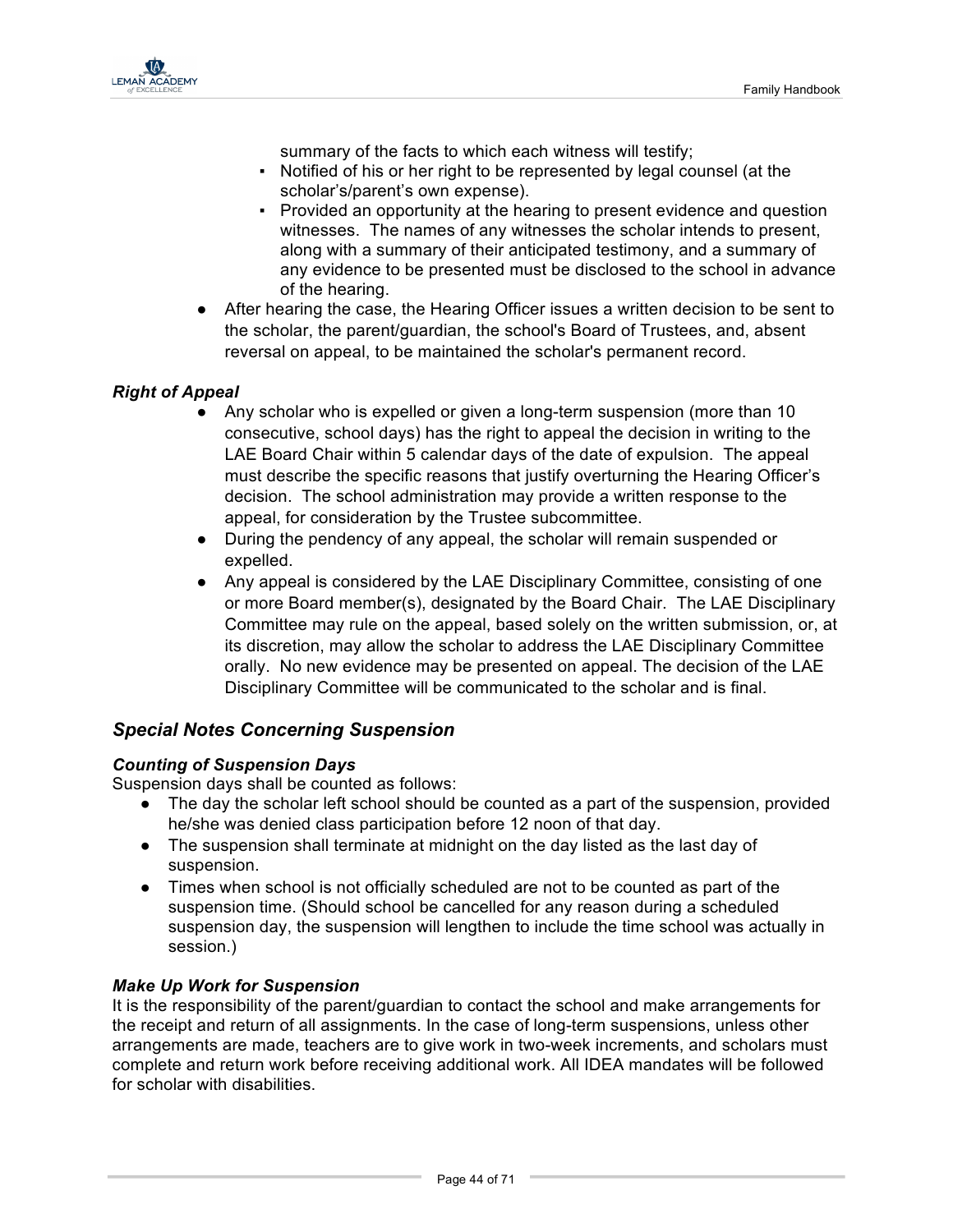

#### *Participation at School and School Related Activities*

Scholars who have been suspended from school shall not be eligible to participate in any school functions for the entire period of their suspension.

#### **SUSPENSION / EXPULSION OF SCHOLARS WITH DISABILITIES (Qualifying under IDEA or Section 504)**

Generally, all scholars, including scholars with disabilities, should expect to be disciplined according to the same standards of conduct and due process procedures. Scholars with disabilities, however, are provided certain procedural safeguards defined by state and federal law. The following disciplinary procedures for scholars with disabilities will be interpreted and applied so as to comply with the requirements of federal and state law, and supersedes any conflicting procedures applicable to scholars without disabilities.

#### **I. Short Suspension**

#### A. Short Suspensions for up to Ten Cumulative School Days

1. A short suspension may be imposed on a scholar with a disability for up to ten cumulative school days in one school year, in the same manner as such suspensions may be imposed on scholars without disabilities. Exceptional Scholar Services need not be provided during short suspensions of ten cumulative school days or less. A school administrator will impose such short suspensions in compliance with the disciplinary procedures applicable to scholars without disabilities. In addition:

2. The school administrator should report short suspensions to the scholar's ESS teacher. The ESS staff will consider whether behavioral supports are needed to address or improve patterns of behavior that impede learning, and may consider whether it is appropriate to schedule an IEP meeting to conduct a functional behavioral assessment (FBA) and develop a behavioral intervention plan (BIP) or, if a BIP exists, to review and modify it, if appropriate, to address the behavior.

#### B. Short Suspensions for More Than Ten Cumulative School Days

1. Change of Placement Determination

A series of short suspensions totaling more than ten, cumulative school days in a school year will not be imposed on a scholar with a disability if the actions would constitute a change of the scholar's educational placement under IDEA. Accordingly, a short suspension in excess of ten cumulative school days in a school year may be imposed only if the school administrator, after reviewing the scholar's misconduct, disability, and disciplinary history, and in consultation with ESS staff, determines that the proposed short suspension would not constitute a change of the scholar's educational placement. The school administrator must find that a series of short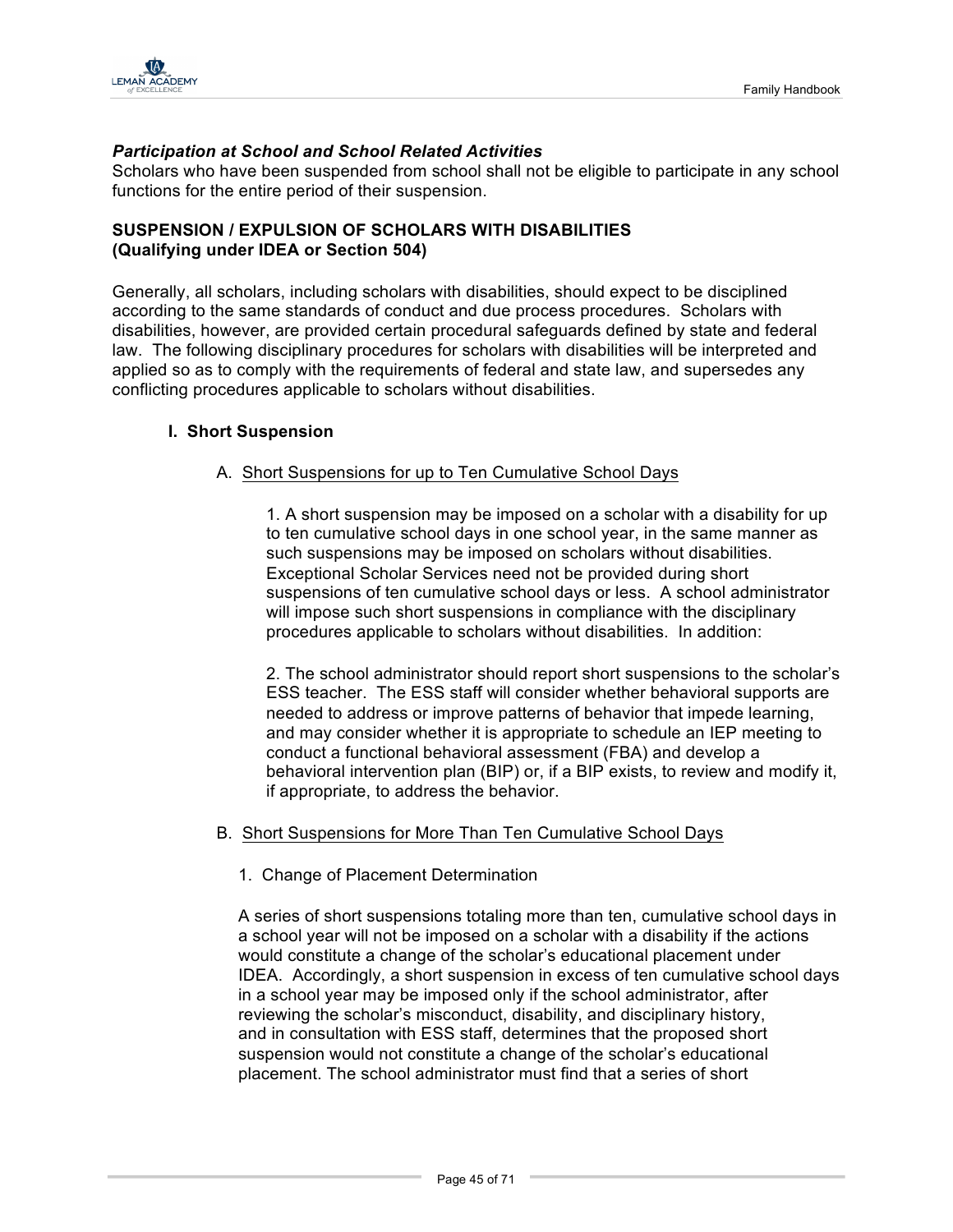

suspensions is a pattern of removals that constitutes a change of placement if all of the following apply:

a. The suspension is one of a series of short suspensions that would total more than ten school days in a school year;

b. The scholar's behavior is substantially similar to the scholar's behavior in previous incidents that resulted in the series of short suspensions that would total more than ten school days in a school year; and

c. The length of the short suspension, the total amount of time that the scholar has been suspended, and the proximity of the suspensions to one another, or other factors reflect a pattern indicating that a change of educational placement would result from the suspension.

If a series of short suspensions does not constitute a change of placement, but does result in more than ten cumulative school days of suspension in a school year, school personnel, in consultation with at least one of the child's teachers, must—beginning on the eleventh, cumulative day of suspension—provide services that enable the child to continue to participate in the general curriculum, and to progress toward meeting the goals set out in his/her IEP, albeit in another setting.

If a series of short suspensions constitutes a change of placement, disciplinary action, if any, may be taken only in accordance with sections II or III below.

#### **II. Long Suspension or Expulsion/Alternative Educational Placement**

A scholar with a disability may receive a long suspension or may be expelled (i.e., receive alternative services in an alternative educational setting) pursuant to the following procedures:

#### A. Manifestation Determination Review

Before a scholar with a disability receives a long suspension, expulsion, or a series of short suspensions that would constitute a change of placement, a Manifestation Determination Review must be conducted to determine whether the scholar's misconduct is a manifestation of his/her disability. A school administrator, the parent(s) and relevant members of the IEP team (as determined by the school and parent(s)), will meet to conduct the Manifestation Determination Review within ten days after the decision has been made to impose a long suspension or an expulsion.

B. Procedures for the Manifestation Determination Review

1. The ESS staff or designee will mail or deliver notice of the date, time, and location for the Manifestation Determination Review to the scholar and parent at least 24 hours prior to the scheduled time of the meeting, and will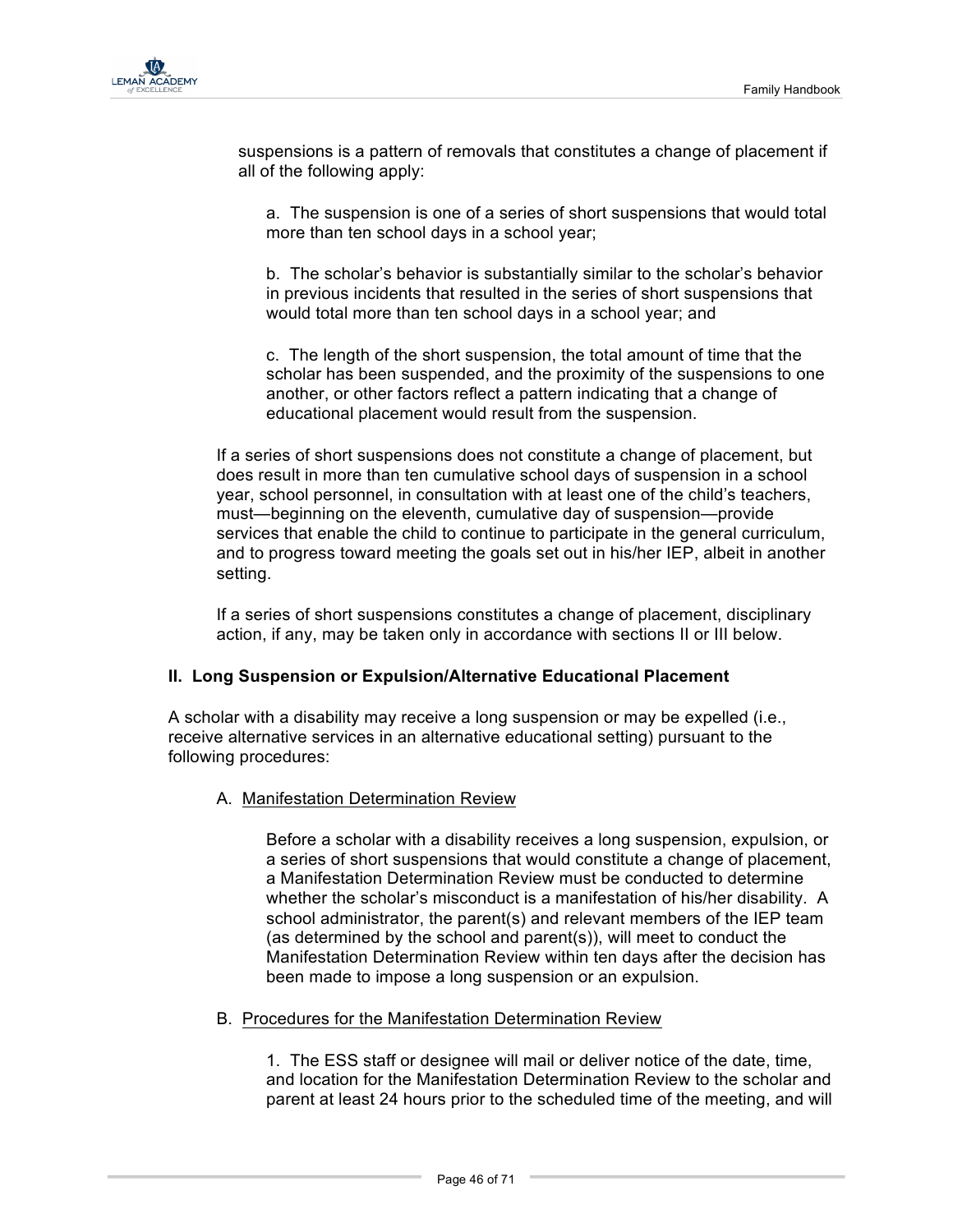

provide notice to all other relevant members of the IEP team who are required to attend the Manifestation Determination Review.

2. The ESS staff or designee will preside at the meeting.

3. The school administrator will describe generally the scholar's alleged misconduct and proposed disciplinary action, and the school psychologist or other qualified individual will describe the behavioral characteristics of the scholar's disability.

4. The Manifestation Determination Review will consider relevant information in the scholar's file, including the scholar's IEP, teacher observations, and any relevant information provided by parent. Any person attending the Manifestation Determination Review, including the scholar and parent, may provide input concerning the relationship between the alleged misconduct and the scholar's disability.

5. After presentation of all information, the IEP team will determine whether the alleged misconduct is a manifestation of the scholar's disability, as defined in this policy.

#### C. Discipline if Misconduct Is Not a Manifestation of the Scholar's Disability

If the misconduct was not the manifestation of the scholar's disability, the school may proceed with the disciplinary process for a long suspension or an expulsion/alternative educational placement, *with the following caveats*:

1. If the scholar receives a long suspension or is expelled, the school must continue to provide educational services so as to enable the scholar to participate in the general curriculum, although in another setting, and to progress toward meeting the goals of the scholar's IEP. The nature and extent of such services, as well as the alternative setting, is determined by the IEP team.

2. The IEP team must conduct a functional behavioral assessment (FBA) and develop a behavioral intervention plan (BIP), or review and modify any existing BIP, to address the scholar's behavior.

#### D. Review of Placement if Misconduct is a Manifestation of the Scholar's **Disability**

If the scholar's behavior is determined to be a manifestation of his/her disability, the disciplinary process will end; the scholar will be returned to the placement from which he/she was removed; and the IEP team will promptly reconvene to: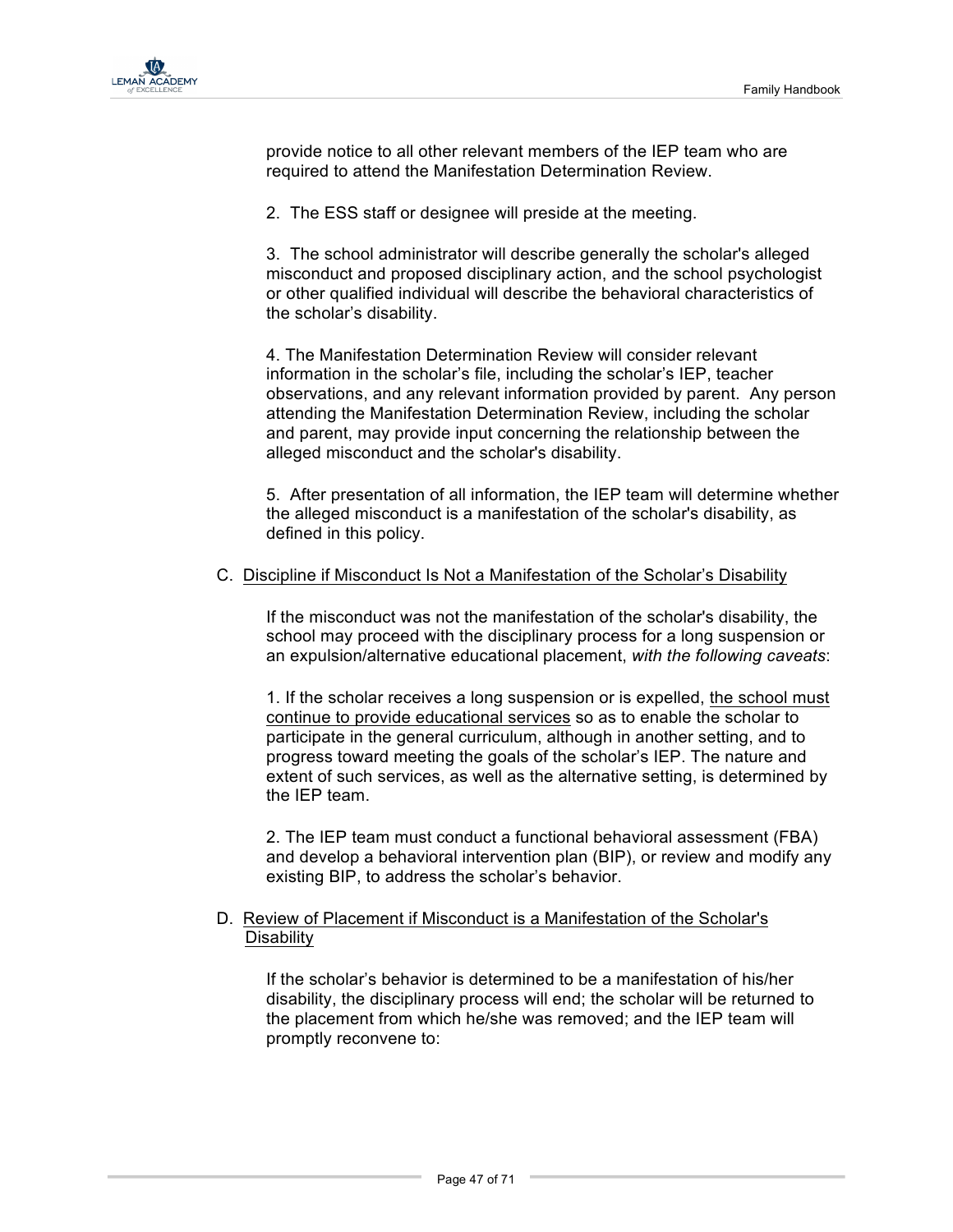1. Conduct a functional behavioral assessment (FBA) and develop a behavioral intervention plan (BIP), or modify any existing BIP, to address the scholar's behavior.

2. Review the scholar's current educational placement to determine whether it is appropriate in light of the scholar's behavior.

3. Review the setting for the scholar's educational services to determine if reassignment to another setting is appropriate in light of the scholar's behavior.

#### **III. Alternative Educational Placement by Consent or Unilaterally Under Special Circumstances**

#### A. Alternative Educational Placement by Consent of Parent and IEP Team

When a scholar with a disability exhibits behavior that could prompt a long suspension or an expulsion, the school may elect to convene a meeting of the IEP team, including the parent, within three school days, or as soon as possible following the incident, to conduct an IEP review to determine whether the inappropriate behavior can be addressed by consent to an alternative educational placement in lieu of a long suspension or an expulsion. Such an IEP review, if held, is subject to the following procedures:

1. The IEP team will conduct an FBA and develop a BIP, or modify any existing BIP, if necessary, to address the behavior.

2. The IEP team and parent may agree to revise the IEP, if necessary, to change the placement of the scholar to an alternative setting. The alternative educational placement must allow the scholar's IEP to be implemented and provide access to the general curriculum.

3. If the IEP team, with the parent's consent, directs placement in an alternative setting, the placement will be maintained for a minimum of one semester for behavior that may have required a long suspension, or a minimum of two semesters for behavior that may have required an expulsion. The minimum duration of such placement will be stated in the IEP.

4. If the IEP team, with the parent's consent, concludes that placement in an alternative setting is an appropriate educational placement, the IEP team will terminate the disciplinary action process, including the Manifestation Determination Review.

5. If agreement on an alternative educational placement cannot be reached with the parent, the processes for a long suspension or an expulsion/alternative educational placement (Section II above) will be used to address the scholar's behavior.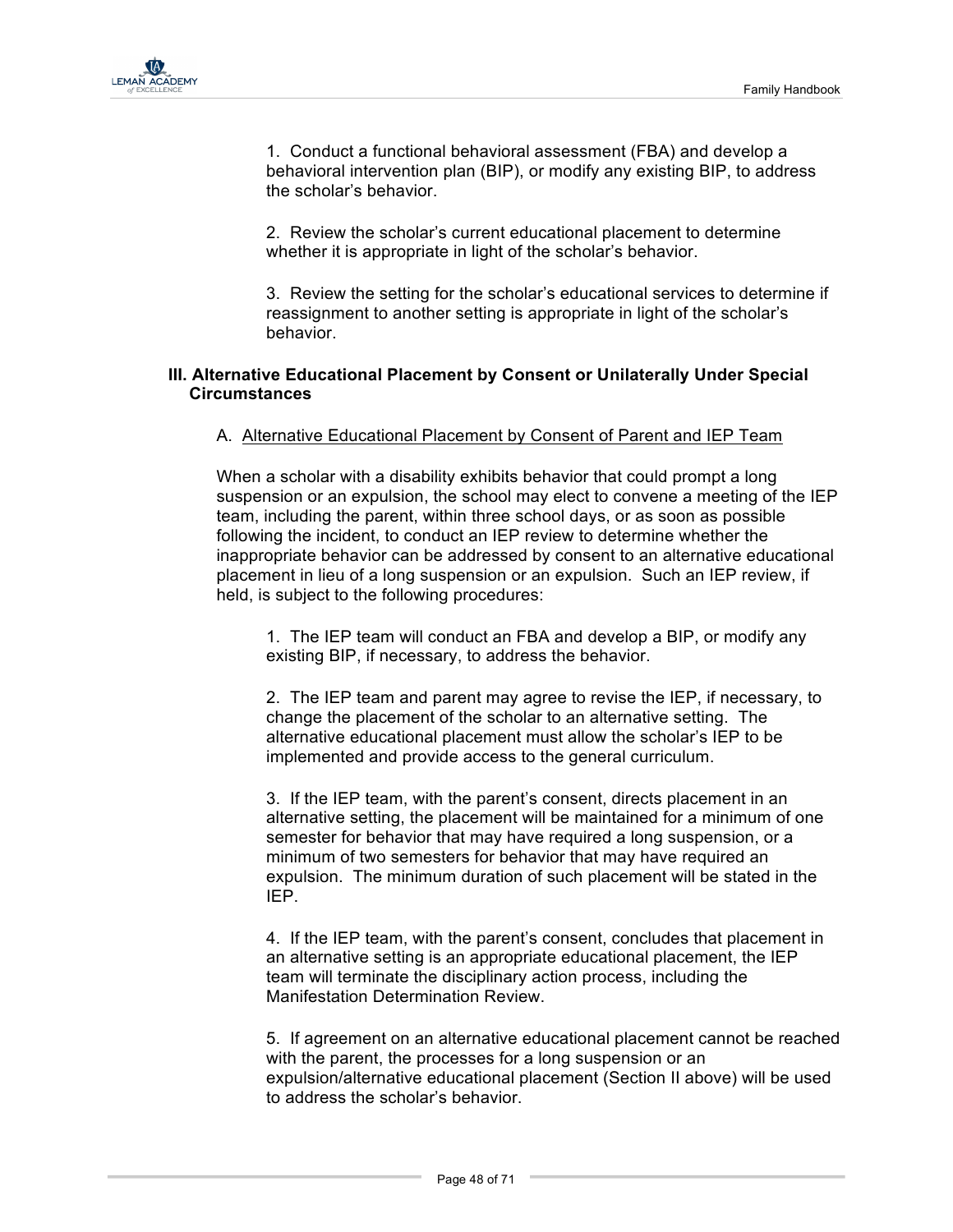

6. A scholar who brings a firearm to school is not eligible for alternative educational placement by consent in lieu of expulsion/alternative educational placement.

#### B. Unilateral Interim Alternative Educational Placement by the School

A scholar who possesses a weapon, inflicts serious bodily injury upon another person, possesses or uses illegal drugs, or sells or solicits the sale of a controlled substance while at school or at a school function may be placed immediately by the school administrator in an interim alternative educational setting for up to 45 school days, subject to the following procedures:

1. The IEP team will meet to determine the setting of such interim alternative educational placement. The interim alternative placement must allow the scholar to continue to receive a free, appropriate public education, including the opportunity to participate in the general curriculum and progress towards meeting the goals specified in the scholar's IEP. The nature and extent of such services, as well as the alternative setting, is determined by the IEP team.

2. The IEP team must conduct an FBA and develop a BIP, or modify any existing BIP, within ten days after the interim placement.

3. The IEP team must conduct a Manifestation Determination Review in accordance with the procedures set forth in Section II above, except that the scholar must remain in the 45-day alternative educational setting, regardless of whether the misconduct is a manifestation of his/her disability, unless the school agrees otherwise.

4. If the parent of a scholar unilaterally placed by the school in an interim alternative educational placement requests an expedited due process hearing to challenge a disciplinary action, the interim alternative placement, or the Manifestation Determination, the scholar must remain in the interim alternative placement pending the decision of the hearing officer or 45-day period, whichever occurs first, unless the parties agree otherwise.

#### **IV. Injunctive Relief**

If the school believes that maintaining the scholar in the current educational placement is substantially likely to result in injury to the scholar or others, and the scholar's parent or guardian will not agree to an interim alternative educational placement, the school may:

1. Initiate and request an expedited due process hearing to seek an order from a hearing officer that will change the placement of the scholar to an appropriate interim alternative educational setting for up to 45 school days; or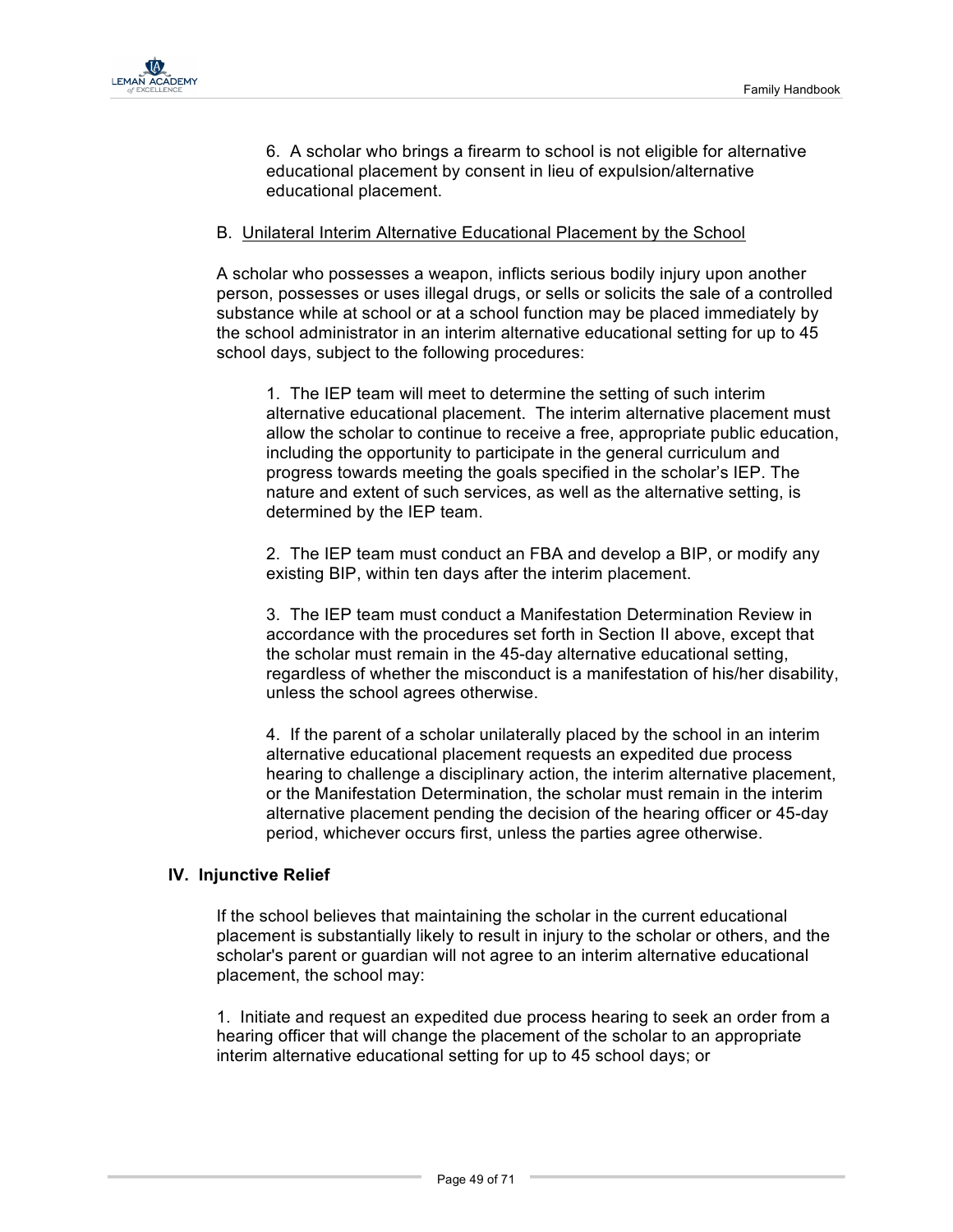

2. Seek injunctive relief for removal of the scholar from the classroom or the school.

#### **V. Notification and Procedural Safeguards**

On the date on which the decision is made to make a disciplinary removal that constitutes a change in placement, the school must notify the parent(s) of that decision, and provide the parents notice of procedural safeguards.

#### **VI. Definitions**

A. "Controlled substance" means all illegal drugs, such as marijuana, cocaine, amphetamines and methamphetamine, and all other controlled substances, such as medications that can be obtained only with a doctor's prescription, as set forth in 21 U.S.C. § 812(c).

B. "Expulsion" means, with respect to scholars with disabilities, removing the scholar from his/her regular school setting and providing educational services in an alternative setting. Scholars with disabilities cannot be "expelled" in the traditional sense of a permanent separation of the scholar from the school.

C. "Illegal drug" means marijuana, cocaine, amphetamines and methamphetamine, and all other controlled substances, other than those legally possessed or used under the supervision of a licensed health-care professional, as set forth in 21 U.S.C. § 812(c).

D. "Individualized education program" or "IEP" means a written statement that is developed, reviewed, and revised in accordance with IDEA for a scholar with a disability.

E. "Individualized education program team" or "IEP team" means a group of persons described in IDEA that is responsible for developing, reviewing, or revising an IEP for a scholar with a disability.

F. "IDEA" means the Individuals with Disabilities Education Improvement Act, 20 U.S.C. § 1400, et seq., and its implementing regulations, 34 C.F.R. § 300.1 et. seq.

G. "Manifestation Determination Review" means a review by the school representative, the parent, and other relevant members of the IEP team (as determined by the school and the parent) of all relevant information in the scholar's file, including the scholar's IEP, any teacher observation, and any relevant information provided by the parent to determine:

1. If the conduct in question was caused by, or had a direct and substantial relationship to, the scholar's disability; or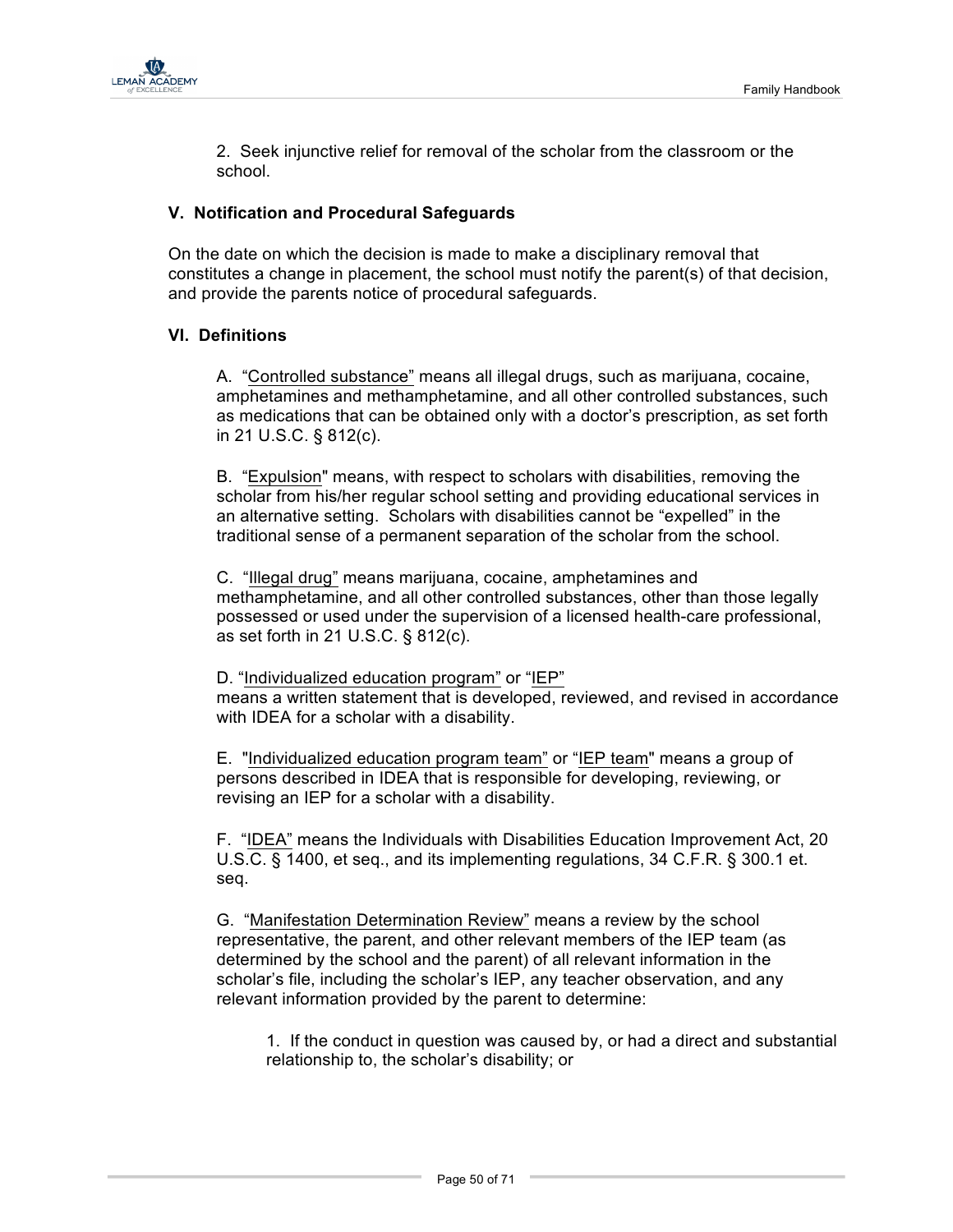2. If the conduct in question was the direct result of the school's failure to implement the IEP.

H. "Serious bodily injury" means bodily injury which involves a substantial risk of death; extreme physical pain; protracted and obvious disfigurement; or protracted loss or impairment of the function of a bodily member, organ, or mental faculty.

I. A "scholar with a disability" means a scholar who has been determined to be eligible for the protections of IDEA.

J. "Suspension" means the exclusion of a scholar from school for disciplinary reasons for one full day or longer. "Suspension" includes the suspension of bus or other transportation services unless alternative transportation is offered to the scholar. "Suspension" does not include in-school suspension or placement in an alternative learning room or alternative learning school if the scholar (i) receives assignments or other general education services that afford an opportunity to progress toward the education goals of the scholar's IEP; (ii) receives the ESS services specified in the scholar's IEP; and (iii) participates with scholars without disabilities to the same extent as the scholar did in his or her current placement.

1. "Long Suspension" means a suspension of more than ten consecutive school days.

2. "Short suspension" means a suspension for ten consecutive school days or less.

K. "Weapon" means a weapon, device, instrument, material, or substance, animate or inanimate, that is used for, or is readily capable of, causing death or serious bodily injury, except that such term does not include a pocket knife with a blade of less than 2½ inches in length.

# **D. Dress Code**

A scholar's clothing at LAE must be of such a nature that it is not disruptive to the educational atmosphere of the classroom, distracting to other scholars, and adheres to standards of modesty and good taste. The expectations and standards for the dress and appearance of LAE scholars are geared toward promoting a positive, productive and safe academic and social environment. Scholars of LAE are expected to dress in a manner that demonstrates respect for themselves and others within our school's learning environment. Clothing should be modest, neat, clean and in good repair.

It is our belief that the responsibility for compliance with the scholars' dress and appearance belongs to both parents and scholars. Parents and guardians, please be aware of what your child is planning to wear as he/she leaves for school. In all matters of dress and/or personal appearance, the administration of LAE is the final authority on what is appropriate or not appropriate for scholars to wear at school. The administrative team reserves the right to ask scholars to change their clothing if their clothing is considered inappropriate.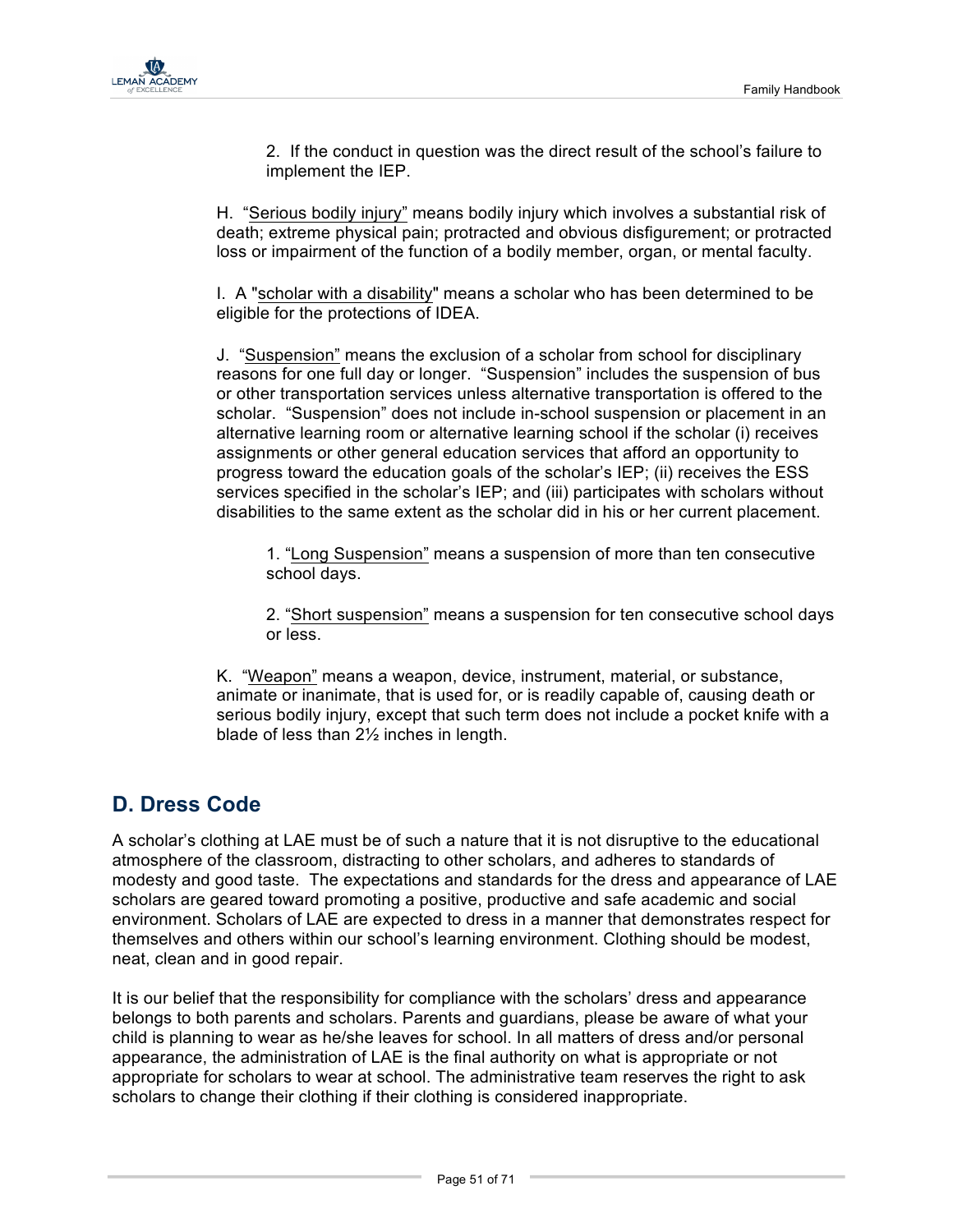

#### **Standardized Dress Code Guidelines**

You may choose from the following items for your child's choice of clothing/dress at LAE. You may mix and match from the items on the list. Please note that all items need to adhere to the dress code.

If you have any questions about an item or the dress requirements please contact the main office prior to purchase. We appreciate your support and look forward to partnering with you regarding the dress code of LAE.

#### **PANTS, CAPRIS, SHORTS, SKIRTS, SKORTS, JUMPERS**

Solid Brown, Khaki, Navy, Black, Tan, Olive or Grey

NOTE: Scholars are not permitted to wear jeans except on Friday's for Free Dress Day.

#### **DRESS CODE GUIDELINES:**

- Modesty is the basic rule for all clothing. By all accounts, clothing must be modestly loose, covering midriff and all undergarments.
- Camisoles and/or undergarments may not be visible at any time.
- Scholars DO NOT have to keep their shirt tucked in through the school day.
- Leggings are allowed for young ladies under their skorts, skirts or shorts.
- Hats, caps and/or sunglasses may not be worn inside the classroom. Also, caps may not be worn on school grounds sideways or backwards. NOTE: Exceptions for specific headwear may be made by administration on a case-by-case basis.
- Shoes worn by our scholars must be attached at the back of the feet for safety reasons.
- If the following does not explicitly state a scholar may wear something, then he or she may not (e.g. t-shirt, sunglasses, denim, scarves, bandanas).
- The administrative team reserves the right to ask scholars to change their clothing and/or shoes if their clothing or shoes are considered inappropriate.

#### **POLO SHIRTS**

Any Solid Color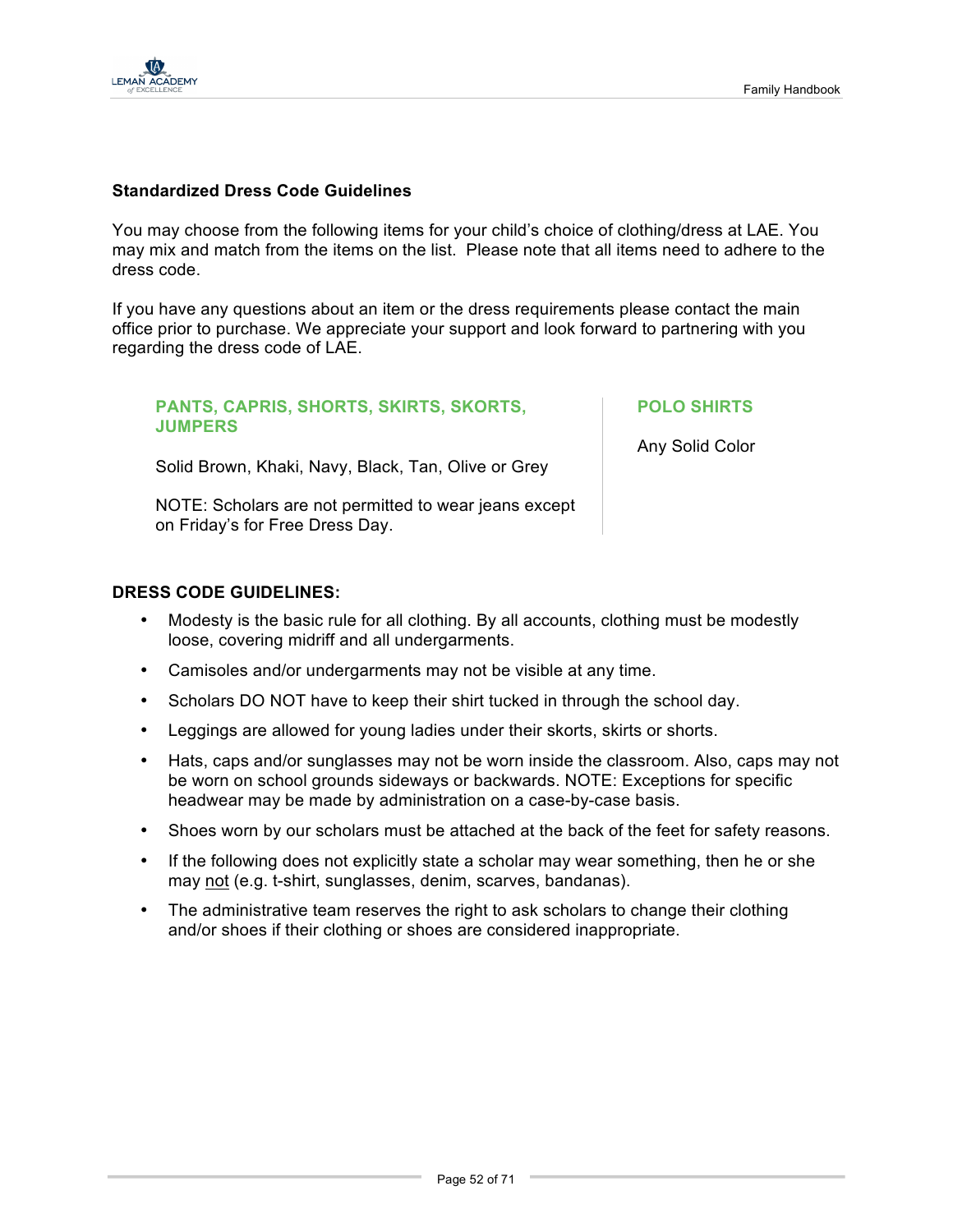

### **GIRLS AND BOYS**

#### **POLO SHIRT**

Scholars are permitted to wear any solid-color short sleeve or long sleeve polo shirt with a collar. Shirts **DO NOT** need to be tucked in. When available, polo shirts with the LAE logo are acceptable.

#### **SHORTS**

Scholars are permitted to wear any traditional "Docker" style shorts, worn at the waistline, with or without pleats.

**NOTE:** Short shorts are not permitted. Best way to check for length of shorts is to place your child hands at their sides - then their shorts should be at least where their fingertips are when standing.

#### **PANTS**

Scholars are permitted to wear any traditional "Docker" style pants, with or without pleats, worn at the waistline as well as any traditional "Docker" style Cargo pants, worn at the waistline.

**NOTE:** Skinny pants are not permitted.

#### **SWEATER**

Scholars are permitted to wear sweaters that are pullover, button-up or zipper front style over a dress code shirt (viz., polo shirt); V-neck sweater vest (sleeveless) is permitted… this also needs to be worn over a dress code shirt. Plain sweaters may be worn, a sweater with the Leman logo, a College name or University logo/name, or a small logo of a brand name that is seen in the upper left corner. Sweaters are not to be worn with any inappropriate image and/or offensive language.

#### **SWEATSHIRT**

Scholars are permitted to wear sweatshirts that are pullover, button or zipper front style over a dress code shirt (viz., polo shirt). Plain sweatshirt may be worn, a sweatshirt with the Leman logo, a College name or University logo/name, or a small logo of a brand name that is seen in the upper left corner. Sweatshirts are not to be worn with any inappropriate image and/or offensive language.

**NOTE:** No messages, symbols or hoods permitted with sweatshirt.

#### **HOODIES**

Your partnership is greatly appreciated for the following:

- Pullover Hoodie is NOT to be worn by the Boys and Girls
- Zip-Up Hoodie may be worn by the Boys and Girls

Zip-up Hoodie. A plain Zip-up Hoodie may be worn, a Zip-up Hoodie with the Leman logo, a College name or University logo/name, or a small logo of a brand name that is seen in the upper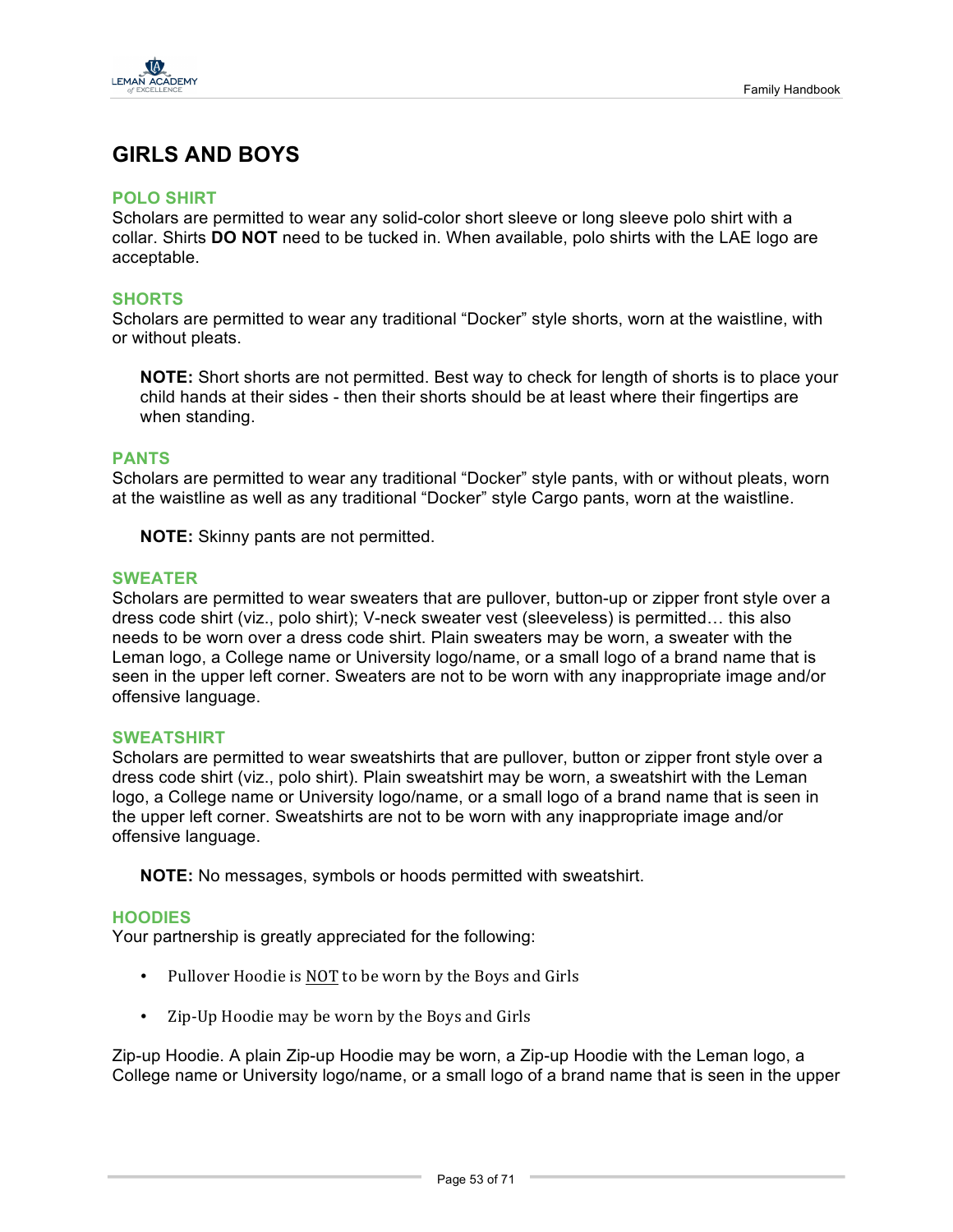

left corner. The Zip-up Hoodie needs to be worn over a dress code shirt (viz., polo shirt). Zip-up Hoodies are not to be worn with any inappropriate image and/or offensive language.

#### **OUTDOORWEAR**

Scholars are permitted to wear outdoor coats, jackets and sweatshirts with patterns and designs as long as they remain without inappropriate language or images on them. They shall be removed upon entering class.

#### **SOCKS**

Scholars are permitted to wear socks of their choosing as long as the socks do not offend or have any unwholesome messaging. Solid, bright colors and patterns are acceptable. Socks must be suitable for the scholars' activities during the school day.

#### **SHOES**

Shoes must be worn at all times. Scholars are permitted to wear athletic or dress/leather shoes worn with socks. Sandals (that adhere securely at the heel) are also permitted with or without socks. No "flip-flops", thin strapped sandals, clogs, slides, slippers, cleats or "rollers" may be worn to school.

### **BOYS**

#### **HAIR/Earrings/Outwear**

Boys are to have their hair neatly groomed and trimmed, with the hair out of the eyes and off the collar and ears. Hair may be any natural color. Extreme hairstyles, cuts or colors are NOT permitted (e.g. Faux-hawk, Mohawk, shaved designs into hair, color that is not natural, highlights of any color, etc...).

**NOTE:** No hair color or hairstyle, earrings or outwear will be permitted that may be a distraction to the learning environment.

#### **SHORTS**

Boys may also wear cargo style shorts with (side) pockets that lie flat, worn at the waistline.

#### **DRESS SHIRT**

Scholars are permitted to wear any solid-color long sleeve button-up Dress Shirt. The Dress Shirts **DO NOT** need to be tucked in. Of course, Dress Shirts with the LAE logo are acceptable.

### **GIRLS**

#### **SKIRT/SKORT**

The inseam needs to be at least a five-inch inseam; for shorts, this falls at 4-6 inches above the knee (depending on your child's height).

#### **JUMPER**

Round neck or V-neck in cotton twill (no stretch fabrics).

#### **DRESS**

The dress length must be to the kneecap.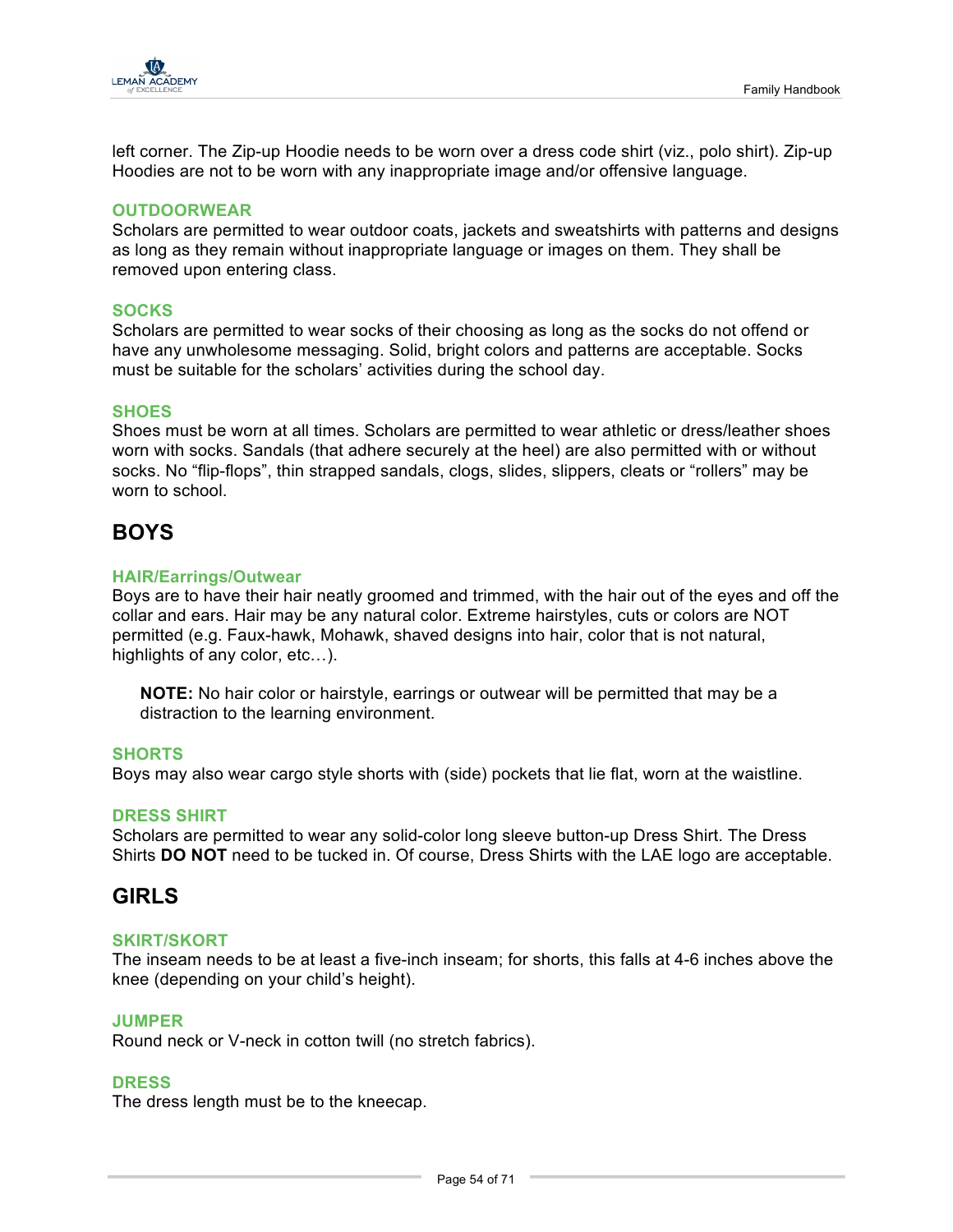

#### **CAPRIS**

Girls may also wear cotton twill *(*no stretch fabrics) traditional "Docker" style capri pants.

#### **BLOUSE**

Scholars are permitted to wear a round or pointed collar blouse with a button up front (no snaps). Blouses must be made of material that is not sheer. No visible camisole is permitted underneath.

#### **HAIR/EARRINGS/OUTWEAR**

Hair should be neatly styled and may be any natural color. Hair bows, barrettes, headbands and "scrunchies" are permitted so long as they are not a distraction.

**NOTE:** No hair color, cut or hairstyle, earrings or outwear will be permitted that may be a distraction to the learning environment.

**NOTE:** Girls are not permitted to wear skinny pants, short shorts, fish net stockings or excessive make-up.

#### **Friday Free Dress Day Guidelines**

Scholars are permitted to wear their favorite T-Shirt with traditional blue jeans, cargo pants, shorts, including athletic shorts. All T-shirts MUST have a crew neckline or V-neck; scoop neck T-shirts are not permitted.

NOTE: Scholars may wear a polo shirt on Fridays if they desire.

- a) Shirt must fall over the pants' waistband and not show skin when you raise your arms.
- b) Shirts must have regulation length sleeves (i.e. **no spaghetti strap shirts over a Tshirt,** etc…).
- c) Shirts must be of opaque fabric (NOT sheer) so that undergarments or camisoles are not visible through the material.
- d) If there is a message on your shirt it must be appropriate for the learning environment of LAE (e.g., College/University, sports team, etc...).
- e) Pants must not have holes or fit extremely tight. All pants, jeans and shorts must be properly hemmed and be free from holes, rips, or suggestive patches. No "low-rider" jeans will be allowed. Jeans should fit our young people properly and appropriately.
- f) Warm-up pants, athletic shorts or basketball shorts **are** allowed on Fridays.
- g) No spandex or skin-tight clothing.
- h) No halter-tops are permitted.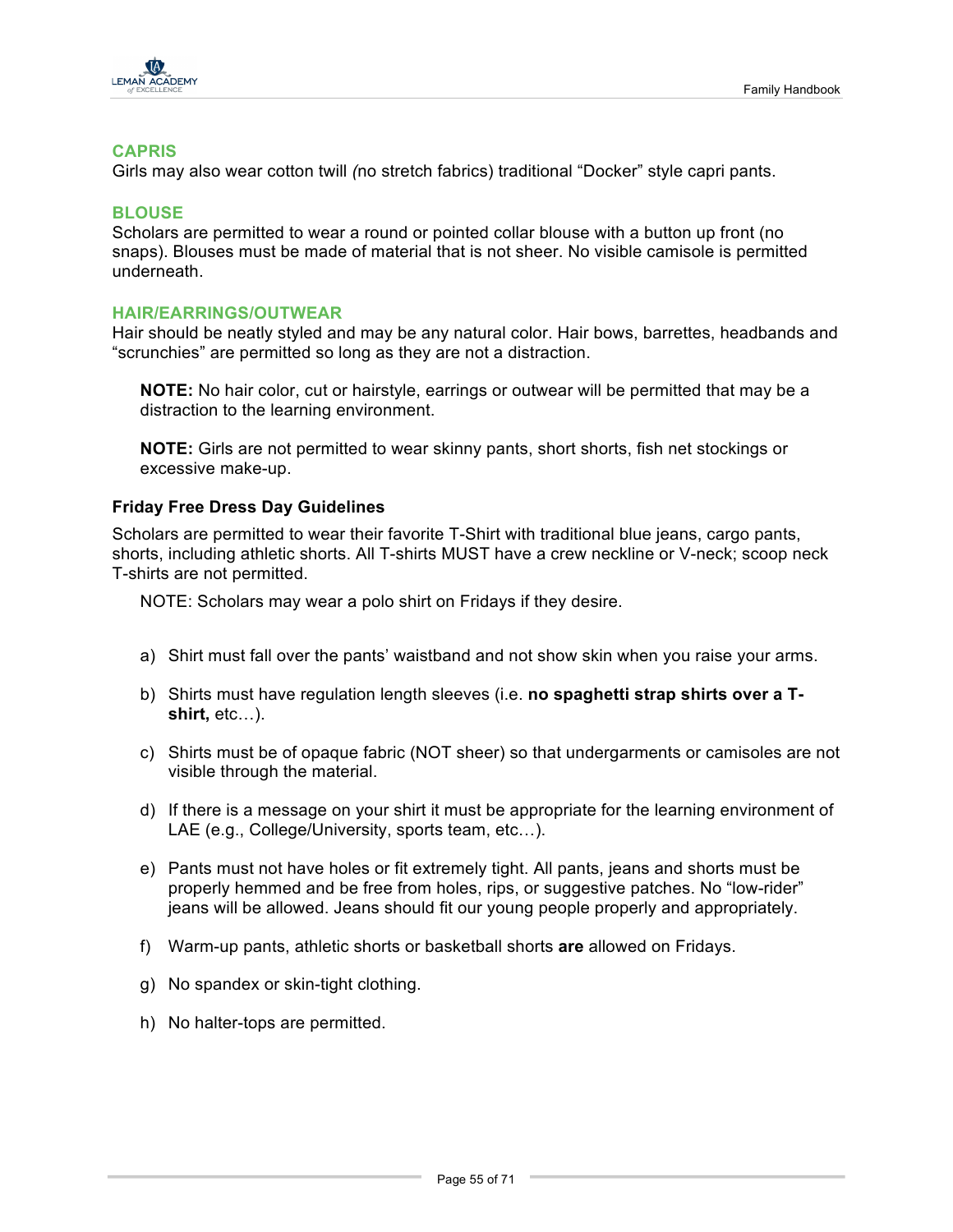# **E. Safety**

Providing a safe learning environment for scholars is a priority at LAE. Adult supervision will be provided when the campus is open from 7:30 a.m. until 3:30 p.m., and 8:30 a.m. until 3:30 a.m. on late start Wednesdays. Campus gates are locked throughout the school day and all visitors must enter through the main office during school hours.

All parents, visitors and volunteers are required to show a photo ID and sign in including the date and time of arrival, reason for visit, and will sign-out, including their departure time. While on campus, all parents, visitors and/or volunteers must wear a badge in order to be identified by school personnel. Faculty and staff are instructed to require any person who is seen on campus without a badge to go to the school office at once.

LAE is equipped with emergency warning devices, a PA system, smoke detectors, security cameras, and phones in every classroom. Additionally, faculty and staff or adult monitors are expected to have a cell phone or walkie-talkie with them while on the playground with the scholars.

Faculty, staff and scholars should know the location of the nearest emergency exit, the fire extinguishers, and what their responsibilities are in case of an emergency. Maps along with procedures are posted in each classroom indicating the proper exit in case of an emergency.

The Principal follows all state laws and regulations to conduct regularly scheduled fire/evacuation drills along with emergency lockdown drills to assure that scholars and staff are familiar with the procedures in case of an actual emergency. The Administrative Assistant will document and maintain a record of each of the drills performed, noting the date and time of each drill as well as any area of concern and resolution of any problems.

The following are basic procedures for faculty, staff and scholars:

#### **Fire Drill Exit Procedure**

- 1. Scholars will leave all items on desks.
- 2. Scholars shall walk quickly to the classroom door in a quiet and orderly manner. Each class needs to exit the building as a group (single file) and walk to the assigned area.
- 3. The scholars remain together with their classmates outside so the teacher can take attendance of his/her class.

#### **Lockdown Procedure**

- 1. Scholars will leave all items on desks.
- 2. Scholars will quickly and quietly move to the innermost area of the classroom - away from the door and windows and sit together on the floor.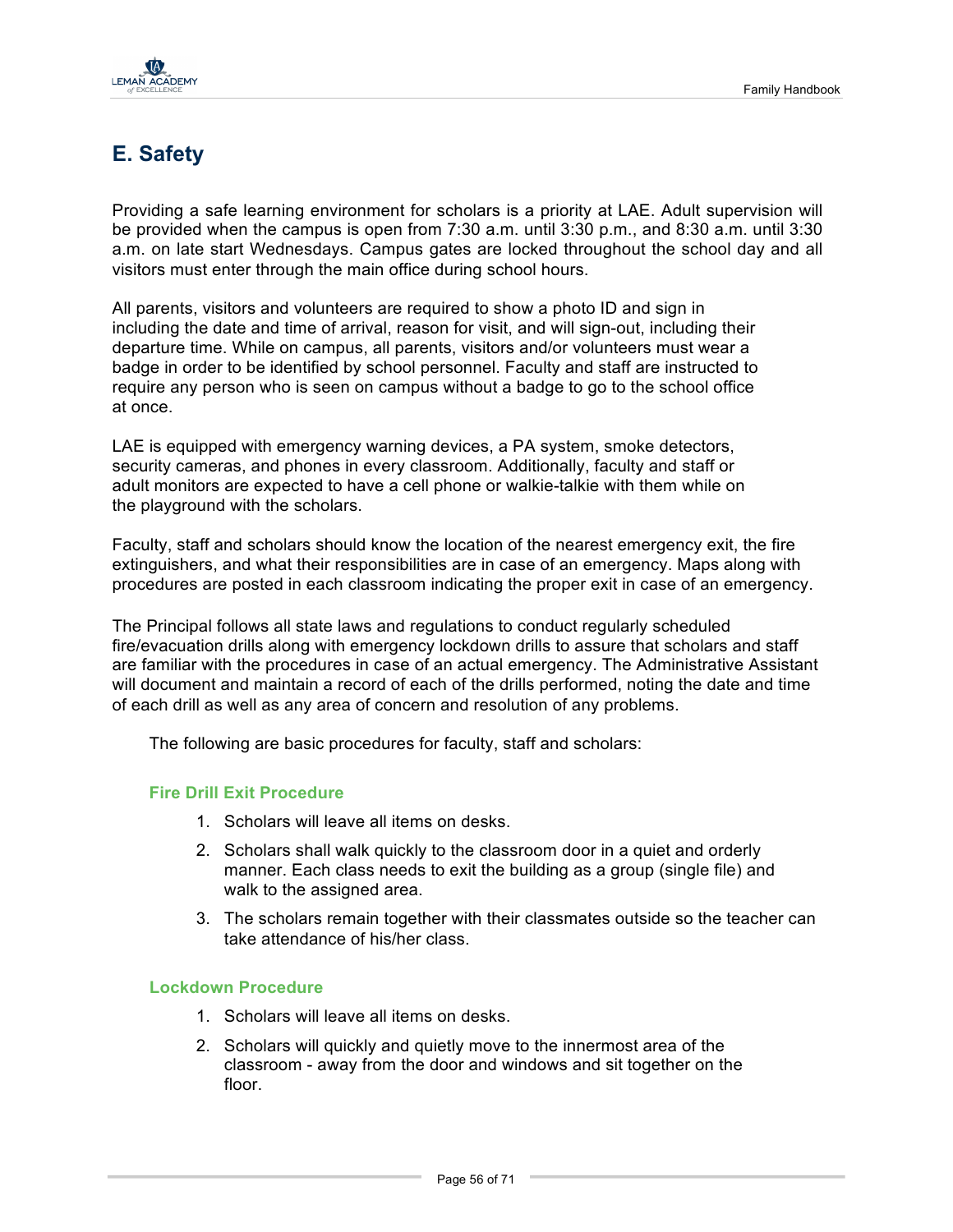

- 3. The teacher is to immediately check the area outside their classroom door and bring in any scholars who may be in the hallway. The teacher will make certain all windows are covered, lights are turned off, and the door to their classroom is locked.
- 4. Scholars in bathrooms are instructed to remain in that location with doors locked until clearance is communicated by administration.
- 5. Scholars on the playground area will be given immediate instruction/direction by their classroom teacher to relocate to another area that is out of view of others.
- 6. Scholars are to remain seated quietly on the floor throughout the duration of the drill until the lockdown drill has been completed and the "All Clear" command has been given by the Incident Commander over the PA system.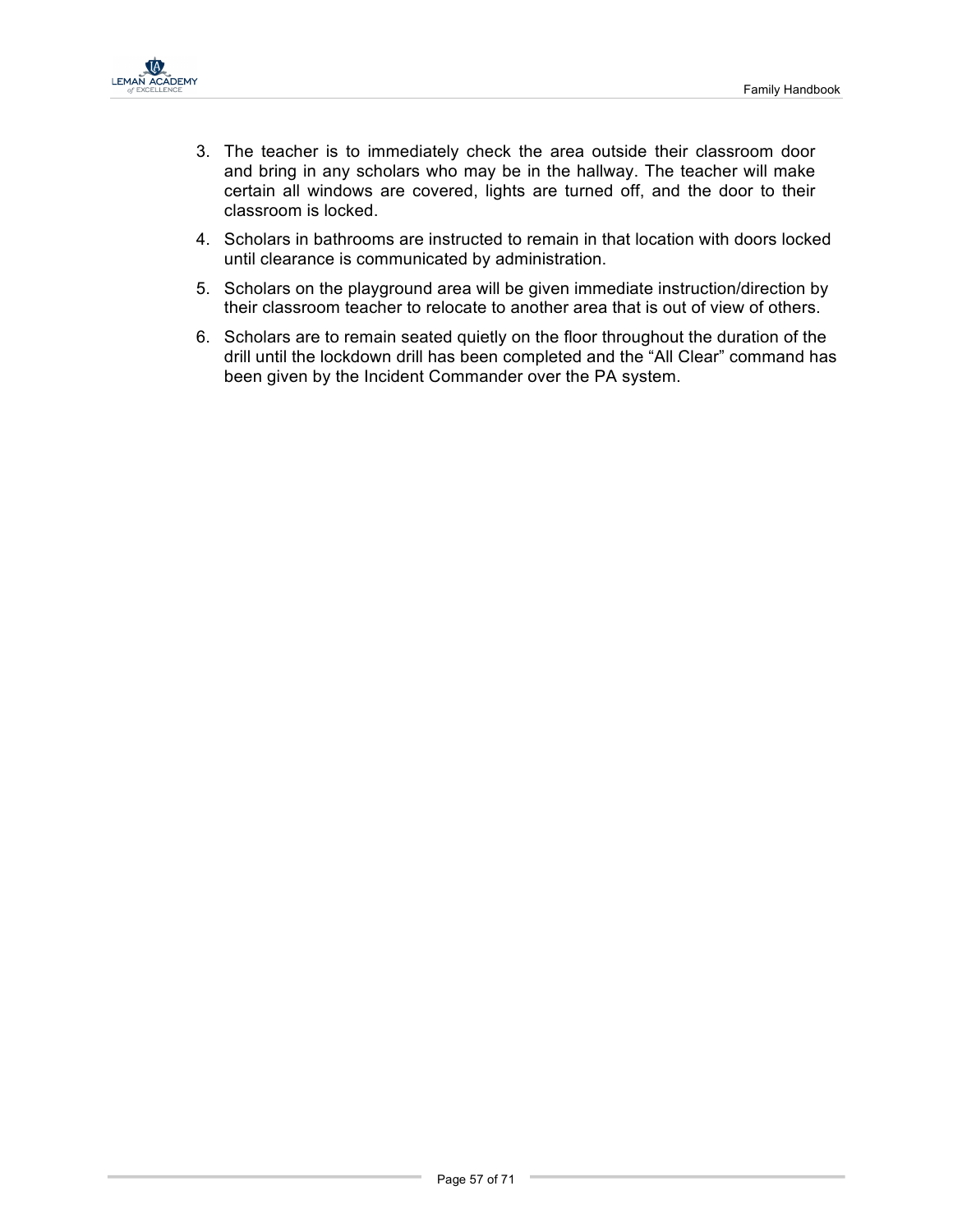

# **F. Grading Policy and Scale for Core Academic Subjects**

G. Points Based Grading Policy

Leman Academy of Excellence will be using a Points Based Grading System. For the points-based system, each homework, class assignment, test, quiz, etc… will be given a point value. The scholar will earn their final grade in a core subject based on the amount of points earned through the course of the quarter up against the total amount of points possible. For example, if a scholar earned 900 points out of 1,000 possible points, then that scholar's final grade is 90%.

**NOTE:** While grades are not the best motivator for learning, grades are an important communication tool with the home.

Grading is feedback for encouragement, correction, and continued learning. Consider it a one-on-one conversation with a scholar about his/her work.

Grading can be both formative and summative. However, it must be timely to be truly formative.

When scholars have missing work, teachers should follow-up with parents to communicate the missing assignment(s) needed.

| A: 90 - 100%   | Scholars demonstrate advanced mastery of course content - very high<br>level of knowledge and understanding         |
|----------------|---------------------------------------------------------------------------------------------------------------------|
| $B: 80 - 89\%$ | Scholars demonstrate mastery of course content - high level of<br>knowledge and understanding                       |
| $C: 70 - 79\%$ | Scholars demonstrate proficiency of course content - strong level of<br>knowledge and understanding                 |
| $D: 60 - 69\%$ | Scholars have not demonstrated proficiency of course content - not a<br>strong level of knowledge and understanding |
| $F:$ below 60% |                                                                                                                     |

Finally, scholars who receive a "D" (60-69%) or an "F" as a final grade in either reading, writing or math will be advised to seek summer tutoring (through a recommended outside source), participate in summer school or participate in an intensive reading/math summer program as recommended by the teacher and/or Administration.

# **G. Homework**

The following is a *Homework Guideline* for each of the grade levels at LAE. Obviously, homework may vary from day to day, and each child and assignment is unique which makes it a challenge to say with absolute certainty how long homework may last for each of our scholars,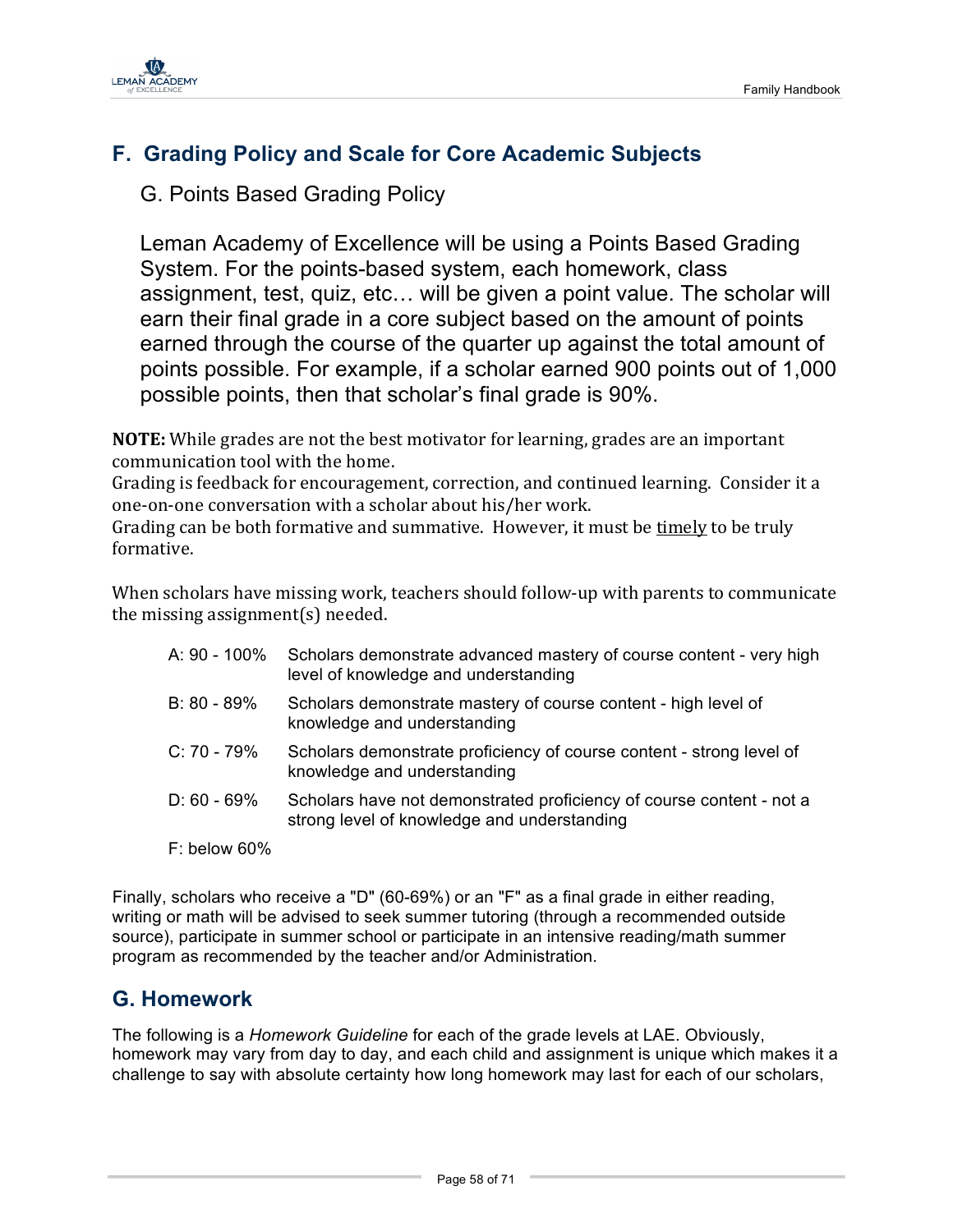

but here are some general guidelines based on the curricular demands of our classical education program:

| GRADE               | Daily Average Time |
|---------------------|--------------------|
| Kindergarten        | 10-20 minutes      |
| 1st Grade           | 20-35 minutes      |
| 2nd Grade           | 30-45 minutes      |
| 3rd Grade           | 35-50 minutes      |
| 4th Grade           | 45-60 minutes      |
| 5th Grade           | 50-70 minutes      |
| 6th Grade           | 60-80 minutes      |
| $7th$ & $8th$ Grade | 70-100 minutes     |

#### 1. **Additional Homework Guidelines**

- No homework assignments will be given over any of the major school breaks including: Fall and Spring Break, Thanksgiving, Winter Break as well as Rodeo Break (please see the school calendar for exact dates of the breaks). In other words, no papers or projects should be due the day a scholar returns to school.
- Teachers will make every attempt to not schedule class tests on Mondays.
- LAE faculty and staff recognizes the significance of parental involvement to a child and his/her learning, and because the classical educational model encourages parents to participate in certain homework assignments (e.g. recitations, reading, learning of math facts), homework should be viewed as an opportunity for parents to assist their child in the learning of their studies. Such homework involvement will also keep our parents informed as to the current topics of study in their child's classroom.
- Homework will account for 10% of a scholar's grade.

#### 2. **Late Work Policy**

Of course, there are many reasons for an assignment to be late, and if there is a valid reason, then by all means, please communicate that to your child's teacher. However, as a standard practice, when assignments are late, the following consequences will be:

- One day late  $-10\%$
- Two days late An additional 20%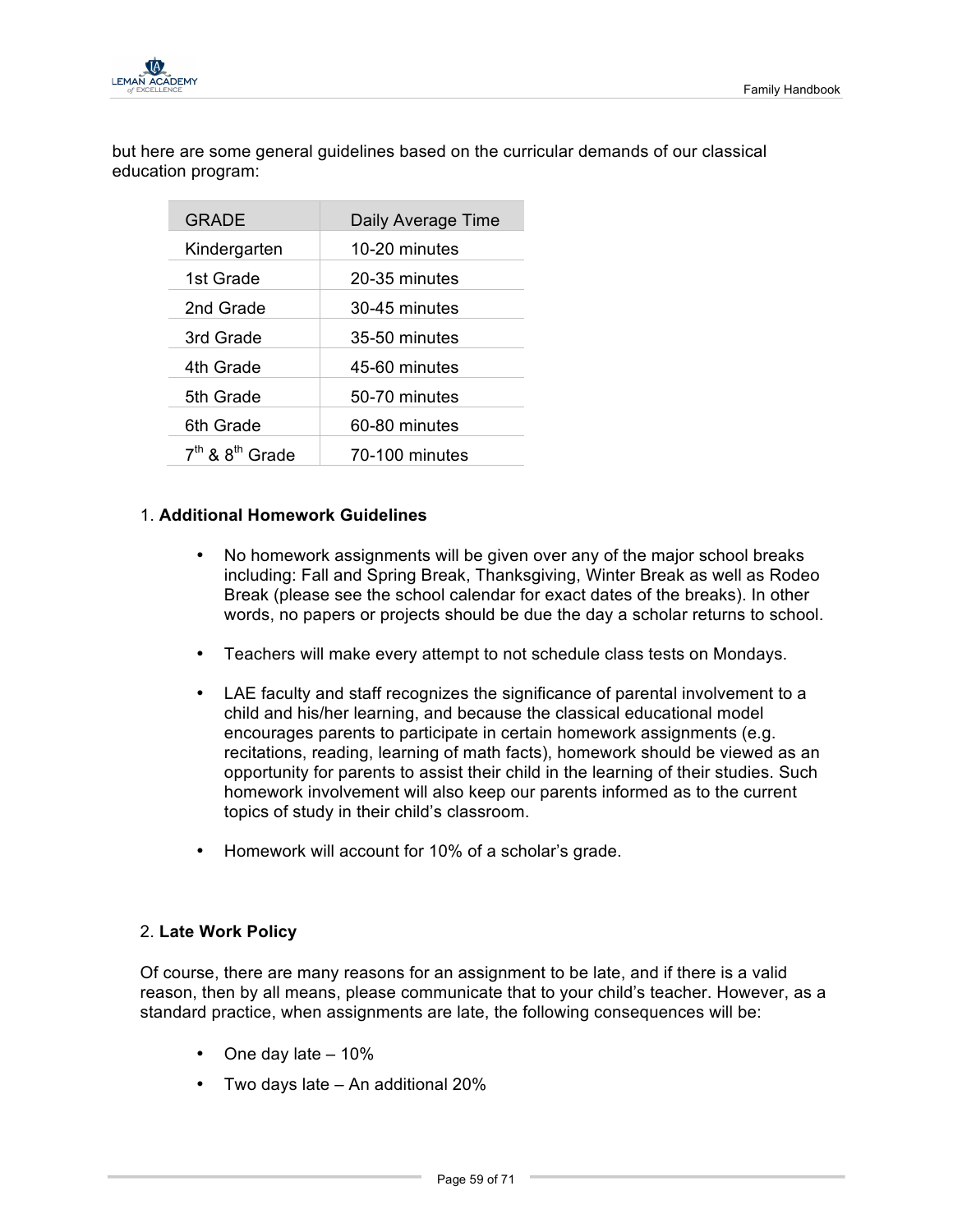

• Three days late – No credit for the assignment

# **H. Sports Program**

#### *Code of Ethics and Sportsmanship*

The philosophical approach of LAE to educate the "whole child" includes all aspects of school life, including athletics and our sports program. In regard to athletic competition, LAE subscribes to a code of sportsmanship that will require our scholar athletes to compete with a respectful attitude toward the opponent, being civil and even gracious throughout the competition. Coaches for LAE will be expected to treat their athletes, parents, officials and others with respect as well.

Should a player for LAE display poor sportsmanship or lack of self-control, he/she will be removed from the competition and/or practice field immediately. The scholar athlete will be allowed back onto the playing field or court only after the coach and player have met to discuss and ultimately resolve the situation. Should a coach for LAE display poor sportsmanship or lack of self-control, the coach will be allowed to continue coaching with LAE only after he/she meets with administration to discuss and ultimately resolve the situation. If the situation cannot be resolved, then the coach will be asked to step away from his duties and responsibilities of coaching with LAE.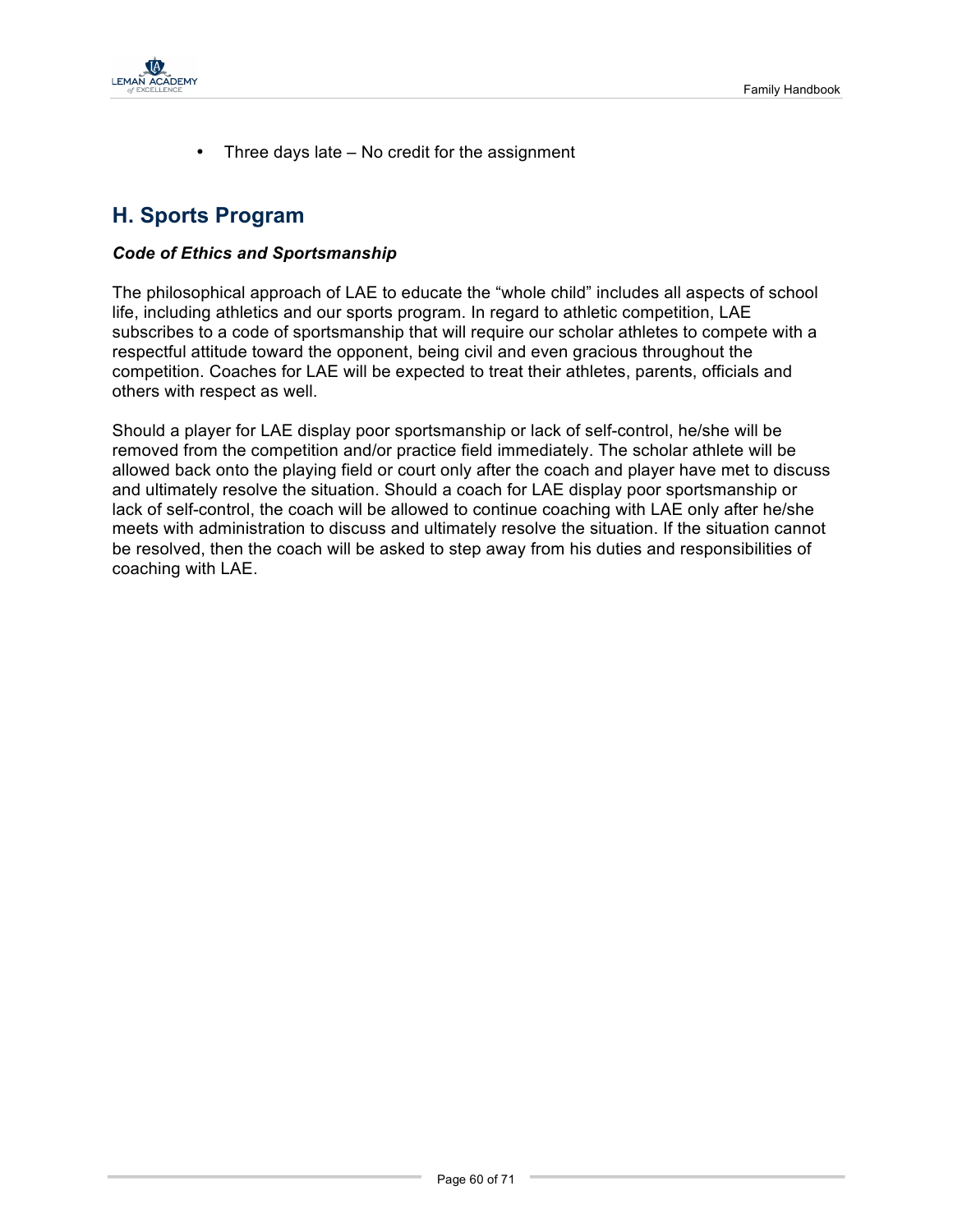

#### **Affiliation – Sports Teams**

LAE in Parker will participate with an Independent Athletic League, and will follow and abide by the policies, procedures and regulations of this organization under the direction of our school's Athletic Director.

#### **Athletic Facilities**

Nearby parks to the Parker campus may also be considered for use by its sports teams. The LAE gymnasium will also be in use for the sports teams. There are certain regulations that need to be followed while using these facilities, mostly related to scholar safety. The coach or athletic director will explain the regulations of which all participants are expected to follow.

#### **Athletic Fees**

LAE will be charging board-approved player's fee that allows any of our  $6<sup>th</sup> - 8<sup>th</sup>$  graders an opportunity to participate in athletics with the school. All fees are paid online at the school's website, lemanacademy.com.

**IMPORTANT:** Coaches are required to stay with their players at practices and games until ALL of them are picked up by their parent/guardian. Parents are asked to pick up their children on time. LAE realizes that unexpected and unavoidable delays do occasionally happen. With that in mind, parents are allowed one "excused" late pick-up per sport season.

All other late pick-ups, as determined by the coaching staff, will result in a late fee being charged to the parent/guardian:

**10 – 15 minutes late = \$10.00 16 – 20 minutes late = \$20.00 20 minutes or more = \$30.00**

#### **Athletic Uniform Policy/Fees**

- 1. Uniforms must be cleaned and returned to the school office within 5 days of the last game. If after 5 days a uniform is not returned, the Business Manager will notify the family of a potential charge for the uniform.
- 2. Additionally, if an athletic uniform is NOT returned, the scholar athlete may not be eligible to participate in the next sports season until it's returned or until the school is reimbursed for the cost of the uniform (see #3).
- 3. The parent/guardian as well as the scholar will be responsible for the replacement cost of any uniform that is irreparably damaged or lost.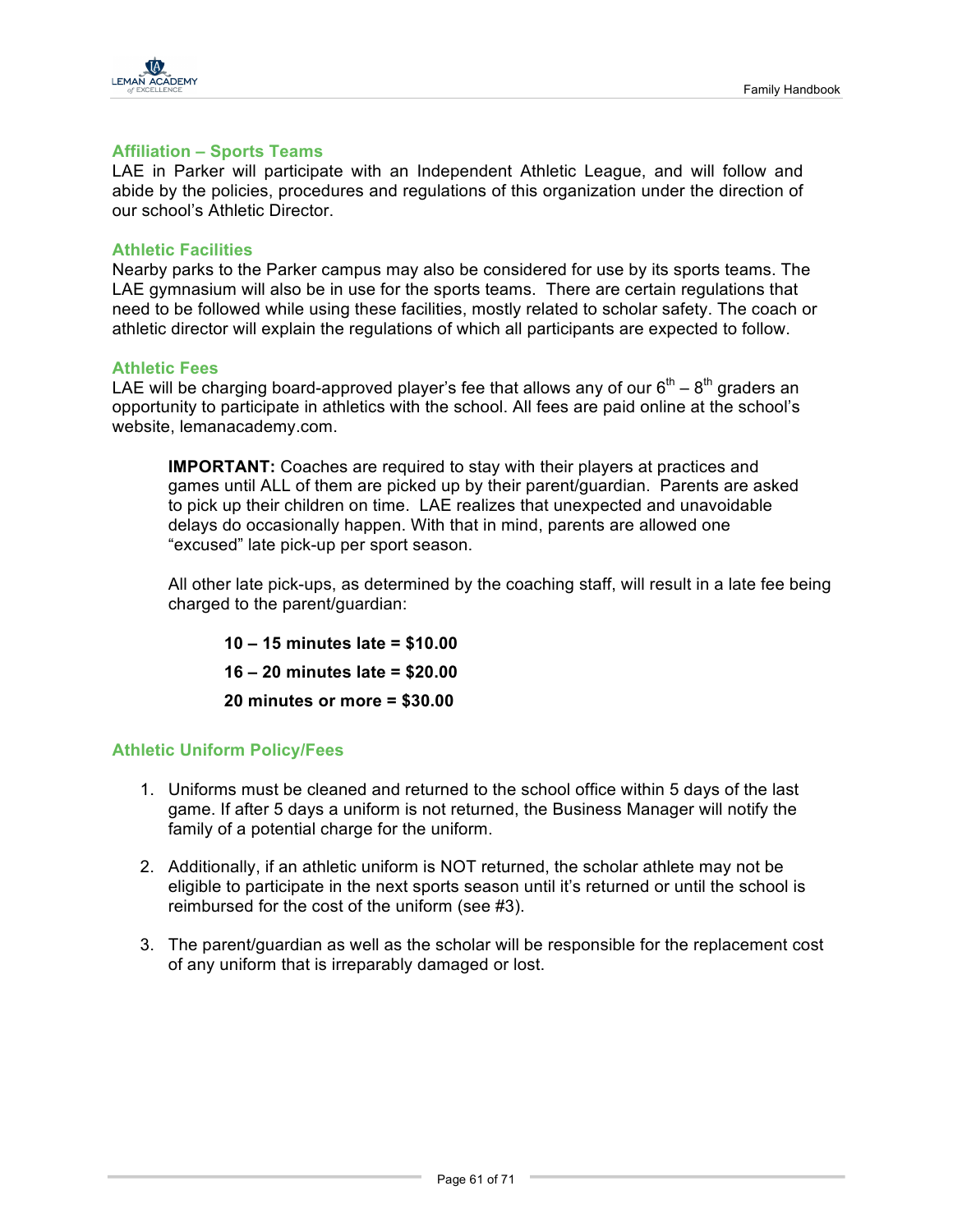

#### **Extra-Curricular Participation Policy**

LAE will allow any of our scholars in grades 6 – 8 the opportunity to participate on a sports team. Should a large contingent of scholars decide to try-out for a particular sports team with LAE, the coaching staff will need to cut the number of players down to a manageable size as determined by the coaches and Athletic Director. Finally, because LAE purposes to partner with supportive parents and pursue excellence within the sports program, the school is not permitting nonenrolled scholars to participate in the sports program.

IMPORTANT: Scholar athletes playing on one of the sports teams must be in attendance for half of the day's classes in order to participate in that day's scheduled game. The Athletic Director along with the Principal have the right to make an administrative decision based on extenuating circumstances.

#### **Sport Eligibility**

Prior to athletic participation, every scholar who desires to join a sports team at LAE will need to follow these general requirements:

- 1. Have a current parent consent form on file.
- 2. Verification of a current physical within the last year.
- 3. Eligibility requirements are met (having a passing grade of 65% in each core class).
- 4. Upon making the team, the sports fee is paid.

#### **Coaching Staff**

LAE will have faculty and staff as well as parent volunteers coaching the sports teams. Each head coach for LAE is required to have a current CPR/First Aid Certification along with Fingerprint Clearance.

### **I. Personal Electronic Devices Policy**

Scholar cell phones are to be turned off and stored in a scholar's backpack (Elementary School, Grades K-5) and/or locker (Middle School, Grades 6-8) when they arrive at school. Scholars may use their cell phones only with permission from, and in the presence of an adult. If a scholar is observed using a cell phone without permission, the cell phone will be confiscated and turned into the front office. Scholars will be able to pick up the cell phone themselves after the 1st time a cell phone is confiscated. Parents/guardians will be required to pick up a scholars cell phone after any further confiscations.

Scholars may bring laptops or tablets to school with teacher permission for academic purposes only. Again, devices must be stored safely in a scholar's backpack or locker. If a scholar is observed using the laptop/tablet inappropriately, the device will be confiscated and a parent/guardian will be responsible for picking the device up from the front office.

Leman Academy will provide a form to be signed by both the scholar and the parent/guardian. By signing, a scholar is acknowledging and agreeing to respect the personal electronic devices policy, and to take responsibility for bringing a personal electronic device to school. Leman Academy staff will not be held responsible for damaged, lost, stolen, or broken personal scholar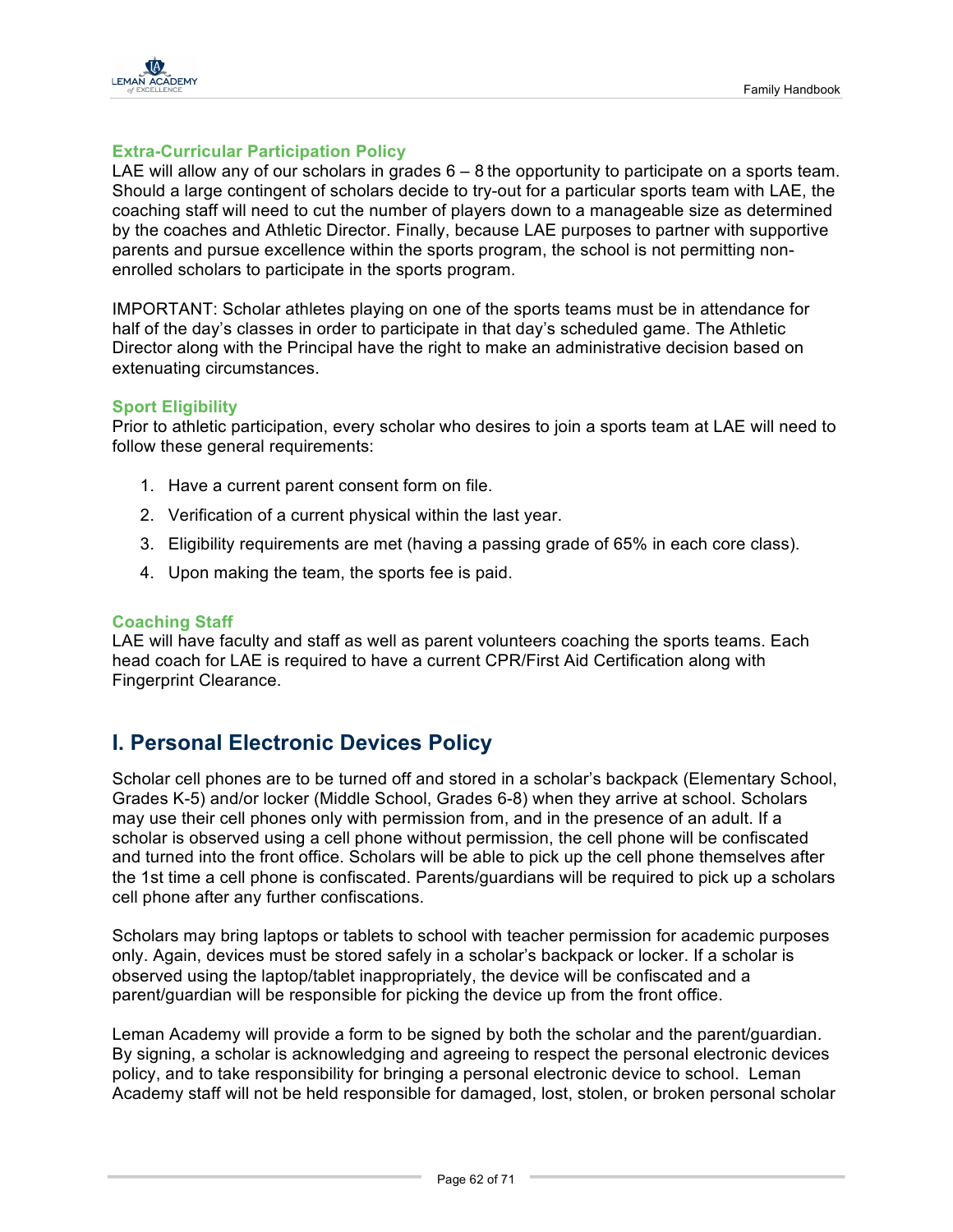

devices. If a scholar chooses to bring their personal device to school, they are responsible for the device at all times.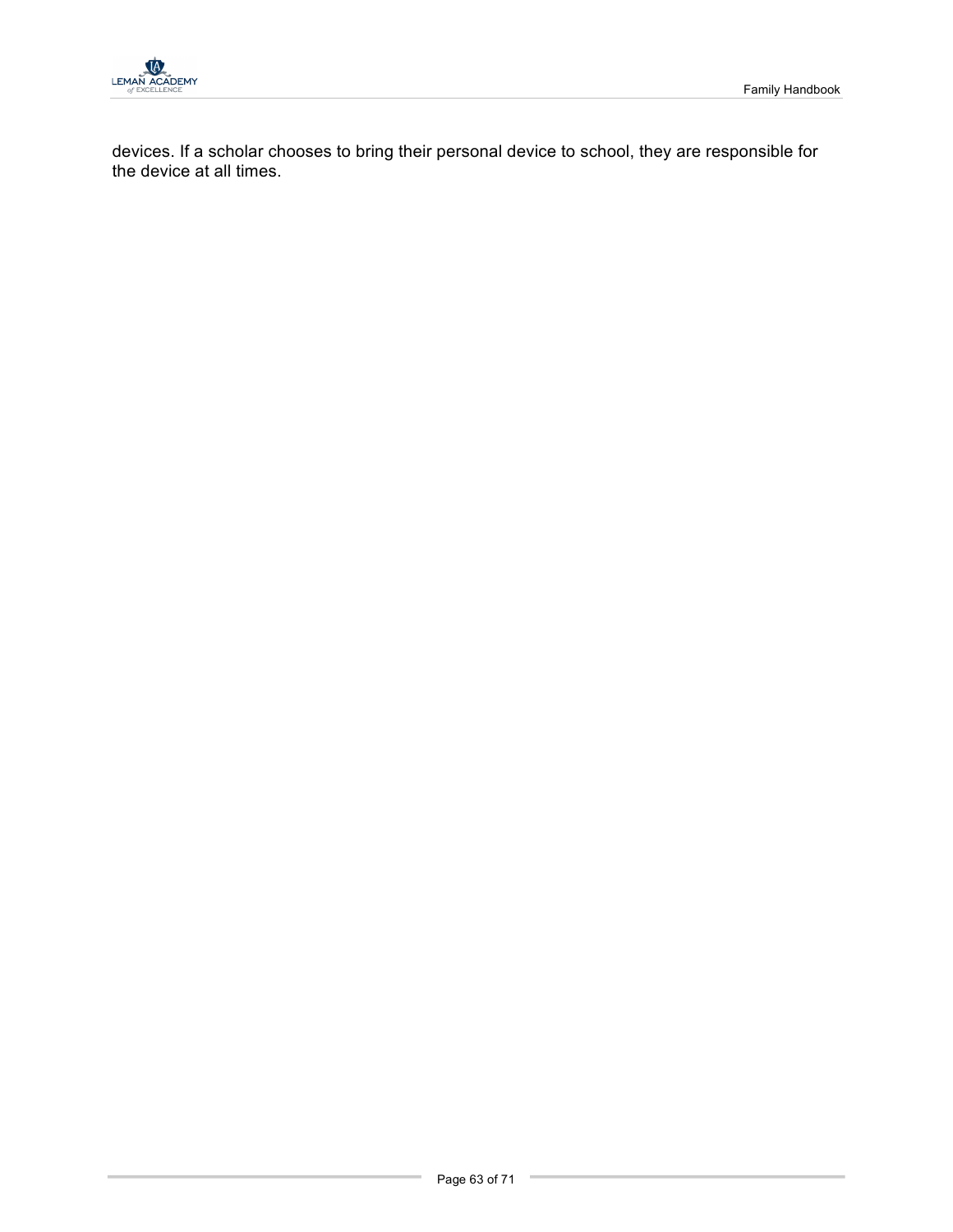

#### **VII. SCHOLAR ANTI-HARASSMENT POLICY**

#### **POLICY**

The policy of LAE is to provide a learning environment that is free from harassment—whether based on sex (gender), race, color, national or ethnic origin, age, or disability—an environment that is free from all forms of intimidation, exploitation, and harassment, where all individuals treat each other with dignity and respect. The school includes bullying in its definition of harassment. The school is prepared to take action to prevent and correct any violations of this policy. This policy applies to the actions of administration, teachers, staff, parents, volunteers and scholars. Anyone who violates this policy will be subject to discipline, up to and including termination or expulsion.

The school does not tolerate harassment of scholars, nor does it tolerate reprisals against any scholar who makes a harassment complaint. Administration, teachers, staff, parents, volunteers, and scholars who violate this policy are subject to disciplinary action, including expulsion from school or discharge from employment. Any administrative personnel who receive a complaint of harassment and fail to appropriately report it or take corrective action pursuant to this policy are also subject to disciplinary action, up to and including discharge.

### **A. Definitions and Prohibited Acts**

#### **1. Unwelcome and Offensive**

The fact that a scholar may not openly object to others' actions or words does not prove that they were unwelcome. Under the law of harassment, or bullying and intimidation, a scholar does not have to openly object to others' actions or words to prove that the actions or words are unwelcome. Harassment, bullying or intimidation may occur even if the scholar originally remains silent or fails to show disapproval. Acts and statements that may not offend some people may be highly offensive to others. Therefore, all employees, volunteers, and scholars should be sensitive to the feelings of others whether they object or not.

#### **2. Verbal Harassment**

Prohibited statements include, but are not necessarily limited to, the use of derogatory descriptions of a scholar or group of scholars based on race, color, disability, ethnic or national origin, or age. It is also a violation of this policy to state stereotypical classifications concerning race, national or ethnic origin, color, age, or disability of a scholar or group of scholars, especially if they are repeatedly made. Although some scholars or individuals may enjoy discriminatory identifications and jokes, the school does not tolerate such on its premises or during working hours.

Examples of prohibited statements include, but are not necessarily limited to, derogatory or vulgar comments regarding a person's gender, sexually vulgar language, remarks about a person's physical anatomy or characteristics, dirty jokes, sexual innuendo, or display of written or graphic materials. Also prohibited are suggestive pictures, magazines, posters,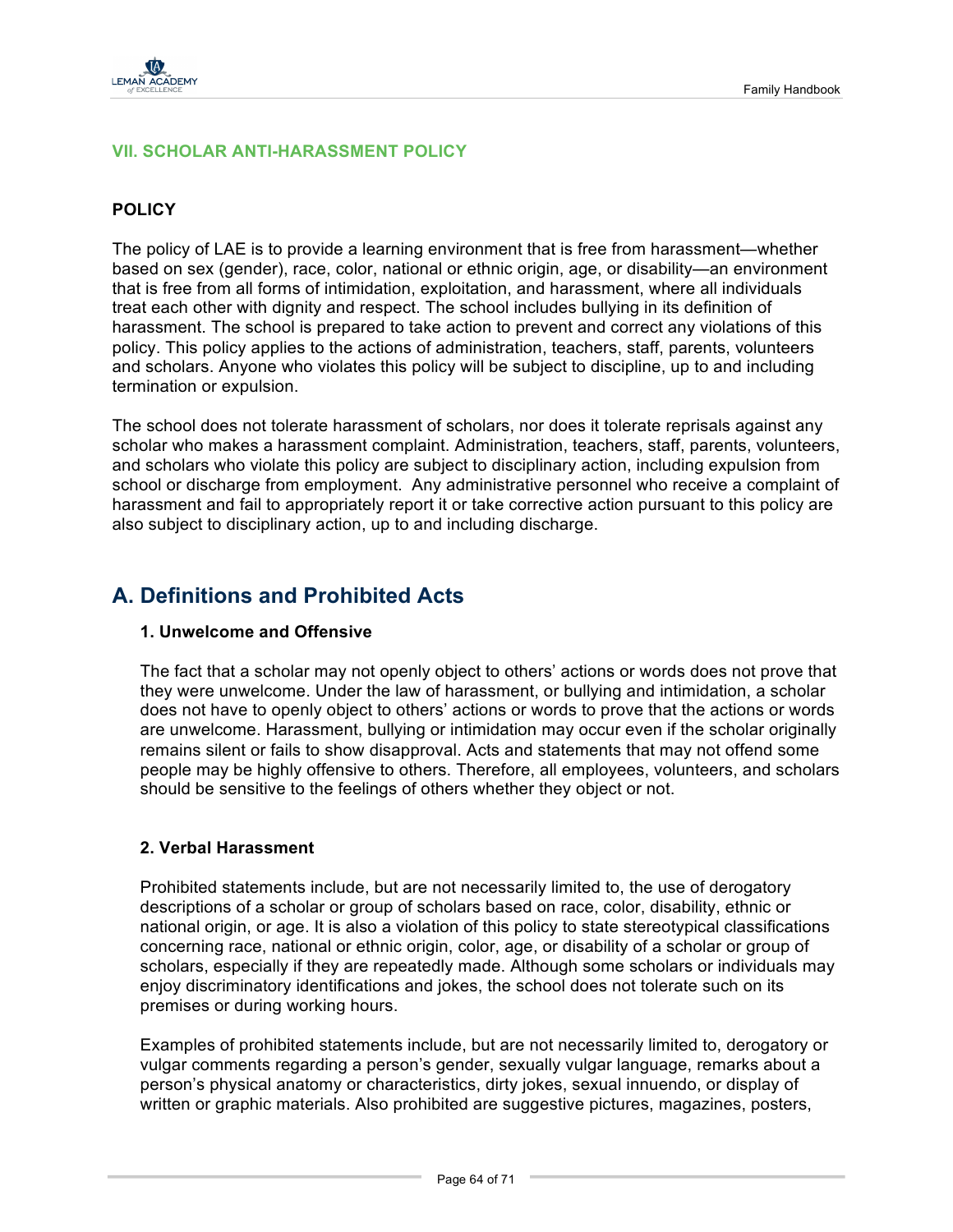

offensive cartoons, and other words or pictures of a suggestive nature. Also prohibited are statements that demean women.

#### **3. Physical and/or Sexual Harassment**

Prohibited actions include, but are not necessarily limited to, touching a scholar in a sexually suggestive way, or touching another so as to invade his or her personal privacy. This includes intentional touching or intentional movements made in order to observe another in a sexual manner. Also prohibited are physical acts such as hitting and pushing, and making physical gestures of a sexual nature. As a general rule, any act or touching of a person that most individuals refrain from doing with a stranger should not be done with another scholar.

#### **4. Sexual Harasser**

A harasser may be a male harassing a female, a female harassing a male, a male harassing a male, or a female harassing a female, just as long as the harassment is sexually based or based on the sexual identity or gender of the scholar.

#### **5. Race, Color, National or Ethnic Origin, Religion, Age, and Disability Harassment**

Unwelcome statements, name calling, or other verbal or physical conduct based on a scholar's race, color, national or ethnic origin, age, or disability is prohibited if and when any of the following occurs:

Submission to the conduct is explicitly or implicitly made a term or condition of an individual's academic status or progress. This may occur by clearly stated acts or words or by implied acts or words.

Submission to, or rejection of, the conduct by the individual is used as the basis of academic decisions affecting the individual.

The conduct has the purpose or effect of having a negative impact on the individual's academic performance, or of creating an intimidating, hostile, or offensive educational environment.

Submission to, or rejection of, the conduct by the individual is used as the basis for any decision affecting the individual regarding benefits and services, honors, programs, or activities available at or through this school.

#### **6. Electronic Harassment**

Harassment may occur through a number of mediums or means, including electronic communications. The scholar anti-harassment policy applies to all harassment, including any that occurs by or through any type of electronic communication. This includes, but is not necessarily limited to, Internet, email, cell phones (including picture phone or text messaging as well as voice), personal computing devices, or facsimile (fax) communications of any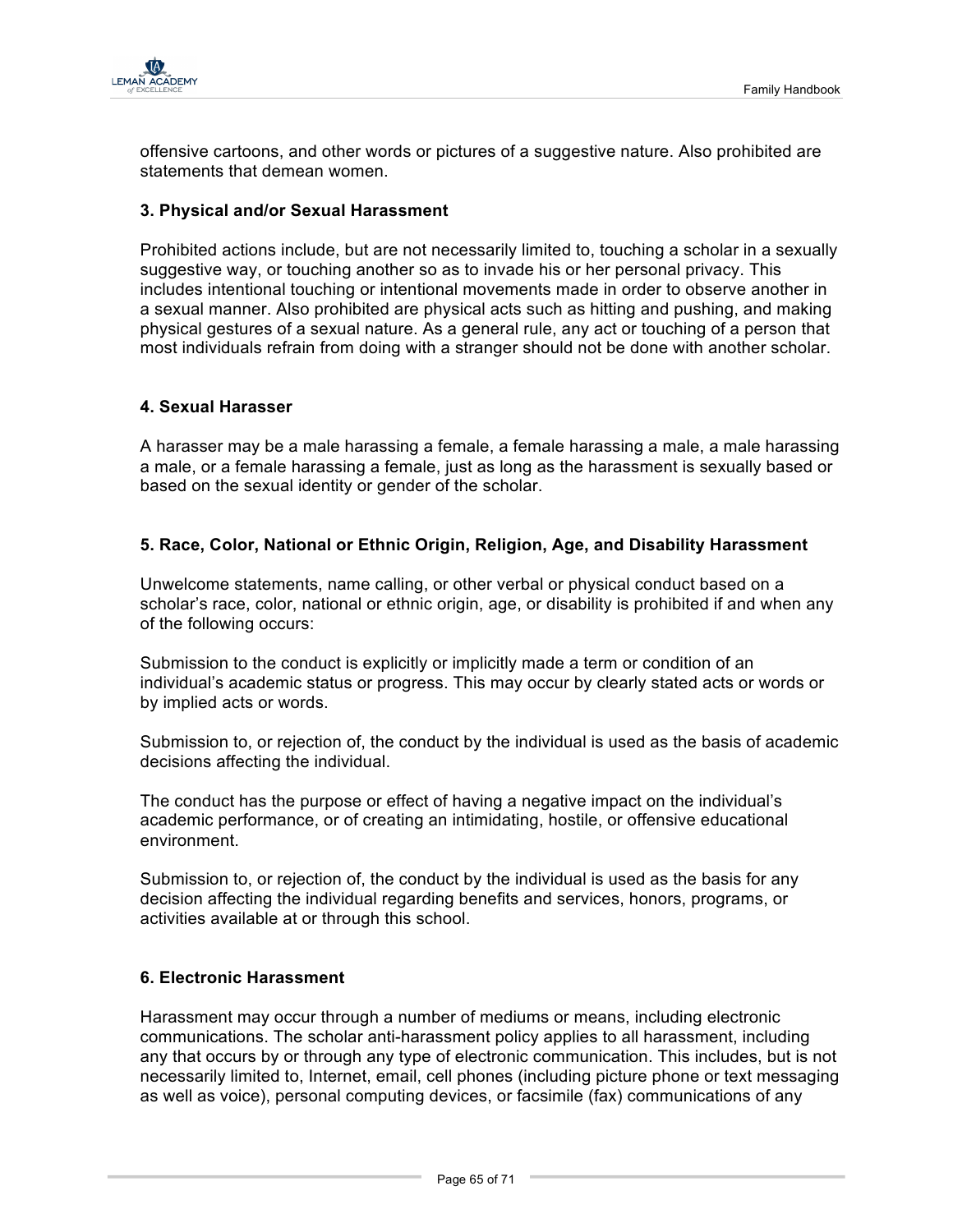

type. This list of electronic devices is not inclusive, and the policy is intended to cover other types of electronic communication.

#### **7. Physical Harassment**

Prohibited actions include, but are not necessarily limited to, the following:

Display of signs, pictures, cartoons, written statements, or other material that denigrates, intimidates, bullies, or otherwise discriminates against any scholar based on race, color, national or ethnic origin, age, or disability.

General harassment, pushing, shoving, or other intentional acts perpetrated in whole or in part because of the scholar's race, color, national or ethnic origin, age, or disability.

#### **8. Definition of Bullying or Intimidation**

"Bullying" or "intimidation" means any written, oral, or physical act or gesture that a reasonable person under the circumstances should know will have the effect of harming a scholar or damaging his or her property or placing a scholar in reasonable fear of harm to his or her person or damage to his or her property, or has the effect of insulting or demeaning any scholar or group of scholars in such a way as to disrupt or interfere with the school's educational mission or the education of any scholar. Harassment, intimidation, or bullying includes a gesture or an act, whether written, oral, or physical, that is reasonably perceived as being motivated by a characteristic such as sex (gender), race, color, national or ethnic origin, age, or disability.

#### **9. Examples of Harassment, Bullying or Intimidation**

Unwelcome conduct of this type can include a wide range of verbal, visual, or physical conduct of a sexual or other nature. Among the types of conduct that would violate this policy are the following:

Unwanted touching as to invade another's personal privacy, touching of a scholar in a sexually suggestive manner, unwanted sexual advances or propositions.

Making or even threatening reprisals after a refusal to sexual advances, or a refusal to partake in the harassing, intimidating of another scholar.

Visual conduct such as leering, glaring, making obscene gestures, or displaying demeaning and/or sexually suggestive pictures, cartoons, or posters.

Verbal conduct such as making or using derogatory comments, epithets, slurs, and jokes about a scholar's race, color, national or ethnic origin, age, or disability.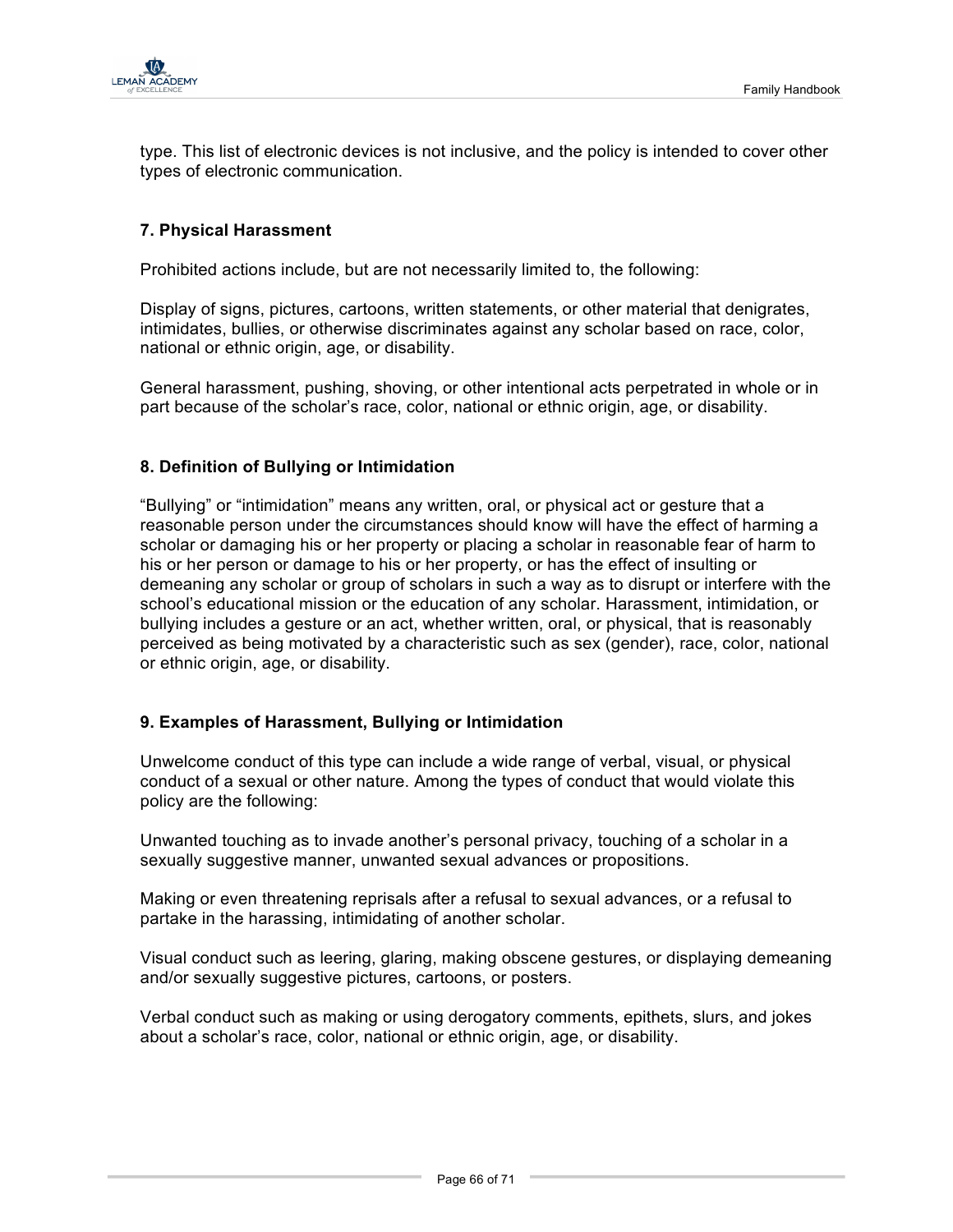

Verbal abuse of a sexual or other nature; graphic verbal commentaries about an individual's body, race, color, national or ethnic origin, age, or disability; sexually degrading words used to describe an individual; suggestive or obscene letters, notes, or invitations.

Physical conduct such as touching, hitting, shoving, assaulting, impeding, or blocking another individual's movement, or other intentional acts perpetrated in whole or in part because of the scholar's race, color, national or ethnic origin, age, or disability.

Any conduct that has the effect of insulting or demeaning a scholar or group of scholars in such a way as to disrupt or interfere with the school's educational mission or that is severe, persistent, or pervasive so that it creates an intimidating, threatening, or abusive educational environment.

# **B. Application of Anti-Harassment Policy**

The scholar anti-harassment policy applies to school hours; to any school-sponsored event or activity, including during school-arranged transportation of any type to or from an event or activity, and whether the activity or event occurs on or off the school campus; while on school property or at school-leased facilities; or at any other time when the event or activity has any school recognition. Conduct violating these standards—whether occurring at school or during school-sponsored events, activities, or functions or not, or on campus or not—is subject to appropriate action by the school.

# **C. Prohibited Actions**

- 1. **Scholar-Scholar Harassment, Bullying or Intimidation.** Scholar-scholar harassment, bullying, or intimidation of any type is prohibited.
- 2. **Employee-Scholar Harassment, Bullying or Intimidation.** Employee-scholar harassment, bullying, or intimidation of any type is prohibited.
- 3. **Scholar-Employee Harassment, Bullying or Intimidation.** Scholar-employee harassment, bullying, or intimidation of any type is prohibited.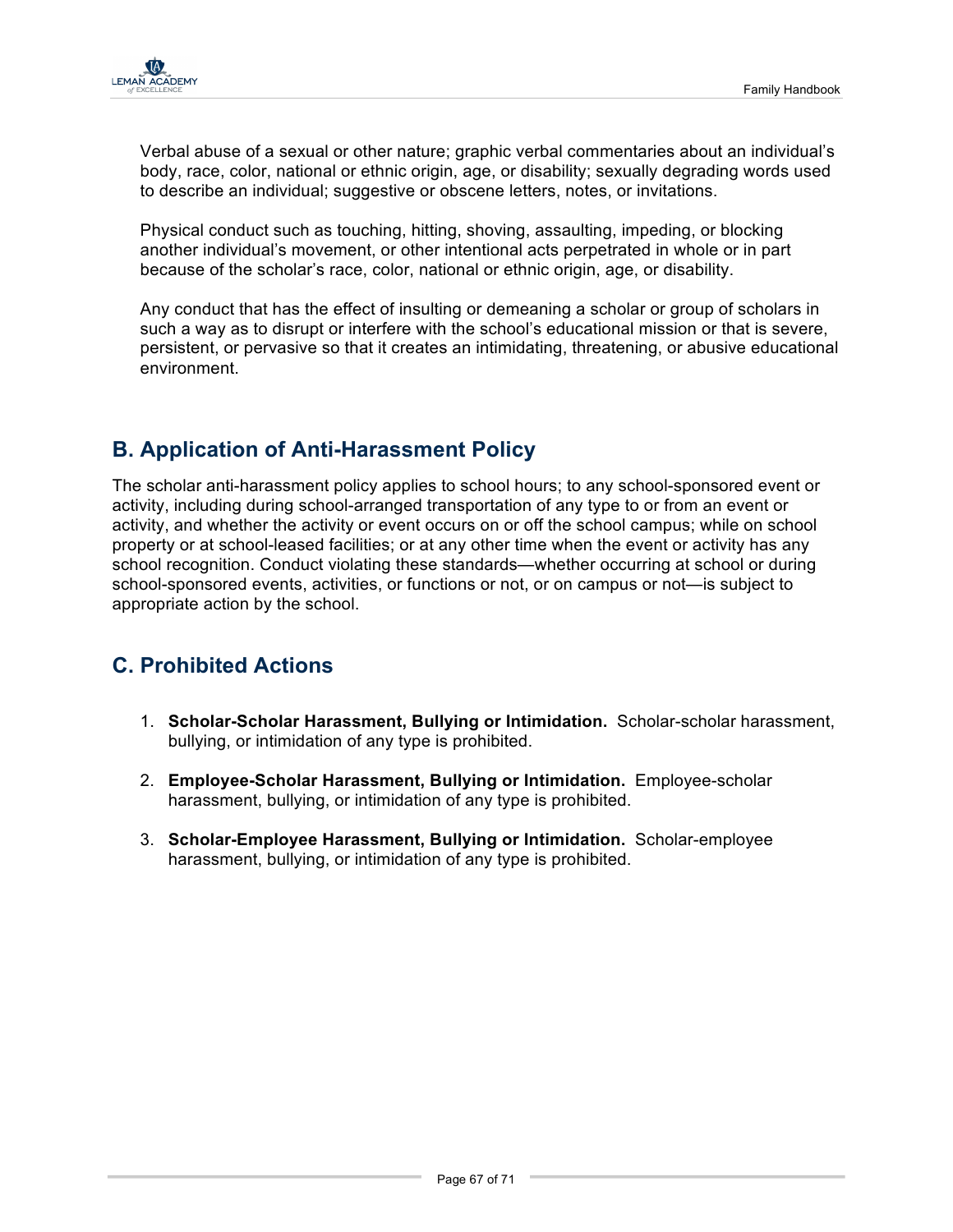

### **D. What to Do if You Experience or Observe Harassment, Bullying or Intimidation**

Scholars who feel that they have been subjected to conduct of a harassing, bullying, or intimidating nature are encouraged to promptly report the matter to a teacher, staff member, parent volunteer or one of the school officials designated below.

Scholars who observe conduct of a harassing, bullying, or intimidating nature are also encouraged to report the matter to a teacher, staff member, parent volunteer, or one of the school officials designated below. All complaints will be promptly investigated.

Employees who observe conduct of a harassing, bullying, or intimidating nature are required to report the matter to the Principal. All complaints will be promptly investigated.

NOTE: If a teacher, staff member or parent volunteer is approached by a scholar regarding an incident involving scholar-scholar harassment, bullying or intimidation he/she should handle the incident calmly, appropriately, and immediately (i.e. professionally with a personal touch). Furthermore, the teacher, staff member, or parent volunteer needs to document the incident and report the matter to one of the school officials designated below. All incidents are to be documented and reported to a member of the administrative team.

Additionally, if a parent or guardian receives a report from their child regarding an incident involving scholar-scholar or even employee-scholar harassment, bullying, or intimidation, the parent or guardian should notify the school and speak with an administrator (see list below) with the school. The parent or guardian is also asked to document the incident of your child's report and bring it to the school. A planned conference between a school administrator and the parent/guardian will follow.

# **E. Where to Report Harassment, Bullying or Intimidation**

The following individuals with LAE are specifically authorized to receive reports of harassment, bullying, or intimidation and to respond to questions regarding the incident:

| Name                  | Title                                 | Telephone    |
|-----------------------|---------------------------------------|--------------|
| Jason Edwards         | Principal                             | 520.639.8080 |
| <b>Bridget D'Arcy</b> | Interim Assistant to the<br>Principal | 720-767-1600 |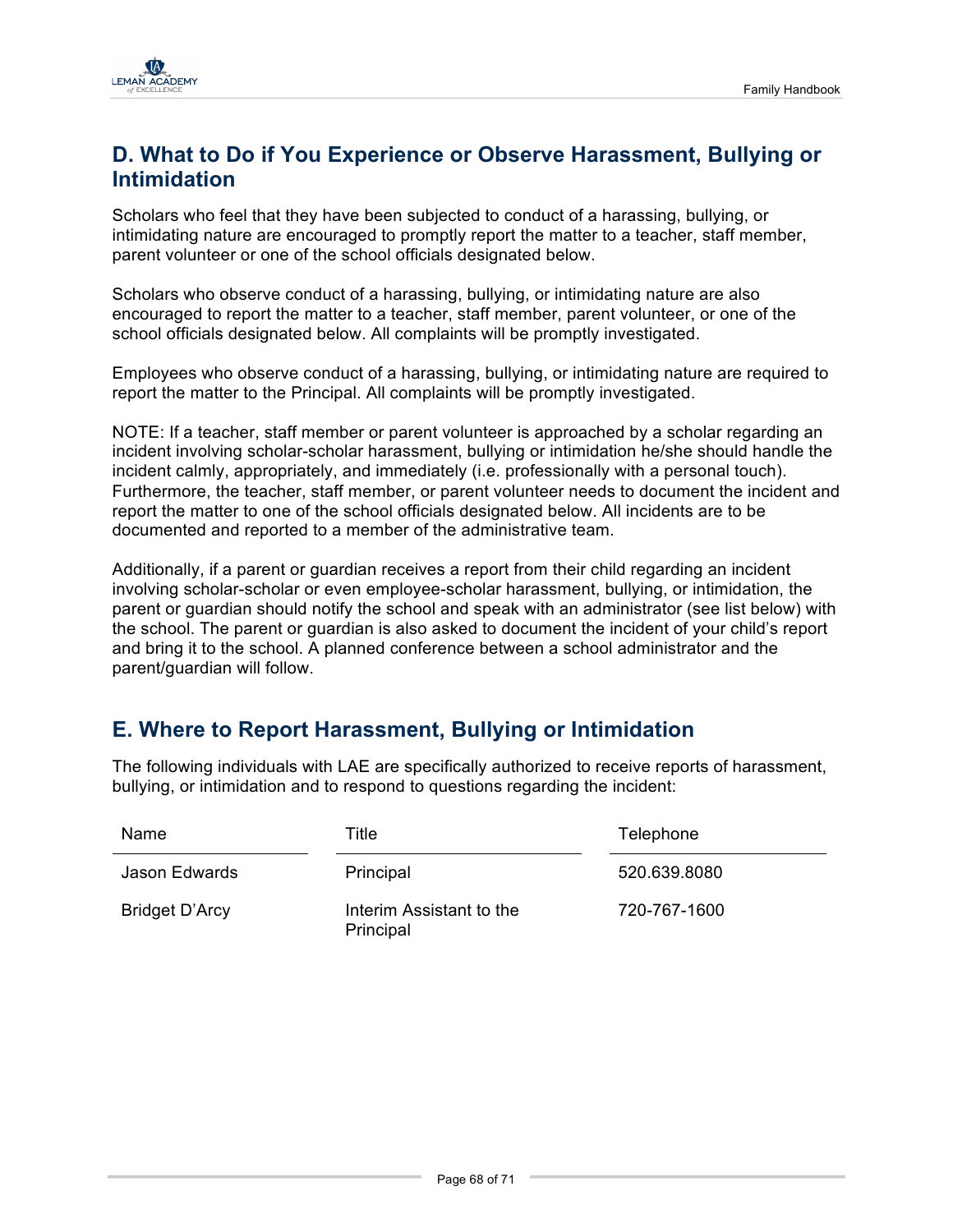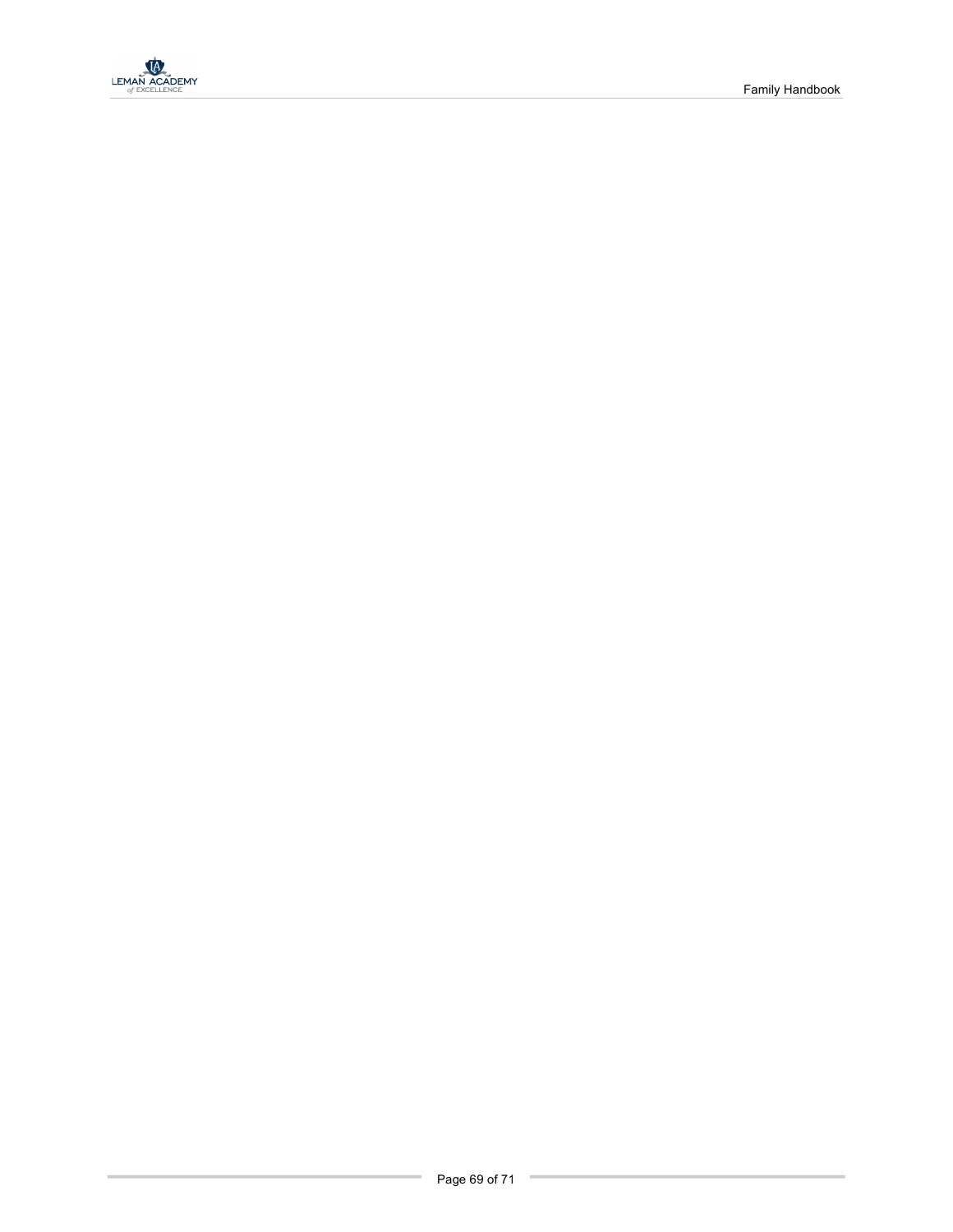

# **F. Confidentiality**

Every effort will be made to reasonably protect the privacy of the parties involved in any complaint. However, the school reserves the right to fully investigate every complaint as well as notify a scholar's parent/guardian and appropriate government officials as the circumstances warrant.

# **G. Protection Against Retaliation**

It is against the school's policy to discriminate or retaliate against any person, including any scholar, who has filed a complaint involving harassment, bullying, or intimidation or who has testified, assisted, or participated in any manner in any investigation, formal proceeding, or hearing concerning harassment, bullying, or intimidation. However, if in the course of an investigation or subsequently the school learns that a scholar or others have made a complaint that was not in good faith or it was known to be false at the time of the complaint, the school reserves the right to take appropriate action. Making false complaints or complaints not made in good faith can jeopardize someone's reputation.

### **H. Procedure for Investigation of a Complaint and Taking Corrective Action**

When one of the school officials designated in this policy receives a report from a teacher, staff member, or parent volunteer or receives a direct complaint regarding harassment, bullying, or intimidation of another (i.e. employee-scholar, scholar-scholar, scholar-employee) he or she shall immediately inform the Principal. The Principal will direct an investigation. If the investigation confirms the allegations, prompt corrective action shall be taken. The individual who suffered the harassing, bullying, or intimidating conduct shall be informed of the corrective action taken. In addition, any employee or scholar found to be responsible for harassment, bullying, or intimidation in violation of this policy will be subject to appropriate disciplinary action up to and including expulsion or termination. The severity of the disciplinary action will be based on the circumstances of the infraction and will be left to the Principal and/or school administrative members to determine.

### **FOLLOWING PAGE**

**Report Form for Reports or Complaints of Harassment, Bullying or Intimidation**